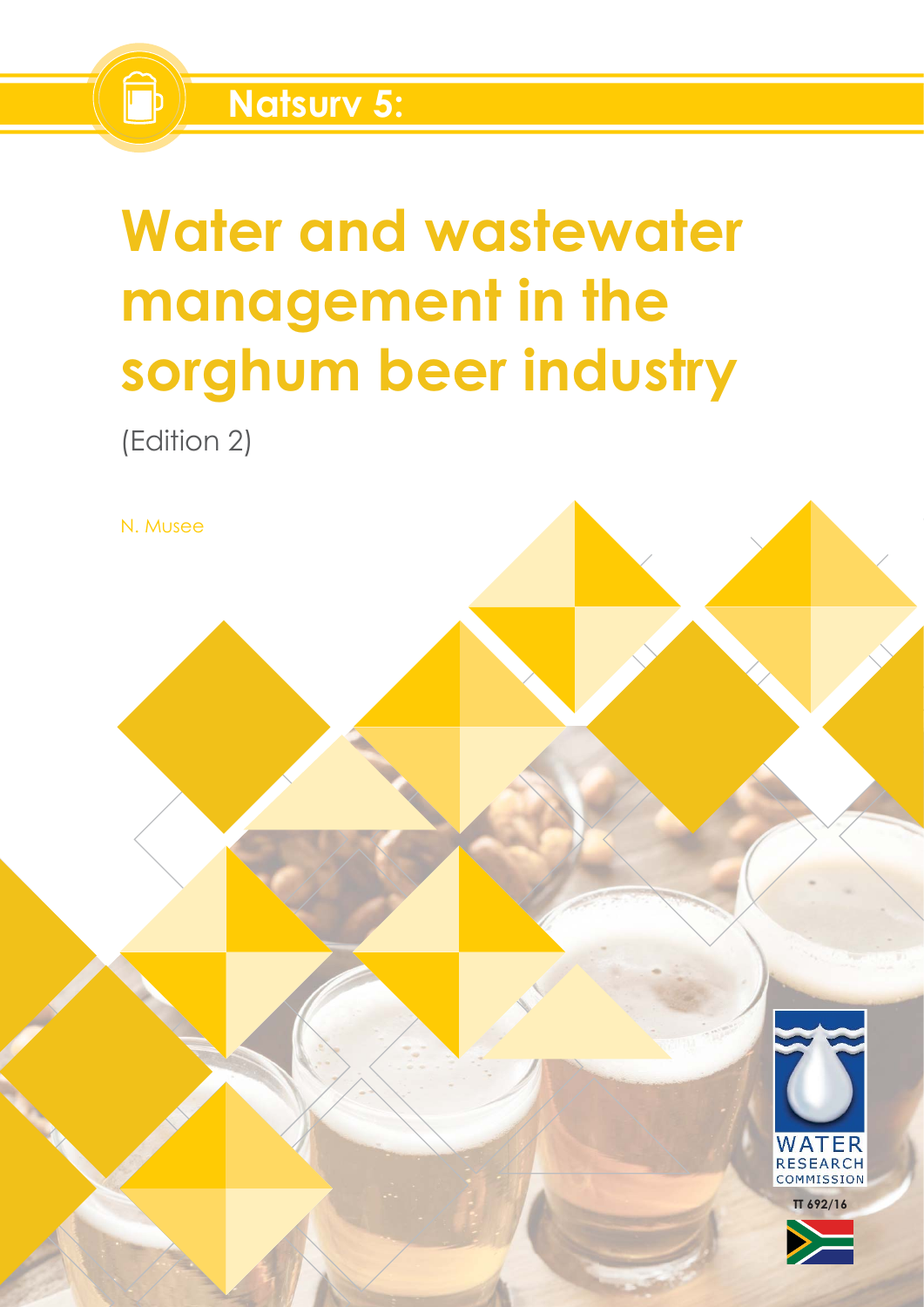# **NATSURV 5: WATER AND WASTEWATER MANAGEMENT IN THE SORGHUM BREWING INDUSTRY (EDITION 2)**

**N MUSEE** 

### Report to the **WATER RESEARCH COMMISSION**

by

Department of Chemical Engineering University of Pretoria, South Africa

### **WRC Report No. TT 692/16**

**December 2016** 

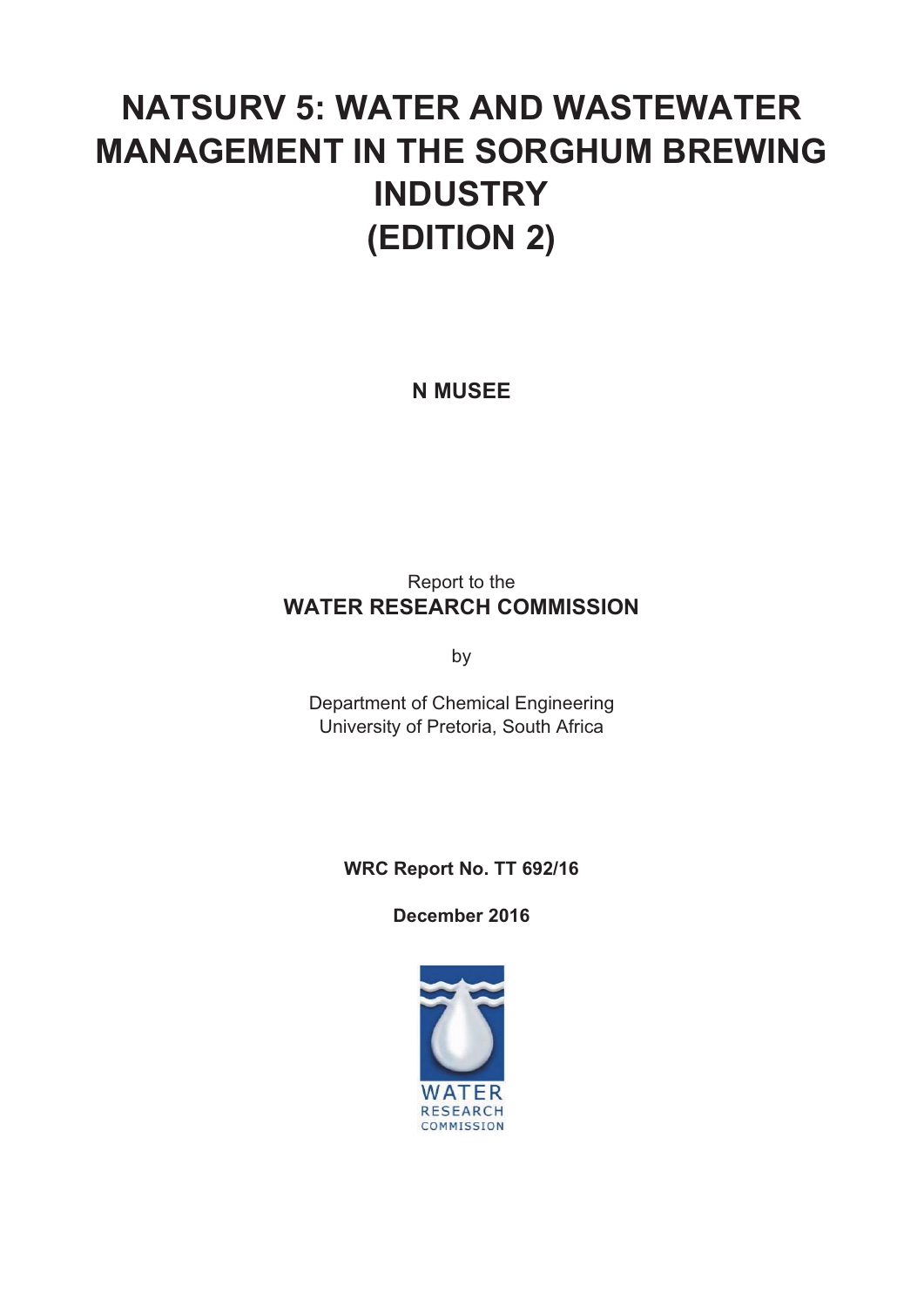#### **Obtainable from**

Water Research Commission Private Bag X03 Gezina, 0031 Republic of South Africa

This report emanates from a directed proposal sought by the Water Research Commission, *Revision of Natsurv 1: Water and Wastewater Management in The Sorghum Brewing Industry (Edition 2).* (WRC Project No. K5/2384).

This is an updated and revised version of Natsurv 1 that was published in the Natsurv-series in 1989 as WRC Report TT 39/89.

#### **DISCLAIMER**

This report has been reviewed by the Water Research Commission (WRC) and approved for publication. Approval does not signify that the contents necessarily reflect the views and policies of the WRC, nor does mention of trade names or commercial products constitute endorsement or recommendation for use.

**ISBN 978-1-4312-0857-9 Printed in the Republic of South Africa** 

**© Water Research Commission**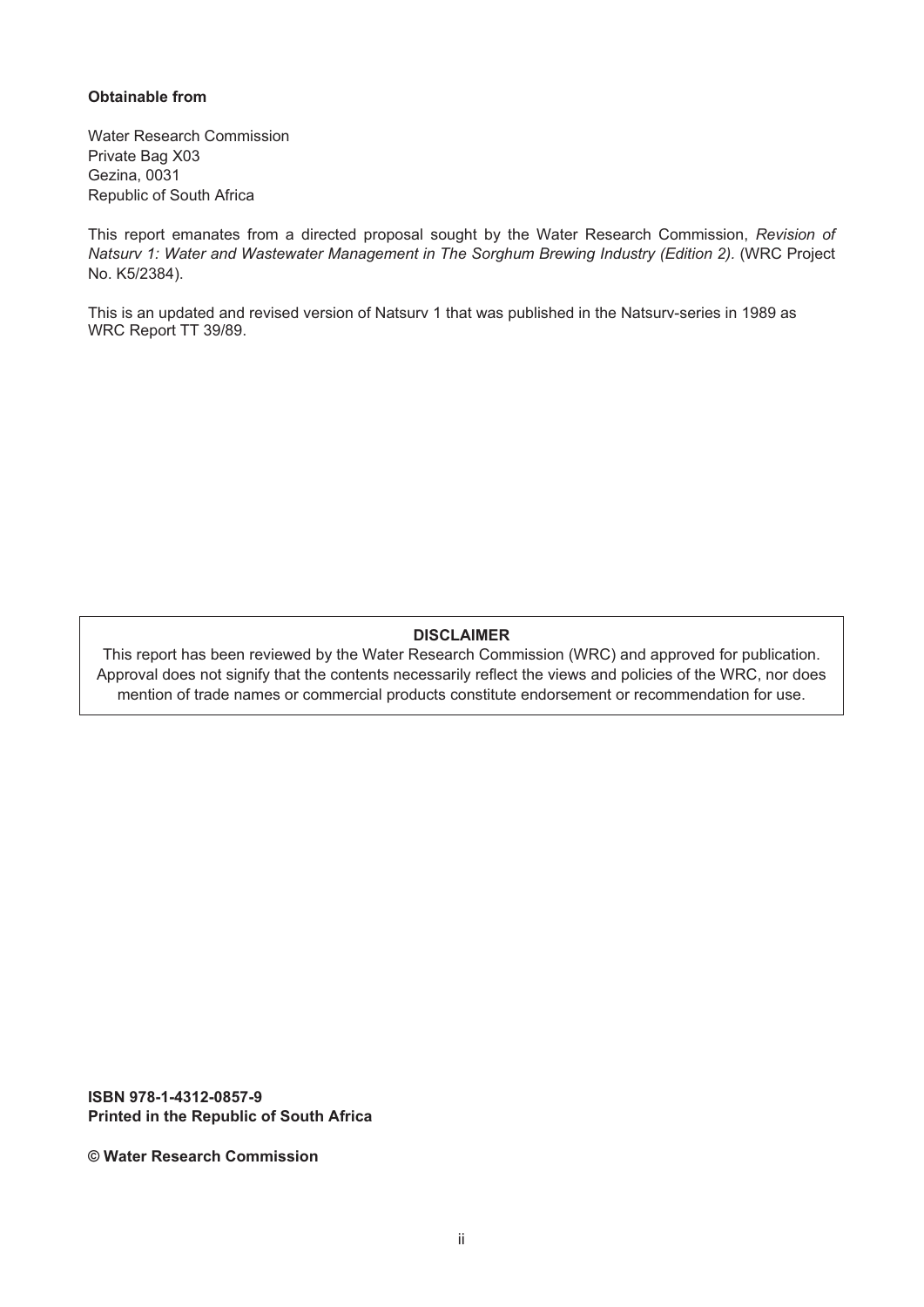### **EXECUTIVE SUMMARY**

This guideline aim is to update the First Edition of National Survey 5 (Natsurv 5) of 1989 on aspects related to resources management in the traditional sorghum beer industry. Sorghum beer industry is a sub-category of beverage industry, and therefore, resources such as water, agricultural based raw material (sorghum cereals), energy and waste management are essential to achieve optimal operations and viability. The guideline outlines industrial operations, degree to which various resources have been managed based on a set of indicators per unit of production (e.g. specific water intake, specific effluent volume, etc.), best practices adopted or currently under implementation, and finally, an outline of recommendations on probable improvements that can further enhance resources utilization in the sorghum beer industry. One key feature on the changes observed in this industry is its significant decline both in size (e.g. number of malting and brewing plants), and volume of beer produced annually since the First Natsurv 5 Report of 1989 was published.

For almost two decades, the sorghum beer industry in South Africa has experienced a number of acquisitions, and in particular, recent changes in 2013 have brought into sharp focus on optimization of resources utilization. Among the reasons for these changes are a response to water scarcity in South Africa, rising constraints in energy supply, increasing market competition from other beer-based beverages, and onerous legislative framework aimed to project human health and the environment. The changes are highlighted in the report as, and the extent to which they have been implemented using a suit of key indicators, and the degree to which they compare to international benchmarks in terms of accounting for water and energy utilization; aspects which were previously not considered. In brief a comparison of water, wastewater, waste, and energy management practices for this survey and that of 1989 in the tables below.

| <b>Parameter (units)</b>                             | <b>1989 Survey Findings</b> |                             |                         |                | 2016 Survey Findings |             |
|------------------------------------------------------|-----------------------------|-----------------------------|-------------------------|----------------|----------------------|-------------|
|                                                      | N <sup>1</sup>              | Range                       | Annual/ Mean            | N <sup>1</sup> | Range                | Annual/Mean |
| Beer production $-$ (KL/y)                           | 33 <sup>2</sup>             | $\overline{\phantom{a}}$    | 1 100 000               | 4              | 32 700-93 100        | 241 300     |
| Water consumption $-$ (KL/y)                         | 8                           | 37 400-449 000 <sup>a</sup> | 2 750 0000 <sup>a</sup> | 4              | 114 000-333 910      | 759 500     |
| Specific water intake $-$ (L/L)                      | 8                           | $2.4 - 4.8a$                | $2.5^b$                 | 4              | 3.19-3.90            | 3.54        |
| Effluent discharge (KL/y)                            | 8                           | 17600-233 200 <sup>a</sup>  | 1 430 000 <sup>b</sup>  | 4              | 56 000-204 400       | 483 700     |
| Effluent to water intake (%)                         | 8                           | $44 - 60^{\circ}$           | 52 <sup>b</sup>         | 4              | 48.2-76.5            | 63.7        |
| Specific effluent volume - (L/L)                     | 6                           | 1.02-1.51 $a$               | $1.29^{b}$              | 4              | 1.54-2.92            | 2.26        |
| Chemical oxygen demand (mg/L)                        | 8                           | 1 560-7 400                 | 4 0 0 0                 | 1              | 1654-2 530           | 2022        |
| COD pollution load (kg/month)                        | 8                           |                             | 477 000                 | 1              |                      | 25 010      |
| Specific pollution load $-$ COD (kg/m <sup>3</sup> ) | 8                           |                             | 5.2                     | 1              |                      | 3.01        |
| Total dissolved solids (mg/L)                        | 8                           | 560-4 500                   | 1800                    | 1              | 200-1 239            | 1 2 3 9     |
| TDS pollution load (kg/month)                        | 8                           |                             | 211 000                 | 1              |                      | 15 3 32     |
| Specific pollution load $-TDS$ (kg/m <sup>3</sup> )  | 8                           |                             | 2.3                     | $\mathbf{1}$   |                      | 1.85        |
| Settleable solids (mg/L)                             | 8                           | 550-2 300                   | 1 300                   | 1              | 4.50-60              | 15          |
| SS pollution load (kg/month)                         | 8                           |                             | 156 000                 | 1              |                      | 189.40      |
| Specific pollution load $-SS (kg/m3)$                | 8                           | $\overline{\phantom{a}}$    | 1.7                     | 1              |                      | 0.02        |
| SEC - (KWh/ 1000 L)                                  |                             |                             |                         | 4              | 0.058-0.070          | 0.062       |
| pH                                                   | 8                           | $4.4 - 6.8$                 | 5.1                     | 1              | 3.20-5.33            | 3.86        |

Survey results for 1989 and 2016 on resources consumption and waste generation in the sorghum beer brewing plants.

Notes:

1. Number of brewing or malting plants in a given survey.

2. Values were reported for a region and not specific breweries

3. In this study, since only one malting plant is the supplier to all brewing processing plants, no range values are provided. This is to ensure consistency of reported values in this table.

4. Symbols *a* and *b* implies, the inclusion of outlier values in the range and exclusion of outlier values in determining the weighted average, respectively.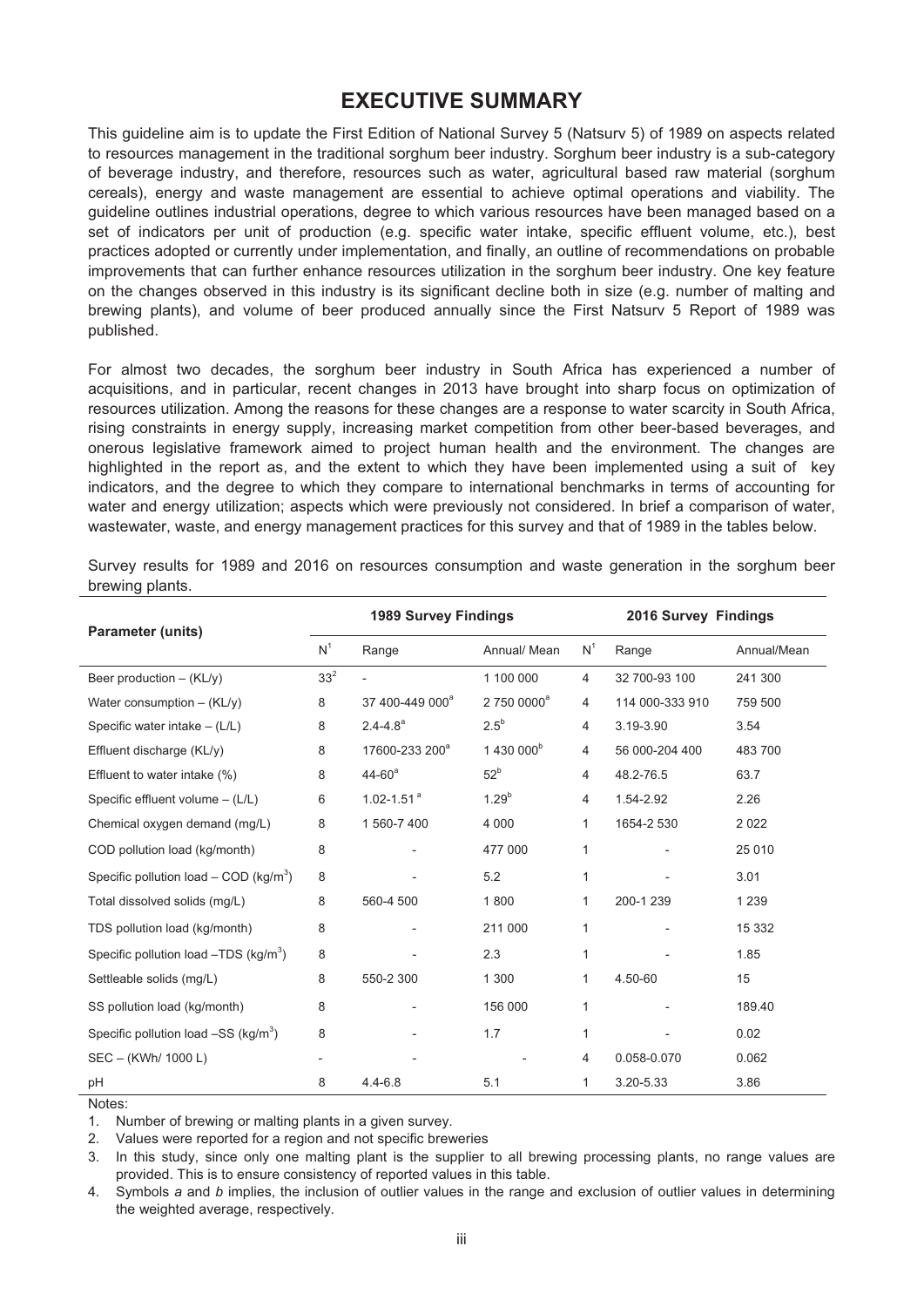Survey results for 1989 and 2016 on resources consumption and waste generation in the sorghum malt brewing plants.

| <b>Parameter (units)</b>             | 1989 Survey Findings |                          |              |                | <b>2016 Survey Findings</b> |                |  |
|--------------------------------------|----------------------|--------------------------|--------------|----------------|-----------------------------|----------------|--|
|                                      | N <sup>1</sup>       | Range                    | Annual/ Mean | N <sup>1</sup> | Range                       | Annual/Mean    |  |
| Malt production $- (t/y)$            | 5                    | 360-66 000               | 185 400      | 1              | $\overline{a}$              | 9 100          |  |
| Water consumption - (KL/y)           | 5                    | 4400-165 000             | 630 000      | 1              | $\overline{a}$              | 71 300         |  |
| Specific water intake $-$ (L/kg)     | 5                    | $2.5 - 12.3$             | 3.4          | 1              | $\overline{\phantom{0}}$    | 7.85           |  |
| Effluent discharge (KL/y)            | 5                    | 4200-145 000             | 530 000      | 1              | $\overline{\phantom{0}}$    | 32 205         |  |
| Specific effluent volume (L/kg)      | 5                    | $2.2 - 11.9$             | 2.9          | 1              | $\overline{\phantom{0}}$    | 3.55           |  |
| Chemical oxygen demand (mg/L)        | 5                    | 1 580-15 500             | 4 500        | $\mathbf{1}$   | $\overline{a}$              | $\blacksquare$ |  |
| COD pollution load (t/month)         | 5                    | ٠                        | 14 100       | $\mathbf{1}$   | $\overline{a}$              | ٠              |  |
| Specific pollution load - COD (kg/t) | 5                    | $\overline{\phantom{a}}$ | 8.6          | 1              | $\overline{\phantom{0}}$    | $\blacksquare$ |  |
| Total dissolved solids (mg/L)        | 5                    | 1 060-9 500              | 3700         | 1              | $\overline{\phantom{0}}$    | $\blacksquare$ |  |
| TDS pollution load (t/month)         | 5                    | ÷,                       | 3 3 0 0      | 1              | $\overline{\phantom{a}}$    | ٠              |  |
| Specific pollution load -TDS (kg/t)  | 5                    |                          | 2.0          | 1              | ÷,                          | ٠              |  |
| Settleable solids (mg/L)             | 5                    | 10-1 676                 | 900          | 1              | $\overline{\phantom{0}}$    | ٠              |  |
| SS pollution load (t/month)          | 5                    |                          | 3 9 0 0      | 1              | $\overline{\phantom{a}}$    | ٠              |  |
| Specific pollution load -SS (kg/t)   | 5                    | $\overline{\phantom{a}}$ | 2.4          | 1              | $\overline{\phantom{0}}$    | $\blacksquare$ |  |
| SEC - (KWh/ 1000 L)                  | 5                    |                          | ٠            | 1              | $\overline{a}$              | 0.0292         |  |
| pH                                   | 5                    | $4.0 - 6.7$              | 4.9          | 1              |                             |                |  |

From these results, the following inferences can be made.

- 1. That the annual beer production has decreased by about 5-fold as the number of brewing and malting plants declined from 33 and 5 to 4 and 1 in 1989 and 2016, respectively.
- 2. The average specific water intake (SWI) and specific effluent volume (SEV) per litre of sorghum beer produced (for beer and malt produced) increased over time. It was unclear why but possibly due to closure of bigger breweries and malting plants since the larger the production volume is normally accompanied by lower water consumption.
- 3. The COD, TDS and SS values for the effluent data analysed in this study were lower compared to those reported in 1989. These were attributed to economic- and legislative-driven push factors. pH in this study was found to be lower than the value of 1989.
- 4. Both the annual water used and effluent generated (on overall aggregated values) decreased in 4-, and 3-folds, respectively.
- 5. Due to increasing pressures on resources (e.g. energy), in this report, energy required in brewing and malting processes has been reported for the first time.
- 6. Specific pollution load (SPL) was only calculated for one brewery plant in this study. With that in mind, it appears the effluent load has been reduced considerably. This can be attributed to economic and legislative (by-laws) reasons as effluent pollution load is used as basis of calculating effluent charges released for treatment in publicly owned wastewater treatment plants.

Overall, with the ongoing process of improving the sorghum beer industry through modernization (e.g. automation of certain processes), adoption of best practices such as using cleaning-in-place (CIP) as is the practice in the broader beverage industry, adoption of stringent accounting systems for process resources, and training of personnel, it is likely that the performance of water, energy and waste management in this industry will improve considerably.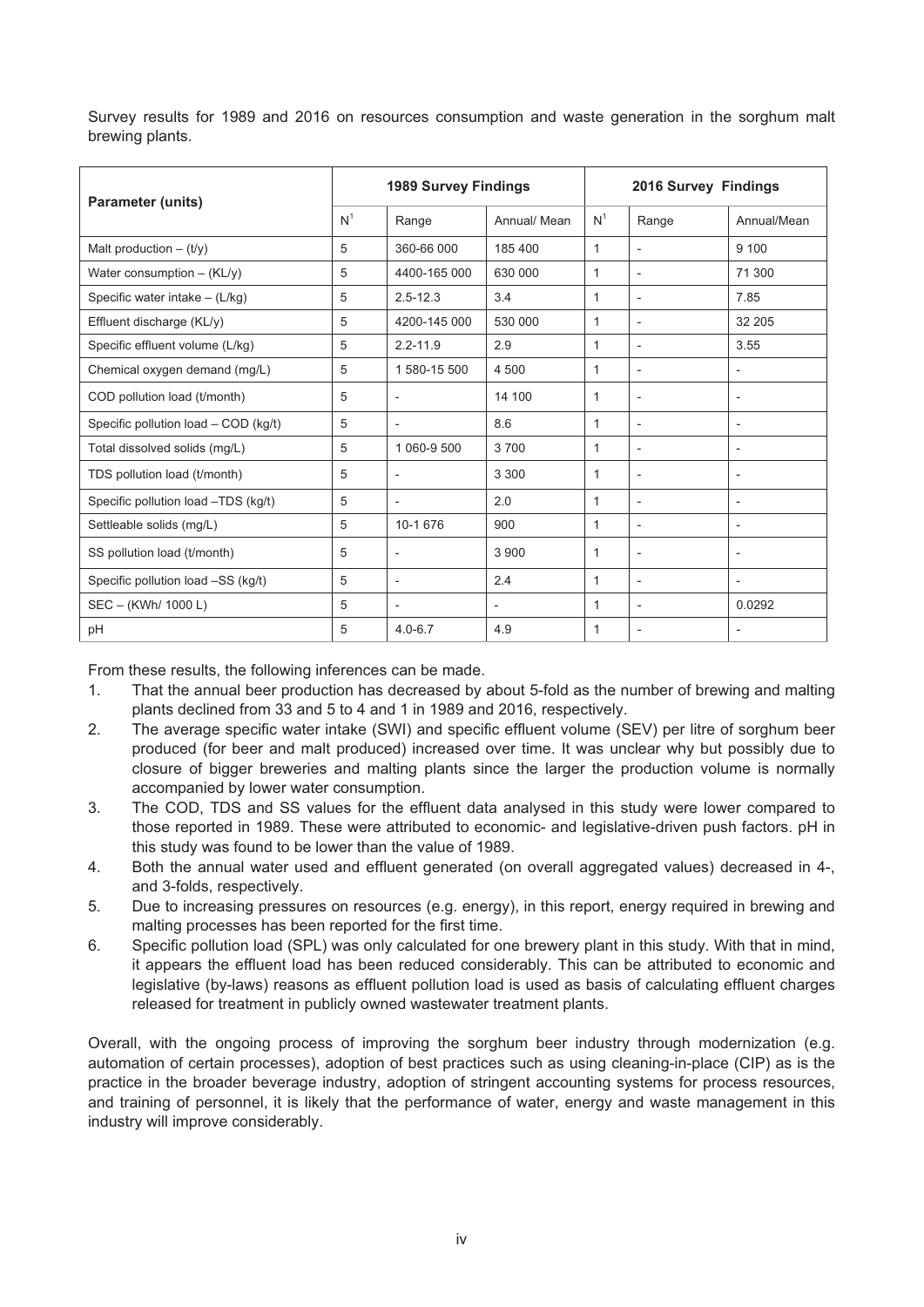### **ACKNOWLEDGEMENTS**

The author wishes to thank the Water Research Commission for the funding support of the project, the National Sorghum Beer Breweries (Pty) for the provision of data used in developing the guideline, and numerous interviews to offer insights on the operations of traditional sorghum beer industry. The contributions of Mr Anesh Maharaj (UNB) to the project as well as Mr Delrich Stander and Ms Fhumulani Ramukhwatho are also gratefully acknowledged. The author acknowledges the contributions of the following people for their contributions to the project.

| <b>Reference Group</b> | <b>Affiliation</b>          |
|------------------------|-----------------------------|
| Dr Jo Burgess          | Water Research Commission   |
| Mr Anesh Maharaj       | ⊟United National Breweries. |
| Dr David Harcourt      | <b>Private Consultant</b>   |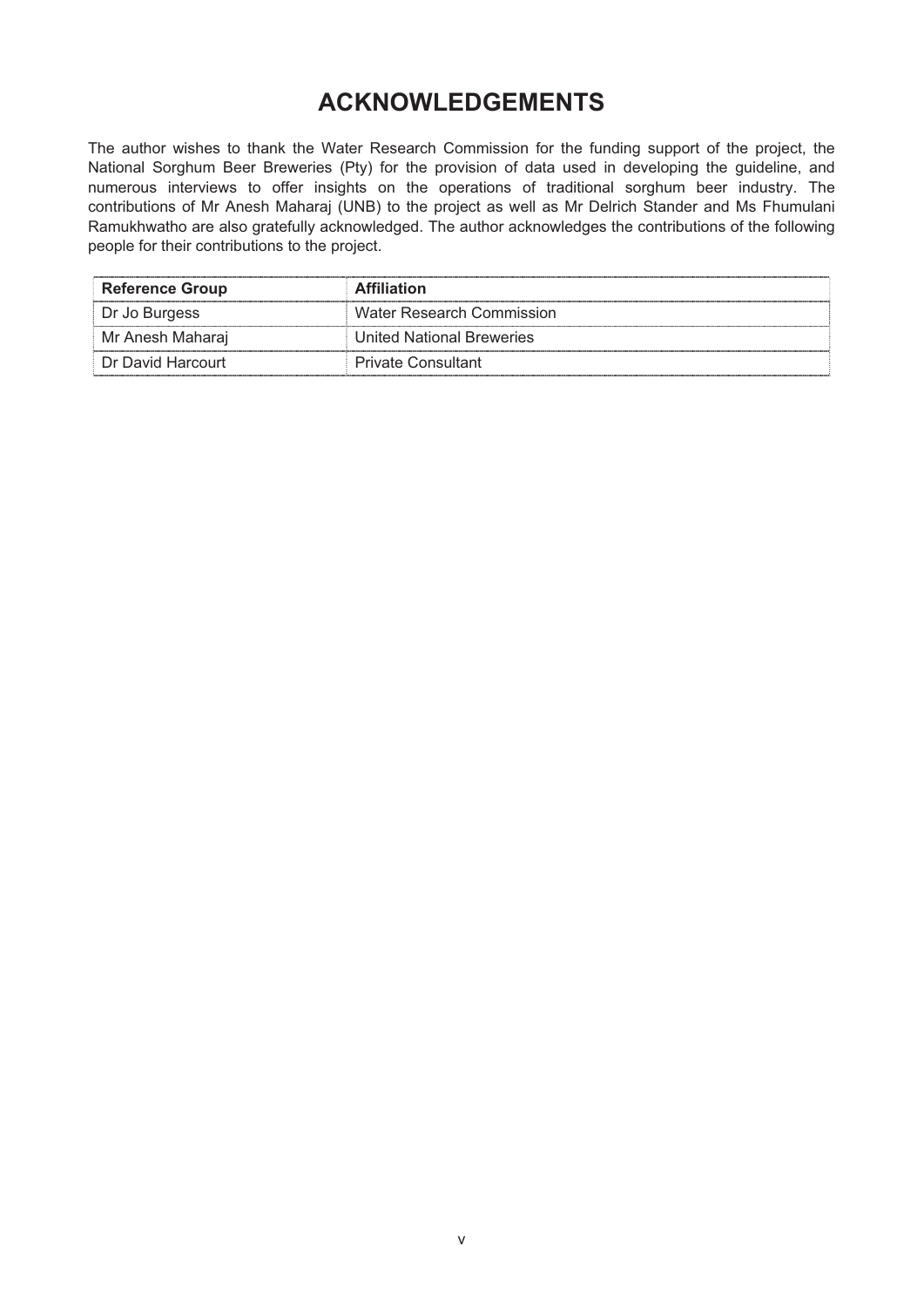This page was left blank deliberately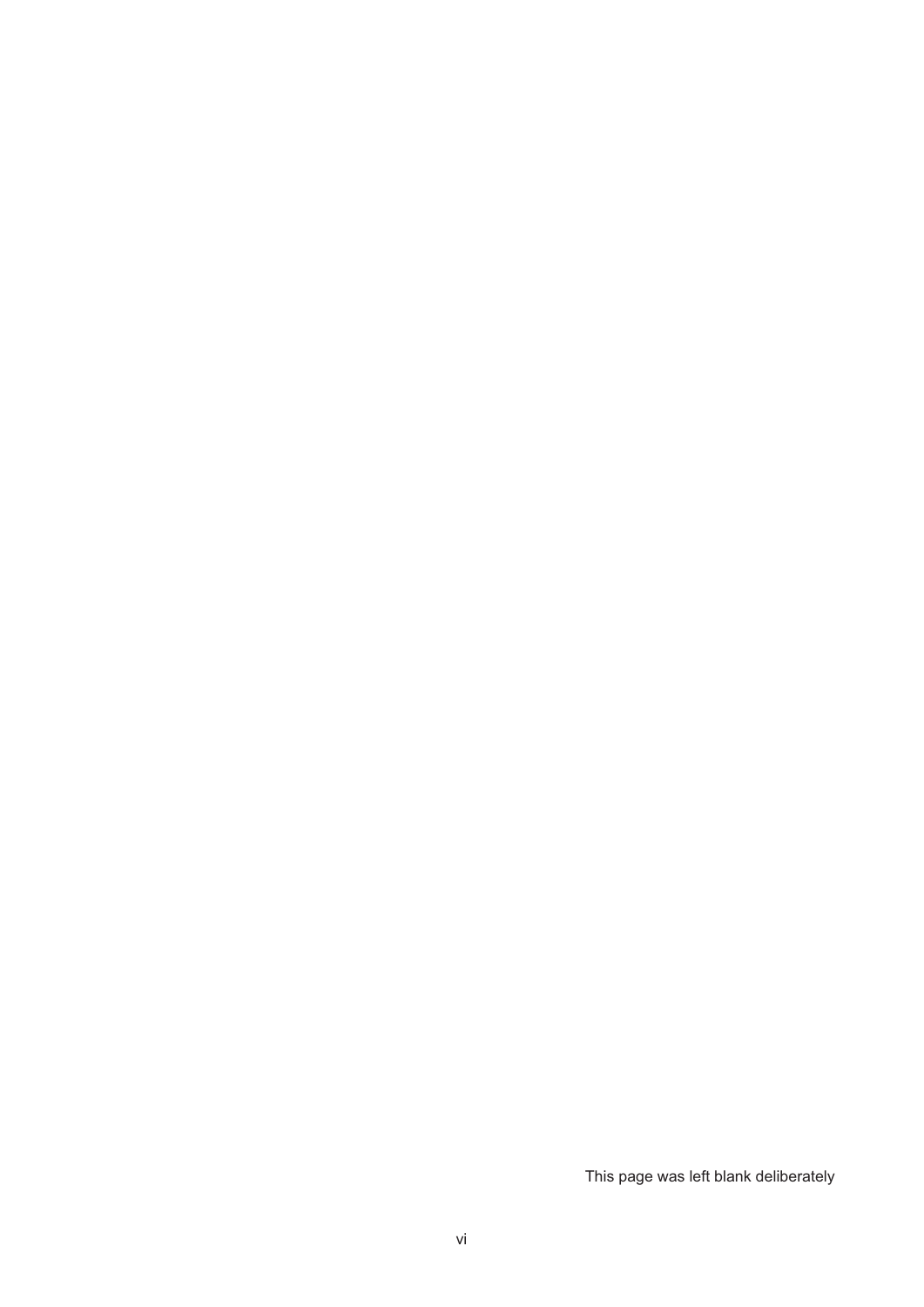# **CONTENTS**

| 1.1.<br>1.2.<br>1.3.<br>1.4.<br>1.5.<br>1.5.2.<br>1.5.3.<br>2.1.<br>2.2.<br>2.2.1.<br>2.2.2.<br>2.3.<br>2.3.1.<br>2.3.1.1.<br>2.3.1.2.<br>2.3.1.3.<br>2.3.2.<br>$2.3.2.1$ .<br>2.3.2.2.<br>2.3.2.3.<br>2.3.2.4.<br>2.3.2.5.<br>2.3.2.6.<br>2.3.2.7.<br>2.3.2.8.<br>3.1.<br>3.2.<br>3.2.1<br>3.3.<br>3.4.<br>3.5. |      |  |
|------------------------------------------------------------------------------------------------------------------------------------------------------------------------------------------------------------------------------------------------------------------------------------------------------------------|------|--|
|                                                                                                                                                                                                                                                                                                                  |      |  |
|                                                                                                                                                                                                                                                                                                                  |      |  |
|                                                                                                                                                                                                                                                                                                                  |      |  |
|                                                                                                                                                                                                                                                                                                                  |      |  |
|                                                                                                                                                                                                                                                                                                                  |      |  |
|                                                                                                                                                                                                                                                                                                                  |      |  |
|                                                                                                                                                                                                                                                                                                                  | 1.   |  |
|                                                                                                                                                                                                                                                                                                                  |      |  |
|                                                                                                                                                                                                                                                                                                                  |      |  |
|                                                                                                                                                                                                                                                                                                                  |      |  |
|                                                                                                                                                                                                                                                                                                                  |      |  |
|                                                                                                                                                                                                                                                                                                                  |      |  |
|                                                                                                                                                                                                                                                                                                                  |      |  |
|                                                                                                                                                                                                                                                                                                                  |      |  |
|                                                                                                                                                                                                                                                                                                                  |      |  |
|                                                                                                                                                                                                                                                                                                                  | 2.   |  |
|                                                                                                                                                                                                                                                                                                                  |      |  |
|                                                                                                                                                                                                                                                                                                                  |      |  |
|                                                                                                                                                                                                                                                                                                                  |      |  |
|                                                                                                                                                                                                                                                                                                                  |      |  |
|                                                                                                                                                                                                                                                                                                                  |      |  |
|                                                                                                                                                                                                                                                                                                                  |      |  |
|                                                                                                                                                                                                                                                                                                                  |      |  |
|                                                                                                                                                                                                                                                                                                                  |      |  |
|                                                                                                                                                                                                                                                                                                                  |      |  |
|                                                                                                                                                                                                                                                                                                                  |      |  |
|                                                                                                                                                                                                                                                                                                                  |      |  |
|                                                                                                                                                                                                                                                                                                                  |      |  |
|                                                                                                                                                                                                                                                                                                                  |      |  |
|                                                                                                                                                                                                                                                                                                                  |      |  |
|                                                                                                                                                                                                                                                                                                                  |      |  |
|                                                                                                                                                                                                                                                                                                                  |      |  |
|                                                                                                                                                                                                                                                                                                                  |      |  |
|                                                                                                                                                                                                                                                                                                                  |      |  |
|                                                                                                                                                                                                                                                                                                                  | 3.   |  |
|                                                                                                                                                                                                                                                                                                                  |      |  |
|                                                                                                                                                                                                                                                                                                                  |      |  |
|                                                                                                                                                                                                                                                                                                                  |      |  |
|                                                                                                                                                                                                                                                                                                                  |      |  |
|                                                                                                                                                                                                                                                                                                                  |      |  |
|                                                                                                                                                                                                                                                                                                                  |      |  |
|                                                                                                                                                                                                                                                                                                                  | 3.6. |  |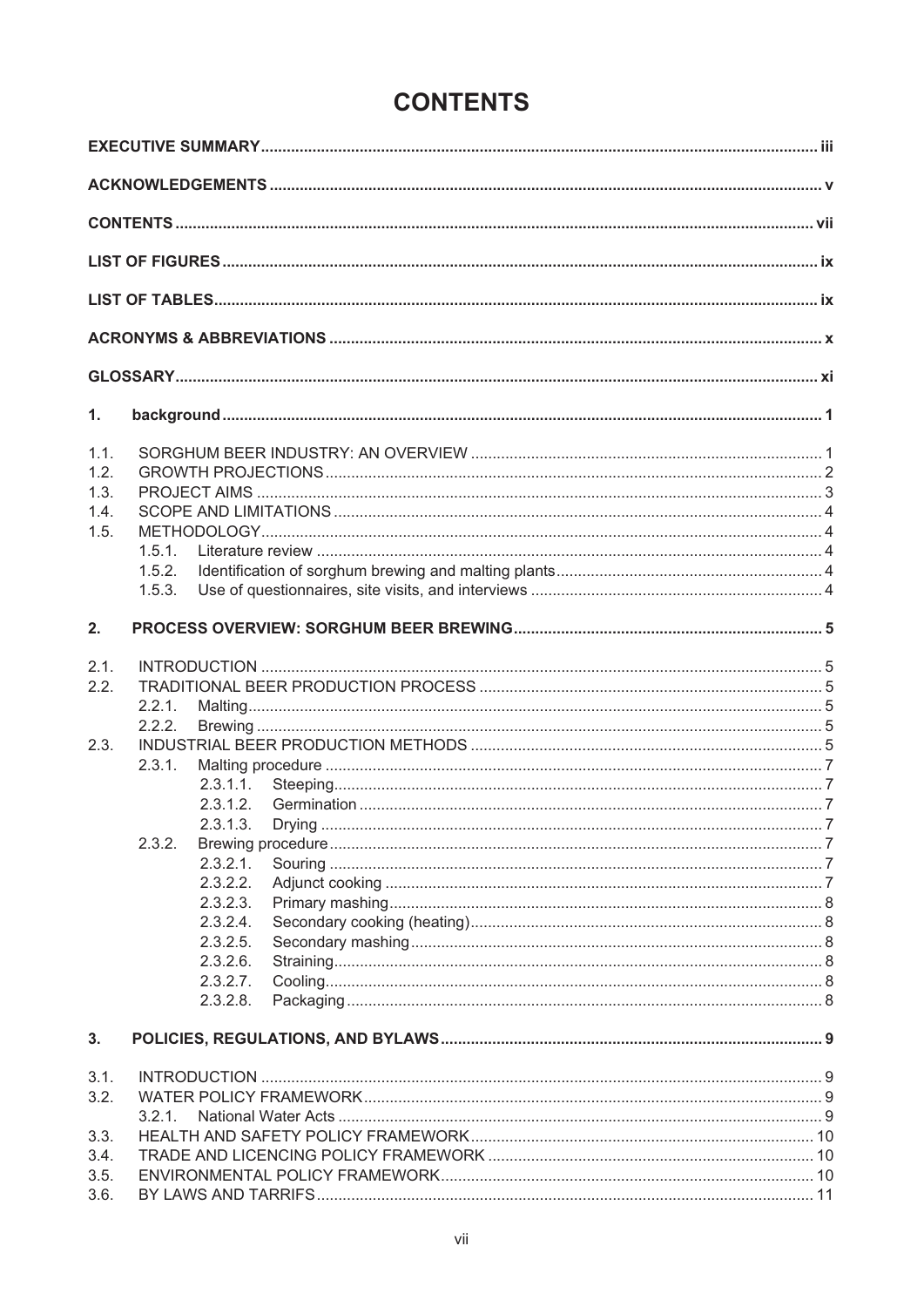|      | 3.6.1. | 3.6.1.1.                                                                    |  |
|------|--------|-----------------------------------------------------------------------------|--|
|      |        | 3.6.1.2.                                                                    |  |
|      |        | 3.6.1.3.                                                                    |  |
|      | 3.6.2. |                                                                             |  |
| 3.7. |        |                                                                             |  |
| 4.   |        |                                                                             |  |
| 4.1. |        |                                                                             |  |
| 4.2. |        |                                                                             |  |
|      | 4.2.1. |                                                                             |  |
|      | 4.2.2. |                                                                             |  |
| 4.3. |        |                                                                             |  |
|      |        |                                                                             |  |
| 5.   |        |                                                                             |  |
| 5.1. |        |                                                                             |  |
|      | 5.1.1. |                                                                             |  |
| 5.2. |        |                                                                             |  |
| 6.   |        |                                                                             |  |
| 6.1. |        |                                                                             |  |
| 6.2. |        |                                                                             |  |
|      | 6.2.1. |                                                                             |  |
| 6.3. |        |                                                                             |  |
|      | 6.3.1. |                                                                             |  |
|      | 6.3.2. |                                                                             |  |
| 7.   |        | BEST PRACTICES FOR WATER USE AND WASTEWATER MANAGEMENT  25                  |  |
| 7.1. |        |                                                                             |  |
|      | 7.1.1. |                                                                             |  |
|      | 7.1.2. |                                                                             |  |
|      |        |                                                                             |  |
| 7.2. |        |                                                                             |  |
|      |        |                                                                             |  |
|      | 7.2.2. |                                                                             |  |
|      | 7.2.3. |                                                                             |  |
| 7.3. |        |                                                                             |  |
| 8.   |        |                                                                             |  |
| 8.1. |        |                                                                             |  |
| 8.2. |        |                                                                             |  |
|      |        |                                                                             |  |
|      |        | APPENDIX A1: BEER PRODUCTION, WATER CONSUMPTION, AND EFFLUENT GENERATION IN |  |
|      |        |                                                                             |  |
|      |        | APPENDIX A2: MAINS WATER AND EFFLUENT QUALITY IN MALT BREWERIES  38         |  |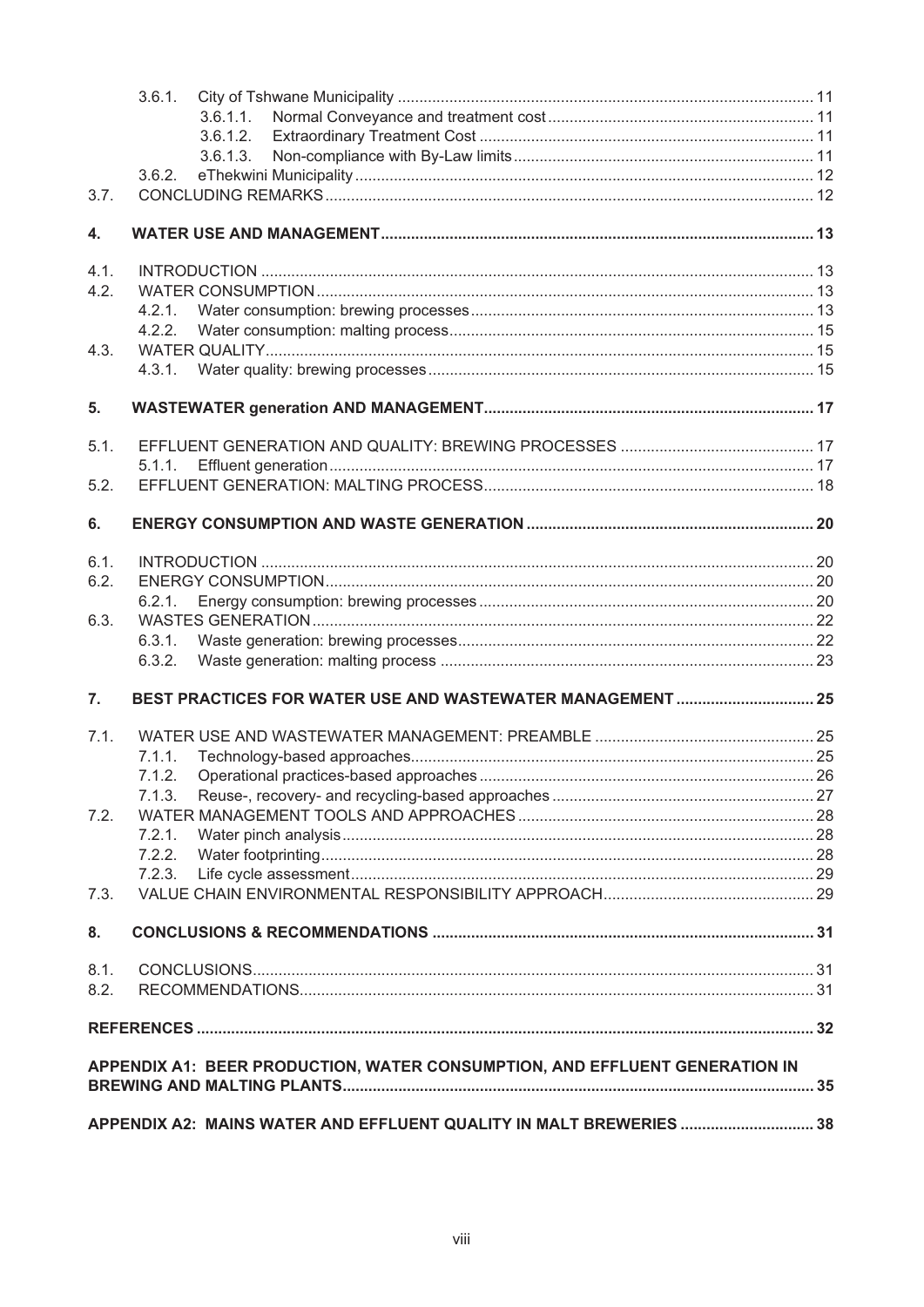# **LIST OF FIGURES**

Figure 2.1: Generic industrial brewing processes for sorghum beer production (Taylor, 2004). ...................... 6 Figure 7.1: Waste management hierarchy based on Pollution Prevention Act (US Congress, 1990) ............ 25

### **LIST OF TABLES**

| Table 1.2: Quantities of South African sorghum consumption in different market segments  3                   |
|--------------------------------------------------------------------------------------------------------------|
| Table 4.1: Summary of water consumption and distribution in industrial brewing plants and beer produced 13   |
| Table 4.2: Water consumption in litres per 1000 litres of beer produced in sorghum beer brewing plants  14   |
|                                                                                                              |
| Table 5.1: Summary of average effluent generation from sorghum brewing processes over eight months, and      |
| Table 5.2: Summary of effluent quality parameters over three months from brewery A 18                        |
|                                                                                                              |
| Table 6.1: Energy consumption in sorghum beer industry for every 1000 litres of beer produced (KWh)  20      |
| Table 6.2: Different sources of energy and their respective quantities used in four breweries 21             |
|                                                                                                              |
|                                                                                                              |
| Table 6.5: Distribution and quantity of energy from various sources used in the malting plant 22             |
|                                                                                                              |
| Table 6.7: Waste generation per ton of malt produced for different forms of waste streams  23                |
| Table A1.1: Beer production and water consumption in months eight months (July 2015 to February 2016) 35     |
| Table A1.2. Effluent generation in eight months (July 2015 to February 2016), and the estimation of specific |
| Table A1.3. Waste generation from brewing plants for eight months (July 2015 to February 2016), and each     |
| Table A2.1: Municipal main water quality over 3 months used in sorghum beer brewing plants 38                |
| Table A2.2: Effluent characteristics over 3 months generated from sorghum beer brewing plants 39             |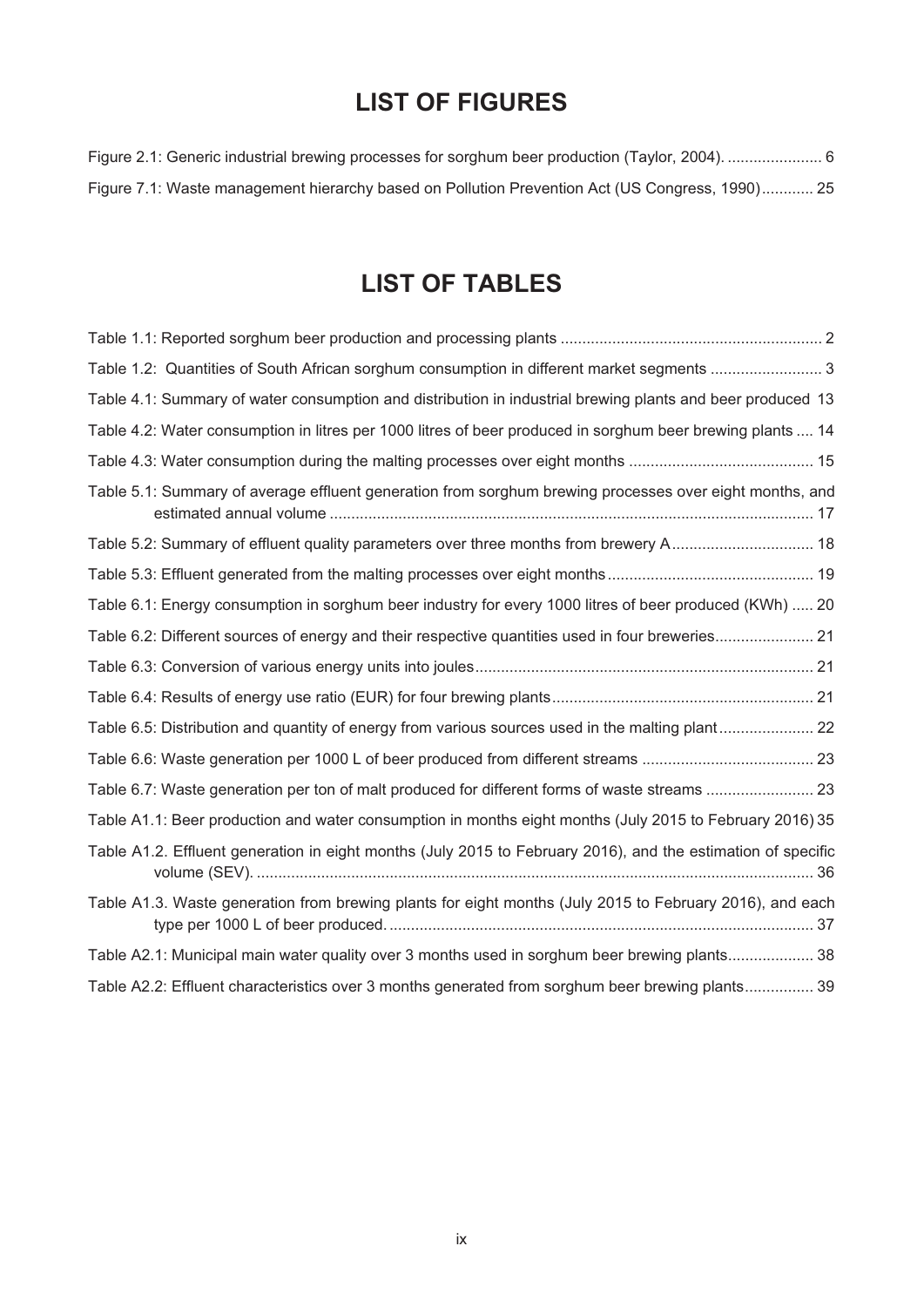# **ACRONYMS & ABBREVIATIONS**

| <b>BIER</b>    | Beverage Industry Environmental Roundtable                  |
|----------------|-------------------------------------------------------------|
| <b>CIP</b>     | Cleaning-in-place                                           |
| COD            | Chemical oxygen demand                                      |
| <b>DAFF</b>    | Department of Agriculture, Forestry and Fisheries           |
| <b>DEA</b>     | Department of Environmental Affairs                         |
| <b>DTI</b>     | Department of Trade and Industry                            |
| <b>DL</b>      | Department of Labour                                        |
| <b>EUR</b>     | Energy use ratio                                            |
| <b>EWS</b>     | eThekwini Water and Sanitation Unit                         |
| <b>FY</b>      | Financial year                                              |
| <b>NATSURV</b> | National Industrial Water and Wastewater Survey             |
| <b>NEMA</b>    | National Environmental Management Act (Act No. 107 of 1998) |
| <b>NSB</b>     | National Sorghum Breweries                                  |
| <b>NWA</b>     | National Water Act (Act No. 36 of 1998)                     |
| OA             | Oxygen absorption                                           |
| <b>OHSA</b>    | Occupational Health and Safety Act (Act No. 54 of 1972)     |
| <b>SAB</b>     | South African Breweries                                     |
| SCI            | Specific coal intake                                        |
| <b>SEC</b>     | Specific energy consumption                                 |
| <b>SEV</b>     | Specific effluent volume                                    |
| <b>SPL</b>     | Specific pollution load                                     |
| SS             | Settleable solids                                           |
| SWI            | Specific water intake                                       |
| TBI            | <b>Traditional Beer Investments</b>                         |
| <b>TDS</b>     | <b>Total dissolved solids</b>                               |
| <b>TOC</b>     | Total organic carbon                                        |
| <b>TS</b>      | <b>Total solids</b>                                         |
| <b>UNB</b>     | <b>United National Breweries</b>                            |
| <b>WSA</b>     | Water Services Act (Act No. 108 of 1997)                    |
| <b>WUR</b>     | Water use ratio                                             |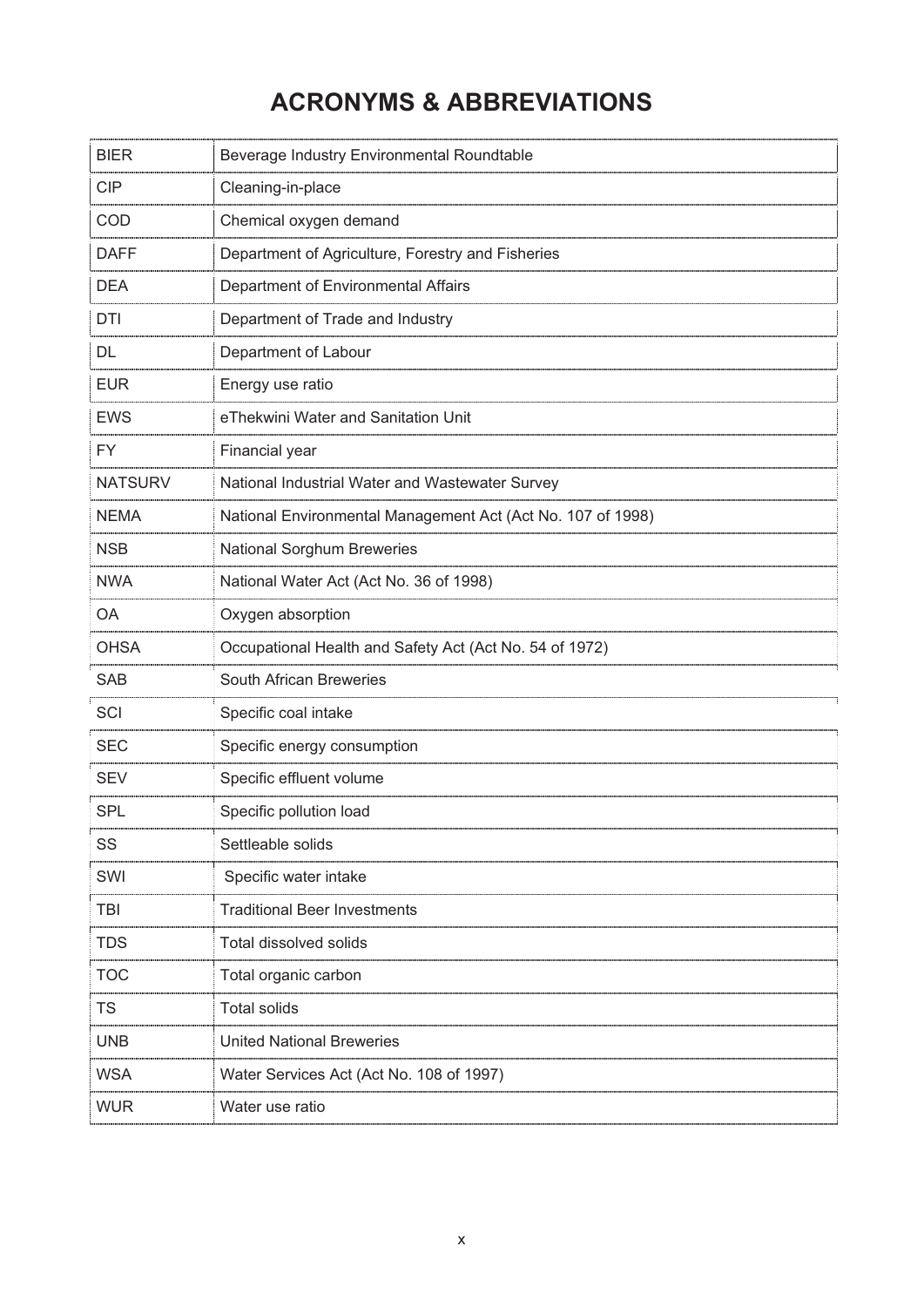### **GLOSSARY**

- ADJUNCT a starchy cereal source (normally maize grits) upon which the amylase enzymes act.
- AMYLASES a group of enzymes which degrade starch to sugar.
- BEER POWDERa cereal mixture sold in packets for dilution with water and fermentation.
- BULK BEERa beer which is not packaged but sold in bulk to customers.
- COMMERCIAL a term referring to maltsters who supply malt to home brewing market.
- COOK a brewing mixture just before *or* after the cooking phase.
- EFFLUENT a liquid stream flowing from a specific industrial process or unit operation.
- ENZYMEa biochemical catalyst produced by living cells.

MALTSTER

MALTSTER

EFFLUENT LOAD

**CONSUMPTION** 

WATER INTAKE

**HYDROLYSIS** 

EFFLUENT VOLUME

- INDUSTRIAL a mechanized indoor malting plant which supplies malt to sorghum beer breweries.
- INOCULATION to the addition of a bacterial culture to start the lactic acid fermentation process.
- MALT sorghum grain after germination and drying.
- MASHING **t**he process involved in the preparation of the wort.
- RECYCLE the use, reuse or reclamation of a material so that it re-enters the industrial process or used elsewhere rather than become a waste after serving its original purpose.
- REUSE use of a raw material (specific process input) more than once.
- SOLUBILIZATION first stage of mash conversion induced by enzyme activity.
- SOURCE reduce the amount of waste generated at source by changing design, operations REDUCTION manufacturing, or reuse of materials to minimize the quantity of waste generated.
- SOURING acidification process brought about by lactic acid bacteria.
- SPECIFIC mass of a particular/specific pollutant in the effluent per unit of production.
- SPECIFIC quantity of effluent generated per unit of production.
- SPECIFIC ENERGY quantity of energy used per unit of production.
- SPECIFIC quantity of water used/consumed per unit of production.
- STARCH conversion of starch to sugar.
- STEEPING a preliminary soaking of sorghum grain to rehydrate the embryo.
- WASTE STREAM continuous flow of waste (liquid, gaseous or solid) from either an activity, or process.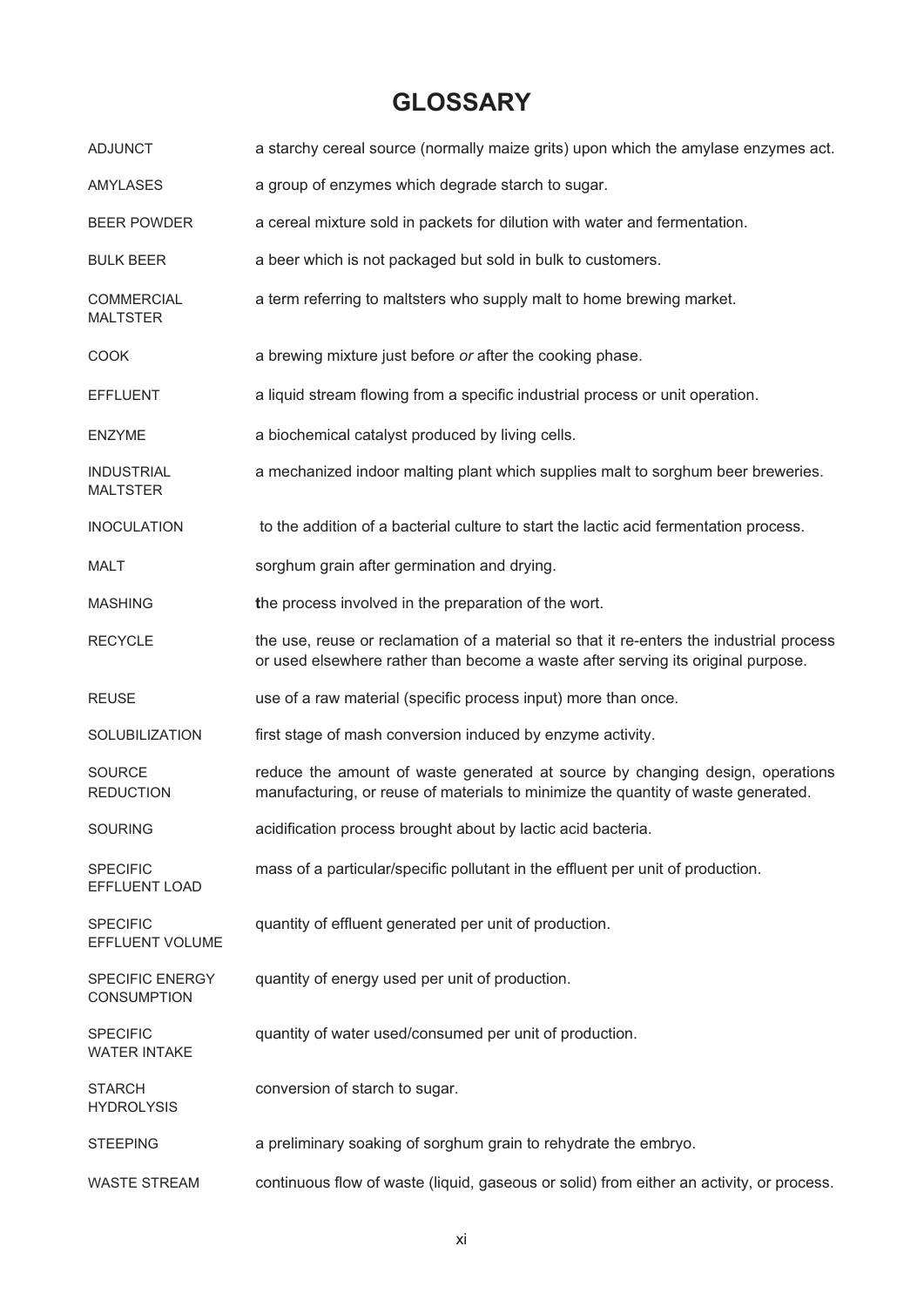- WATER FOOTPRINT total volume of water used to produce the goods and services consumed by a specific entity or area.
- WORT the mixture at the end of mashing and after spent grain separation, just before fermentation.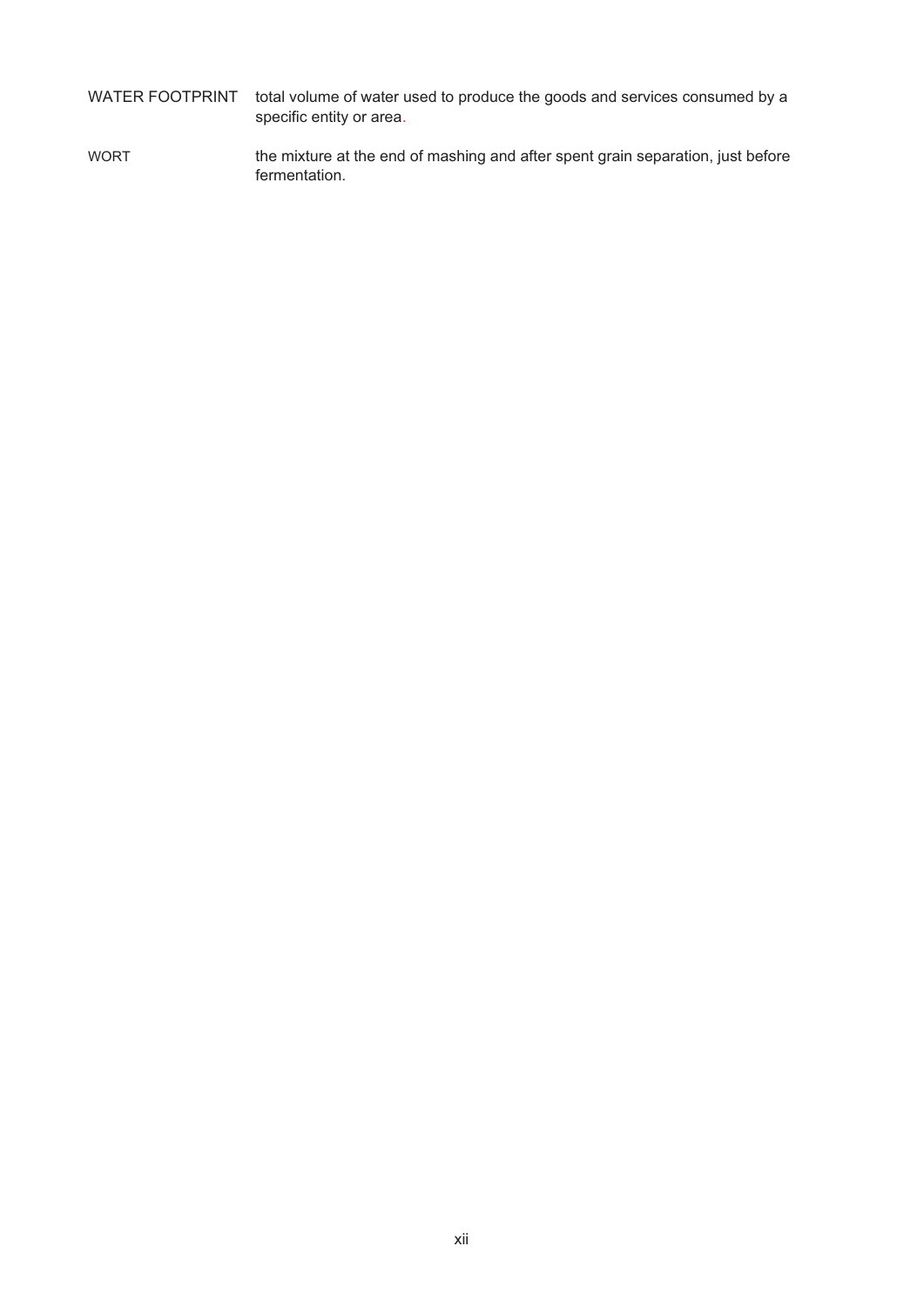### **1. BACKGROUND**

#### **1.1. SORGHUM BEER INDUSTRY: AN OVERVIEW**

Sorghum beer was used during marriages, funerals, reconciliations, adulthood ceremonies, and child birth in Southern Africa (including South Africa) for centuries , and therefore, often regarded as a traditional alcoholic beverage in many cultures (UNB Presentation on Liquor Bill, 2003). In 2009, the industrially produced sorghum beer was approximated to account for 8% of the total commercial liquor sales in South Africa by the Industry Association for Responsible Alcohol Use (ARA) (ARA, 2009). On the other hand, domestic (home brewed) sorghum beer produced and sold accounted for two-thirds of the total sorghum beer production and sold in South Africa (ARA, 2009).

The dominant market player in the sorghum beer industry in South Africa – the United National Breweries (UNB) – controls both the distribution network and raw material sourcing – with a market share of 95-100% (UNB Presentation on Liquor Bill,2003) of the industrial beer production. The National Sorghum Breweries (NSB) was established in 1970 wholly government owned, had 8 big breweries with average monthly production of 20 million litres per month, and was bought managed by UNB (United National Breweries, 2013) in 1997. NSB had beer halls (owned by municipalities) but these were all closed between 1994 and 2000 which lead to all commercial traditional sorghum beer in the market to be packaged. Over the same period, small brewers with monthly production of 2.5 million litres and lower were also closed as they were not profitable. In 2000, the UNB purchased the Traditional Beer Investments (TBI) – the sorghum division of South African Breweries (SAB) (A&T Consulting and Eckart Naumann, 2005), and at the time TBI operated 8-10 breweries. This acquisition made UNB control over 90% of the local commercial sorghum beer market in South Africa. By 2005, the UNB had an estimated annual production of 400 million litres of sorghum beer (A&T Consulting and Eckart Naumann, 2005).

Presently in South Africa, sorghum beer production consists of four operating breweries owned by UNB, and one raw material production and distribution. Notably, the sorghum beer brands are each tailored to meet either a variety or specific consumers' tastes and preferences. The brands includes: Ijuba Special, Ijuba Blue, Leopard Special, Chibuku, and Tlokwe (UNB, 2013) – and a powder version produced by commercial maltsters for the production of traditional beers. Due to lack of data for resources utilization in commercial maltsters that supplies home brewers, and more importantly, to allow systematic life cycle assessment and accounting of resources used in the sorghum beer industry, the focus is on brewing and malting plants for commercial traditional sorghum beer. This would aid to, for example, determine quantities of waster or energy required to produce one litre of commercial traditional beer from malting production stage to the packaged beer excluding energy used for the distribution of malt from the malting plant to the brewing plants.

Since 1990s after the publication of the First Edition of Natsurv 5 (Steffen, Robertson & Kirsten INC Consulting Engineers, 1989), the sorghum beer brewing industry has experienced a significant number of changes that includes but not limited to: form and/or type of raw material used, operational changes, and introduction of improved technologies for wastewater and waste treatment. Owing to sustained increases in cost of: fuel oil, raw materials including freshwater, treatment and discharge of wastes, and electricity has compelled the sorghum brewing industry to reduce production costs by intensifying their production processes. This have been achieved over the years through consolidation and modernization of malting and brewing plants in order to improve water, energy, raw material use, and increased production yield. In addition to these economic challenges, regulatory framework governing beer industry has become more onerous, and particularly in South Africa. For example, the industry has to comply with increasing number of National Acts, Strategies on resources consumption, specific Provincial and local By-laws in areas of their operations. In addition, the regulatory framework in the brewing industry extends beyond the production phase, for instance, to other chain-value adding phases such as: distribution, labelling, packaging, advertising, trade and pricing practices, and alcohol content (Goldammer, 2008). However, the later form of regulatory requirements will not be considered in details as the case for the former as they are beyond the scope of this project.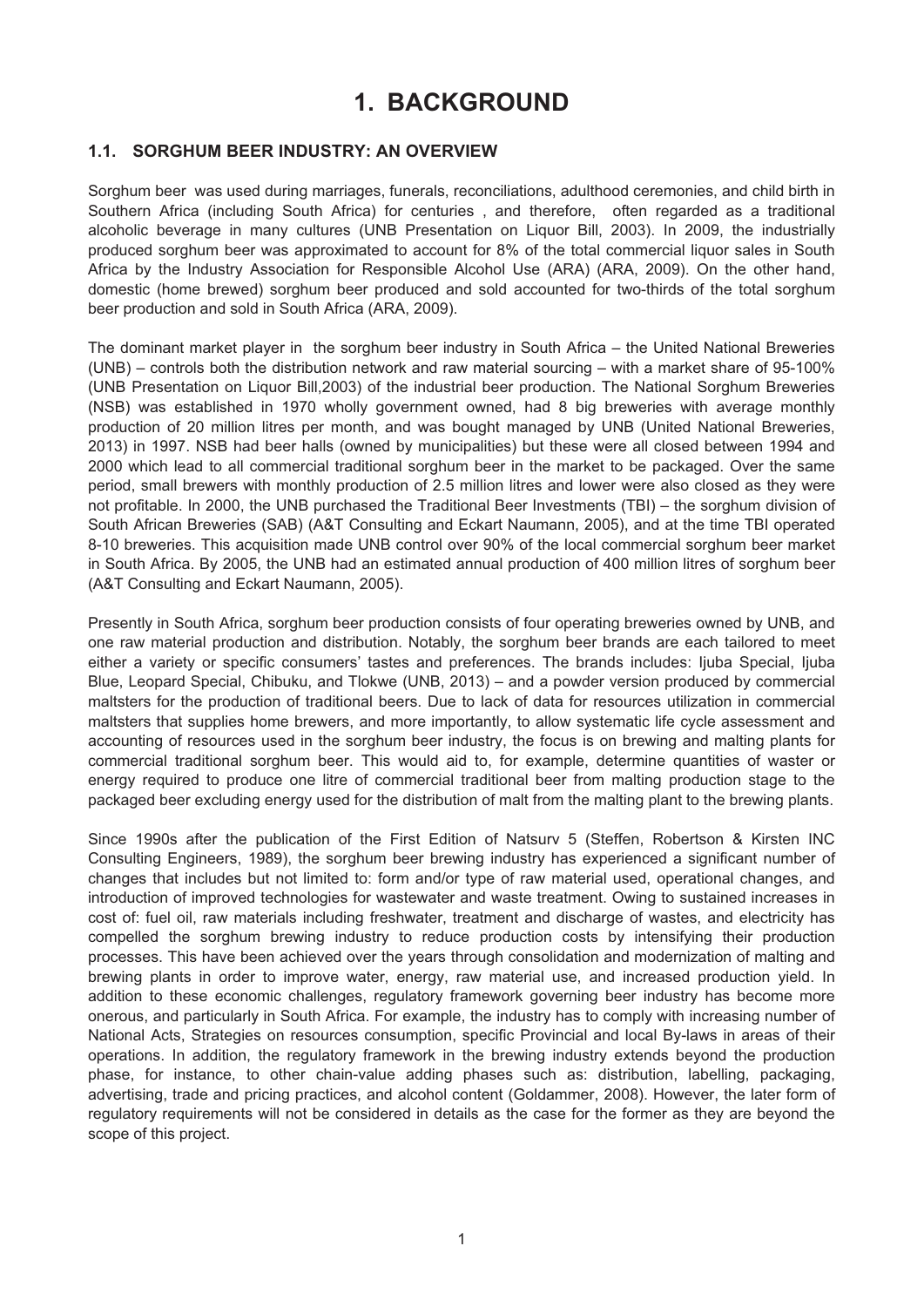#### **1.2. GROWTH PROJECTIONS**

To ascertain the industry growth prospects, literature review was carried out from 1980s to 2016. Results suggested that although the amount of traditional sorghum beer produced by home brewers was several 2folds the commercial industrial production; overall, the sorghum beer market declined at an average rate of 5-6% per annum (UNB Presentation on Liquor Bill, 2003). Thus, over the last twenty seven years in South Africa there has been a steep decline of sorghum beer industry. This is due to two key factors. First, was self-industry imposed banning of packaging beer in 20 litre kegs. This is because the quality and hygienic standards of the beer could not be guaranteed particularly during the distribution phase. However, to address the declining trend in sorghum beer market, packaging of beer in 20 litres kegs has recently been adopted, and consequently, there are signs of sales growth but not to previous figures of 1980s and early 1990s.

Secondly, in South Africa; there has been steep market competition largely underpinned by changes in societal norms and practices partly due to rising average income per capita which has shifted beer demand on western alcohol brews with higher absolute alcohol concentration (Parry and Bennetts, 1998). As a result, the consumer shift towards clear malt beer brands has led to a decline in demand for sorghum beer (UNB Presentation on Liquor Bill, 2003; Peltzer and Ramlagan, 2009; DAFF, 2012). For example, there were nine large-scale sorghum beer breweries in 2004 (DTI, 2004) and 20 microbreweries as of 2003 (UNB Presentation on Liquor Bill, 2003) but presently (2016) are only four large sorghum beer brewing plants.

Results from the literature and summarized in Table 1.1 show the number of traditional sorghum beer processing plants owned by the UNB having declined from 12 breweries (UNB Presentation on Liquor Bill, 2003) to 4 breweries in 2016 (this study shows a 67% decrease in number of brewing plants) with corresponding reduction in sorghum beer volumes production from 425 and 214 million litres (a 49.6% decline), respectively. In addition, the declining trend on sorghum beer industry was also evident from data on quantities of sorghum processed for malt (both indoor and floor as shown in Table1.2). Data indicates that sorghum processed for human consumption declined from 69% (1997/8) to 46% by 2009/10 (NAMAC, 2003; DNA Economics, 2013). Of interest is the indoor malt (Table 1.2) used for commercial traditional sorghum beer brewing.

| Year | Malting<br>plants | Processing<br>plants | Sorghum<br>beer (litres)*<br>(p/a) | Market<br>decline p.a.   | Reference                                                      |
|------|-------------------|----------------------|------------------------------------|--------------------------|----------------------------------------------------------------|
| 1989 | 70                | 33                   | 1 100                              |                          | Steffen, Robertson & Kirsten INC<br>Consulting Engineers, 1989 |
| 2003 | 1                 | 12                   | 425                                | $5 - 6%$                 | UNB Presentation on Liquor Bill, 2003                          |
| 2005 | 1                 | 9                    | 400                                |                          | A&T Consulting and Eckart Naumann,<br>2005                     |
| 2010 | 1                 | 7                    |                                    |                          | Econex and Quantec Research, 2010                              |
| 2010 | 1                 | 5                    | 348                                |                          | DTI Report, 2011                                               |
| 2016 | 1                 | 4                    | 214                                | $\overline{\phantom{0}}$ | This study, 2016                                               |

#### **Table 1.1: Reported sorghum beer production and processing plants.**

\*sorghum beer in million litres; p/a: per annum.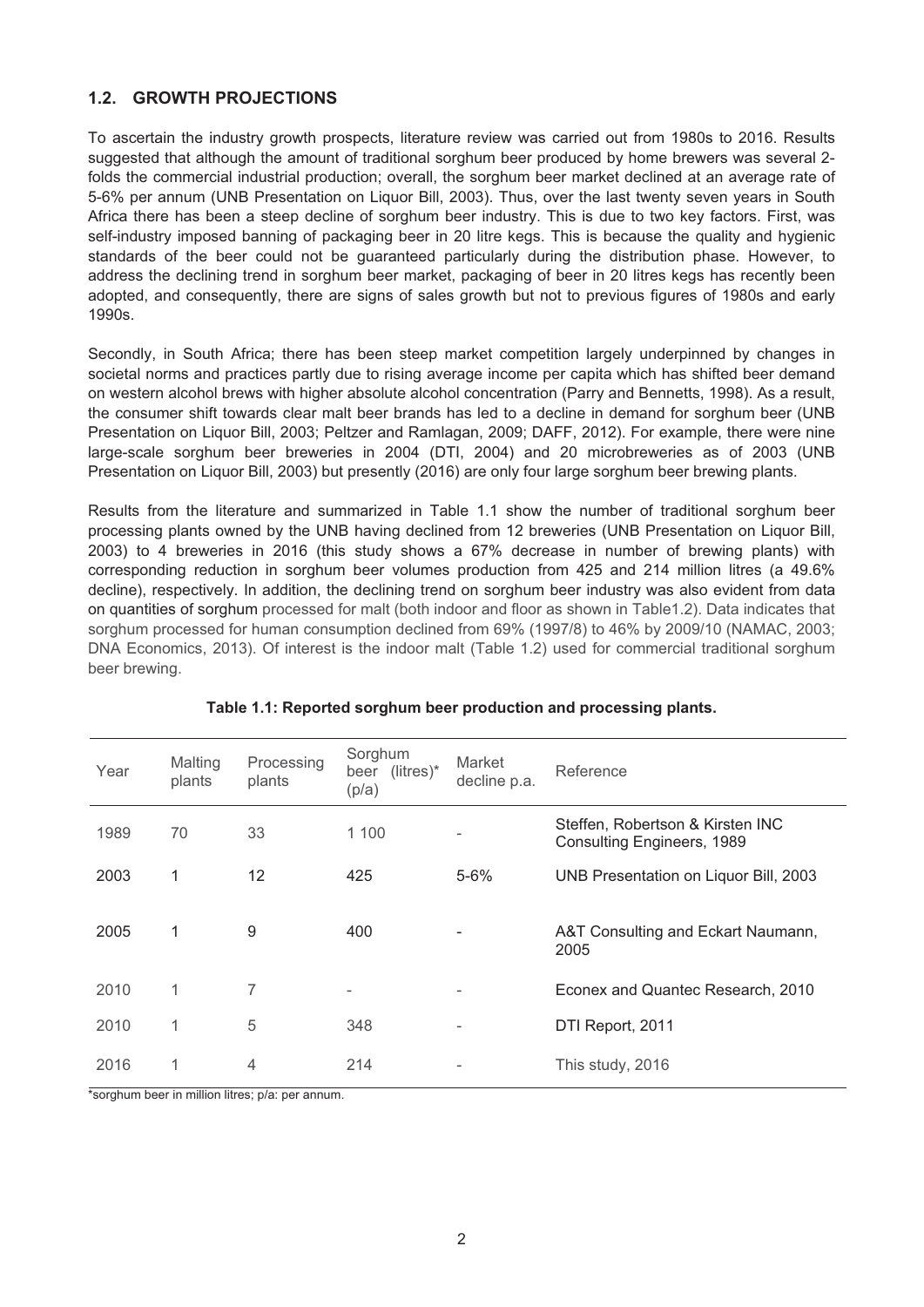|         |             | Human consumption |                                           |         |                   |         |                        | Annual % |
|---------|-------------|-------------------|-------------------------------------------|---------|-------------------|---------|------------------------|----------|
| Year    | Indoor malt | Floor malt        | Rice, grits, Animal feed<br>Meal<br>other |         | Total<br>domestic | Export  | $\Delta$ for<br>indoor |          |
| 1997/98 | 36 270      | 87 286            | 53 373                                    | 2410    | 63727             | 243 066 | 57104                  |          |
| 1998/99 | 38 900      | 81500             | 52 800                                    | 3 3 0 0 | 58 200            | 234 700 | 58 100                 | 7.3      |
| 1999/00 | 28 300      | 85 900            | 56700                                     | 3 0 0 0 | 36 400            | 210 300 | 23 500                 | $-27.2$  |
| 2000/01 | 32 800      | 90 400            | 61 200                                    | 1800    | 23 300            | 209 500 | 39 900                 | 15.9     |
| 2001/02 | 28700       | 84 300            | 75800                                     | 1 100   | 16 200            | 206 100 | 48 200                 | $-12.5$  |
| 2002/03 | 20 500      | 74 900            | 77 900                                    | 1 100   | 21 900            | 196 300 | 66 200                 | $-28.6$  |
| 2003/04 | 21 100      | 73 900            | 73700                                     | 200     | 10 100            | 179 000 | 48 800                 | 2.9      |
| 2004/05 | 25 600      | 76400             | 76800                                     | 200     | 10 000            | 189 000 | 37 600                 | 21.3     |
| 2005/06 | 24 600      | 78 300            | 87900                                     | 100     | 12 000            | 202 900 | 38 200                 | $-3.9$   |
| 2006/07 | 25 400      | 70 100            | 86 000                                    | 100     | 8 0 0 0           | 189 600 | 27 800                 | 3.3      |
| 2007/08 | 24 900      | 65 200            | 95 100                                    |         | 10800             | 196 000 | 27 300                 | $-2.0$   |
| 2008/09 | 22 200      | 64 100            | 91 100                                    |         | 9700              | 187 100 | 37 100                 | $-10.8$  |
| 2009/10 | 20 100      | 63 300            | 98 600                                    |         | 7 900             | 189 900 | 52 000                 | $-9.5$   |

#### **Table 1.2: Quantities of South African sorghum consumption in different market segments**

\*all values are in tons. Source: DNA Economics, 2011

Data indicated a decline from 36 270 tons in 1997/98 to 20 100 tons by 2009/10 of sorghum used for industrial beer brewing. The change in the consumption of indoor sorghum with 1997/98 taken as base year indicated an annual average decline of 3.7%. Assuming the same rate of decline (3.7%) continued post 2009/10, we estimated the indoor sorghum consumption for 2014/15 to be approximately 16 634 tons. This estimate was in the same order as the annual figure provided by an industry expert of 14 000 tons of sorghum used in industrial sorghum beer production. Therefore, both the estimated and expert's values are in good agreement, and the small difference may have been due to beer production from smaller brewing plants for the former case. The difference in these two estimates may point to a more severe decline of the industry as the expert value was based on current sorghum usage in industrial beer brewing. First Edition of Natsurv 5 (Steffen, Robertson & Kirsten INC Consulting Engineers, 1989) reported an annual sorghum beer production in South Africa to be 1 100 million litres. Again, by comparing sorghum beer volumes of 1989 and 2016 point to sorghum beer industry decline over the last 27 years by 80.5%.

#### **1.3. PROJECT AIMS**

According to the terms of reference (ToRs) for this project, eight-point specific objectives were to be addressed, and were as follows:

- Provide a general overview of the sorghum brewing industry in South Africa, its changes since 1989 and its projected change.
- Evaluate and document the generic industry processes
- Determine the water consumption and specific water intake
- Determine the wastewater generation and typical pollutant loads
- Determine local electricity, water and effluent prices and by-laws within which these industries function
- Critically evaluate the water (inclusive of wastewater) management processes adopted and provide recommendations
- Evaluate the industry adoption of the following concepts: cleaner production, water pinch, energy pinch, life cycle assessments, water footprints, and ISO 14 000 to name a few
- Provide recommendations for best practice.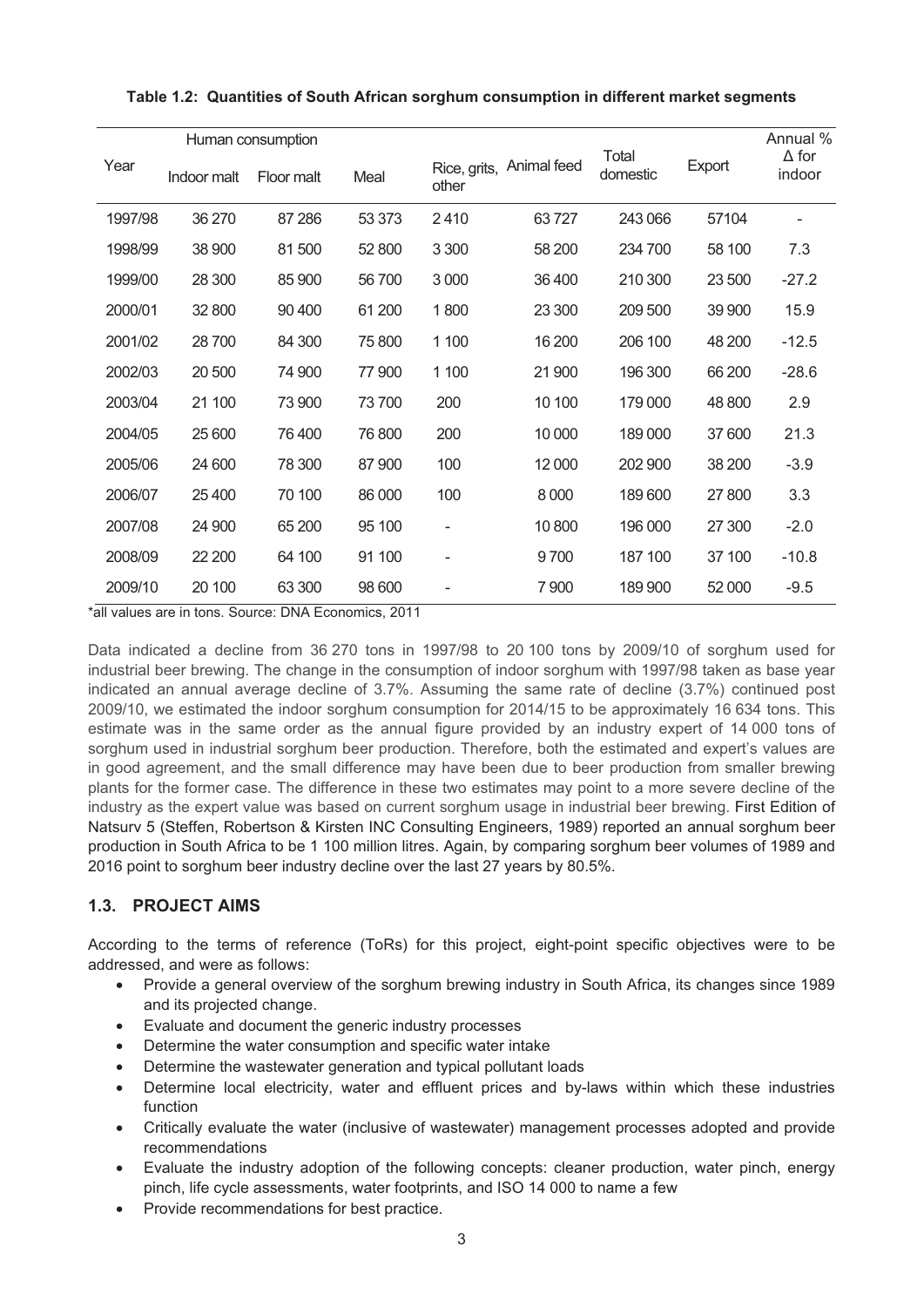#### **1.4. SCOPE AND LIMITATIONS**

The focus of this project was on industrial sorghum beer production, and excludes traditional beer brewing (home brewing). This is because of huge size of the traditional beer brewing and the lack of data related to resources management. Moreover, due to the large of traditional brewers across South Africa (exceeding 100 000 small entities), it was not possible to collect representative data on water, wastewater and energy management within the lifespan of this project. Sorghum beer industry in South Africa is dominated by one company, and therefore, it was not feasible to obtain data from diverse entities run by different owned companies for the purposes of obtaining heterogeneous data essential. Data from different companies offer valuable insights on resources management and environmental protection in a given industrial sector but this was not feasible within the traditional sorghum beer industry. The declining trend on the market share size and production capacity of sorghum beer industry in South Africa – also meant lack of investment in research and development regarding resources management (e.g. water, energy, etc.). Therefore, it limited the scope of the literature that can be reviewed for this specific industry unlike other beverage sectors such as malt beer, fruit drinks, and wine, among others.

#### **1.5. METHODOLOGY**

In this project, the methods used to solicit data are summarised in the following sections.

#### **1.5.1. Literature review**

Due to lack of research and development as highlighted in section 1.4, there was limited literature specific to the sorghum beer industry – not just in South Africa but globally concerning water, waste, energy, and wastewater management. The limited information available was used to offer insights on sorghum brewing industry evolution in terms of: (i) the number of plants, sales per annum, key sorghum brewing processes with respect to resources management (e.g. water, waste, etc.), etc.**,** (ii) resources management (e.g. water, wastewater, etc.) practices aimed to protect the environment and promote sustainability, (iii) examining international case studies, if any, (perhaps adopted and viewed as best practices based on a defined criteria), and (iv) establishing likely trends in the next decade in the sorghum brewing industry based on the current data and projections.

#### **1.5.2. Identification of sorghum brewing and malting plants**

By means of internet search and interview with experts knowledgeable in the food and beverage industry as well as referrals aided to gain insights on the industry size.

#### **1.5.3. Use of questionnaires, site visits, and interviews**

At the beginning of the project a questionnaire was developed with anticipation that there were sizeable number of commercial sorghum beer brewing and malting plants in South Africa. This was based on the number of plants reported in the First Edition of Natsurv 5 of 1989 (Steffen, Robertson & Kirsten INC Consulting Engineers, 1989). However, it turned out that very few plants produces traditional commercial sorghum beer. As such, the questionnaire was used to conduct structured interview with an expert in this industry. Additional interviews were conducted in two of the brewing plants and one malting plant. Interviews at the plants were done with the technical personnel responsible to run the production plants. During the interviews key issues on water, energy and waste management were discussed. Accessible data was provided which formed the basis of the reported findings presented in this guideline.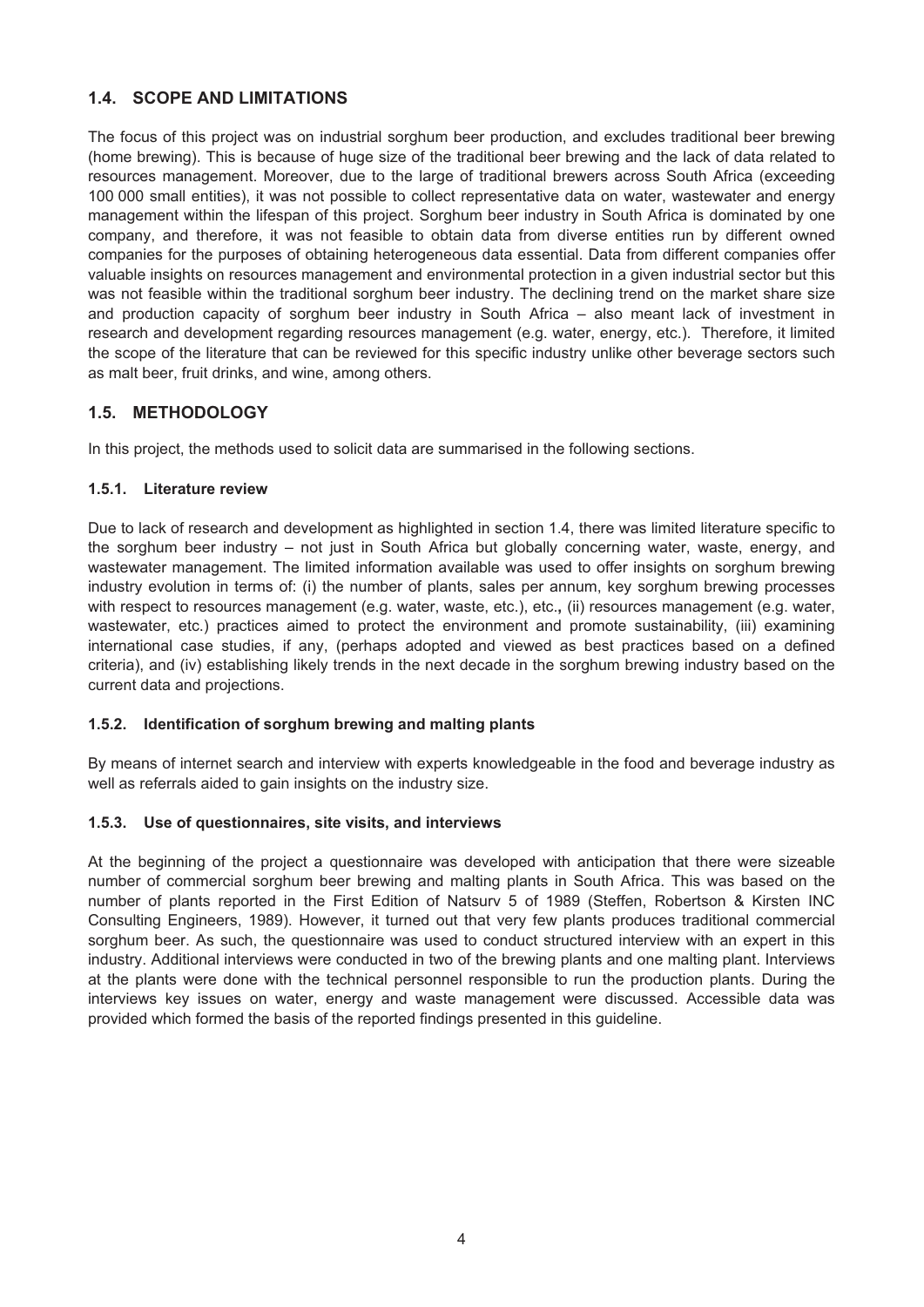# **2. PROCESS OVERVIEW: SORGHUM BEER BREWING**

#### **2.1. INTRODUCTION**

Herein an overview of the sorghum brewing processes is presented. An understanding of the brewing processes informed the identification of best practices related to water, wastewater, waste, and energy management during different phases of beer production. To achieve this objective, the generic brewing processes for both traditional and industrial sorghum beer production methods are outlined.

#### **2.2. TRADITIONAL BEER PRODUCTION PROCESS**

The traditional or tribal method for producing sorghum beer is simple but varies significantly from one brewer to the other. This is due to variations in the malting procedure used, brewing times, and additional compounds added during the brewing phase, and geographical location. The brewing process ingredients includes but not limited to: water, maize mealie malt or sorghum malt, and yeast. The two main brewing processes are briefly outlined.

#### **2.2.1. Malting**

The malting phase consists of three processes, namely: steeping, germination and drying. During steeping, the sorghum grain is placed in a sack or a container which is permeable to water. The container is then placed in a body of water to steep the grain. The duration of steeping process varies among tribal brewers ranging from 16 to 40 hours (Dewar, Taylor, & Berjak, 1997). Germination entails spreading a layer of steeped grains on a mat, and then left for a period of time. The grains are either covered with leaves or another mat to accelerate the germination rate (Lyumugabe et al., 2010; Lyumugabe et al., 2012). Once adequate germination has been achieved, the grains are sun dried and prepared for brewing.

#### **2.2.2. Brewing**

The brewing process is initiated in a pot by boiling ground maize and then allow them to cool over 24 hours. Thereafter the boiled ground maize are diluted and boiled a second time over 2 to 3 hours before being cooled to room temperature. An equivalent amount of ground sorghum malt is added to the cooled maize and the mixture is allowed to stand for 24 hours. The mixture is then strained by means of finely woven reeds, and is ready for consumption within 3 days.

#### **2.3. INDUSTRIAL BEER PRODUCTION METHODS**

Production of sorghum beer at industrial scale is generally similar to the traditional production methods. However, the notable large variations in production methods for sorghum or opaque beers can be attributed to differences in taste, nature of process equipment used, and adjuncts added during the brewing process.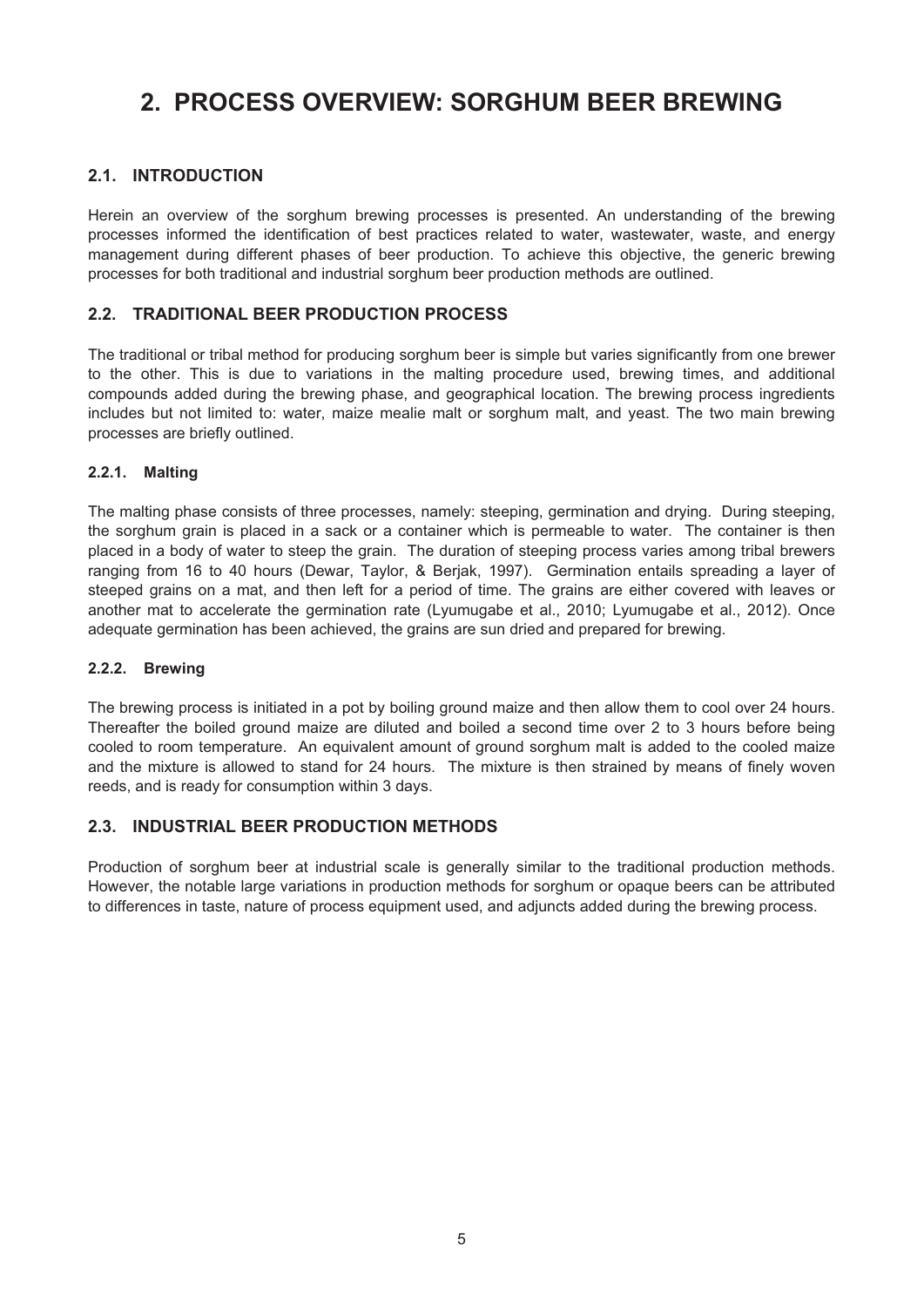

#### **Figure 2.1: Generic industrial brewing processes for sorghum beer production (Taylor, 2004).**

There are a number of industrial sorghum beer production methods with the split sour double cook method as mostly used (Taylor, 2004) as shown in Figure 2.1, and especially in Africa, including South Africa. Notably, the industrial production cycle of sorghum beer is shorter than that of malt beer brewing process. For example, sorghum beer does not undergo post processing such as filtration and pasteurization as is left to ferment in containers once the production ceases. In addition, sorghum beer does not require lengthy maturation phase after brewing is completed. Broadly sorghum beer production cycle consists of two main sections. The first section is the malting procedure consisting of the following processes, viz.: steeping, germination, and drying. Conversely, the second section entails the brewing procedure characterized by the following steps: souring, adjunct cooking, primary mashing, second adjunct cooking, secondary mashing, straining, cooling, and packaging.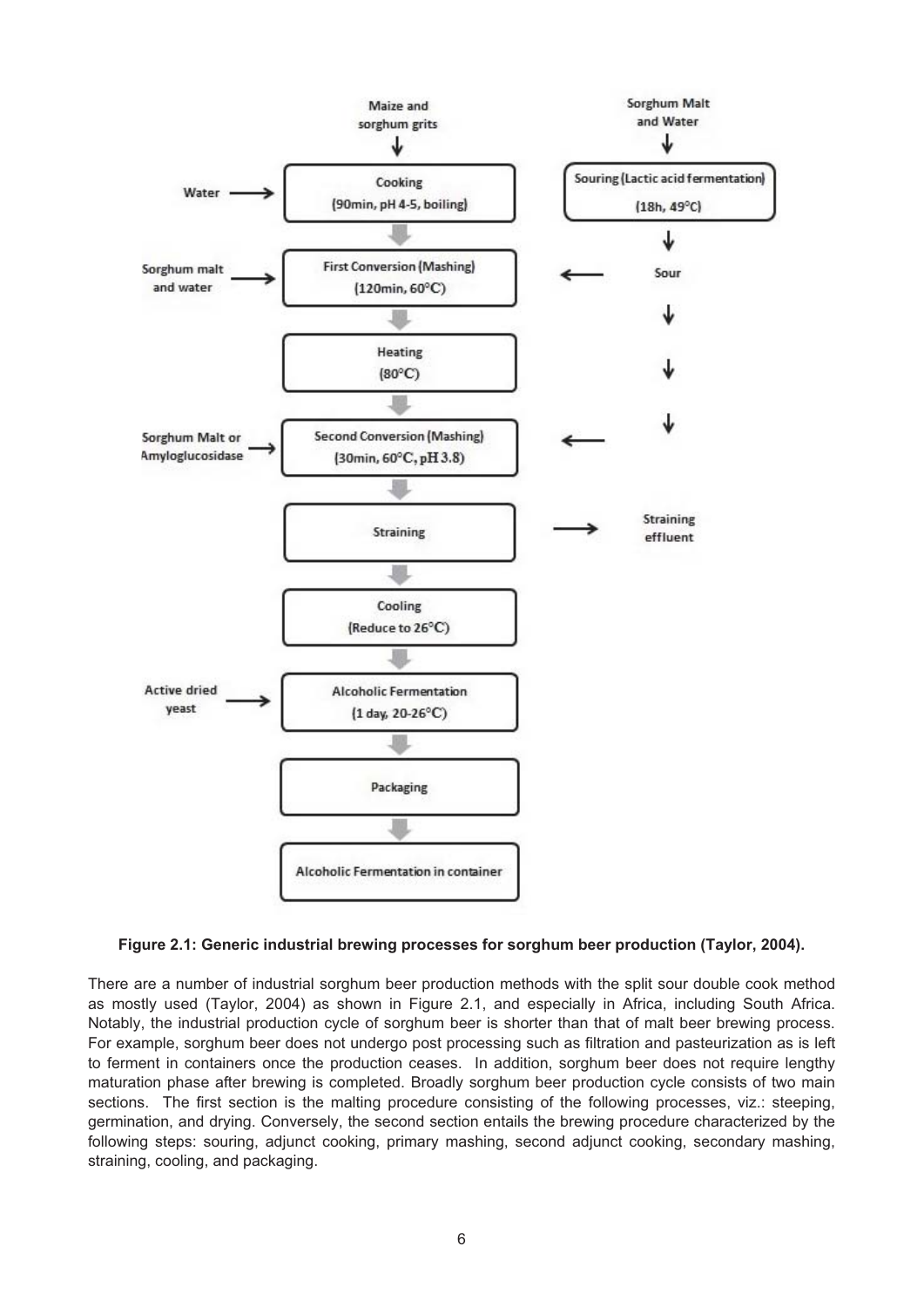#### **2.3.1. Malting procedure**

In South Africa two malting procedures are used, namely: Pneumatic and floor malting. In Pneumatic malting the sorghum grains are placed in a rectangular or circular chamber measuring up to 100 m long and 1.5 m deep (Taylor, 2004). Conversely, in the floor malting, the grains are processed on a concrete surface.

#### *2.3.1.1. Steeping*

Steeping process entails the immersion of sorghum grains in water to initiate the metabolic process generically regarded as germination. The steeping procedure not only initiates germination but also the water is used as a washing media for the grains. For instance, it removes dirt, chaff, and broken sorghum grains. Certain sorghum grains contain tannins that reduce sugar production of amylase enzymes. This is because tannins bind with the amylase enzymes. In cases where tannin rich sorghum variety are used in the malt, the steeping is normally done using dilute sodium hydroxide solution for neutralization purposes (Lyumugabe, Gros, & Nzungize, 2012).

#### *2.3.1.2. Germination*

During germination the seedlings are grown in a warm and water-saturated environment. Germination is either done using pneumatic or floor malting procedures. When Pneumatic procedure is used for the preparation of malt; the germinating grains rest above a slotted chamber through, and air is circulated using fans. Grains are then sprayed with water and rotated by means of helical screws at fixed intervals to ensure efficient air and water circulation. For the floor procedure the grains are spread out on a concrete surface of 10 to 30 cm deep and then watered by means of rain or a hose pipe. The grains are covered with shade cloth to reduce moisture loss and allowed to germinate under ambient environmental conditions. The grains are regularly circulated by means of rakes or spades (Taylor, 2004).

#### *2.3.1.3. Drying*

During the drying process the grains moisture content is reduced to *ca* 10%. In the Pneumatic procedure the sorghum grains are dried in a chamber similar to that used for grains germination. Warm and dry air is blown through the grains from below to reduce the grains moisture content. The temperature of the air used to dry the grains varies but do not exceed 50°C as higher temperatures can denature the useful enzymes, and in turn, reduce the amylase activity essential for grains fermentation. Conversely, for the floor malting procedure the grains are sun dried on a concrete surface and turned periodically (Steinkraus, 2004).

#### **2.3.2. Brewing procedure**

The processes that occur during the brewing procedure are outlined and discussed in this section. The split sour double cook method is initiated by means of the souring process.

#### *2.3.2.1. Souring*

The souring step is also known as lactic acid fermentation and is the initiating step for the brewing procedure. This process involves incubating 8-10% slurry of sorghum malt in water at fixed temperatures between 48-50°C for 48 hours. The lactic acid bacteria culture is maintained by means of back-slopping (Taylor, 2004).

#### *2.3.2.2. Adjunct cooking*

Adjunct cooking involves boiling maize slurry and grits for 1.5 to 3 hours at atmospheric pressure primarily to ensure the starch is gelatinized and solubilized. Shorter boiling times are also possible under pressurized boiling vessel conditions. To lower the mash pH to 4.5 – which is optimum for sorghum malt amylase activity – a portion of the sour is added to the maize and grits during the boiling procedure. This is followed by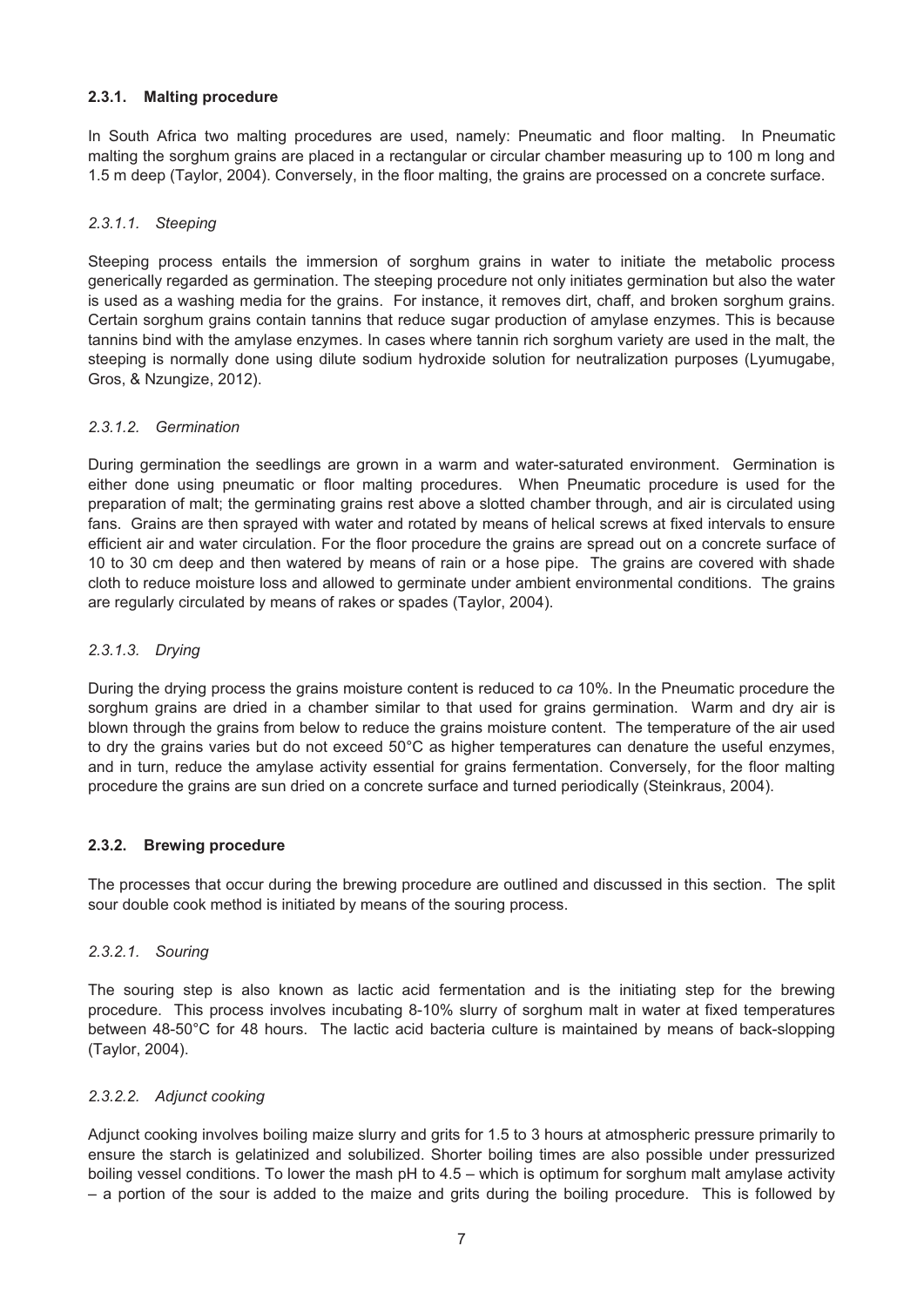cooling the mash to 60°C using plate or tubular heat exchangers after the completion of the cooking process (Lyumugabe, Gros, & Nzungize, 2012).

#### *2.3.2.3. Primary mashing*

The mashing process is the conversion stage of the opaque beer brewing. Sorghum malt and water are added to the mash product from the adjunct cooking process. The conversion occurs at 60°C and lasts for approximately 1.5 hours. Mashing aims to solubilize and enzymatically hydrolyse the sorghum malt to create fermentable wort (Lyumugabe, Gros, & Nzungize, 2012).

#### *2.3.2.4. Secondary cooking (heating)*

The second portion of the sour is added to the product from the primary mashing process in order to further reduce the pH to as low as 3.8desirable for sorghum beer production. The entire mash and sour mixture are then re-cooked to ensure that all conversion malt and second sour added are completely gelatinized. The heating process is essentially the second cooking phase of the double cook method – greatly improves the brewing process efficiency (Taylor, 2004).

#### *2.3.2.5. Secondary mashing*

Second mashing follows the second cook process in order to obtain the desired viscosity of the sorghum beer, and lasts for 15 minutes at 60°C. The desired viscosity is achieved through adding small quantities of malt or amylase to the liquid slurry. (Taylor, 2004).

#### *2.3.2.6. Straining*

The spent grain and other macro particles (e.g. raw starch, insoluble proteins, fibre, etc.) are removed from the wort by means of straining. The mash is strained at high temperatures using high speed centrifugal decanters. A decanter is a process unit that aids the separation process by means of gravity. The wort is then invariably passed through a fine vibrating screen to remove coarse material of low density such as the malt pericarp that is not removed by the decanter (Steinkraus, 2004).

#### *2.3.2.7. Cooling*

The wort is then cooled to 30°C using heat exchangers and pitched with active dried yeast. The pitched wort is then either fermented in bulk or packaged for sale (Steinkraus, 2004).

#### *2.3.2.8. Packaging*

Packaging types and sizes vary as dictated by the consumer needs. For example, wort when fermented in bulk, the sorghum beer is packaged in 20 litres containers for draught sales. However, when the fermented wort is packaged directly after production normally the beer is packaged and sold in containers of either 1 or 2 litres. Containers are made of diverse materials such as cardboard cartons, low density polyethylene bottles, returnable high density polyethylene bottles, and drums. All containers with sorghum beer have slits at the top to allow carbon dioxide generated through active fermentation to escape (Taylor, 2004).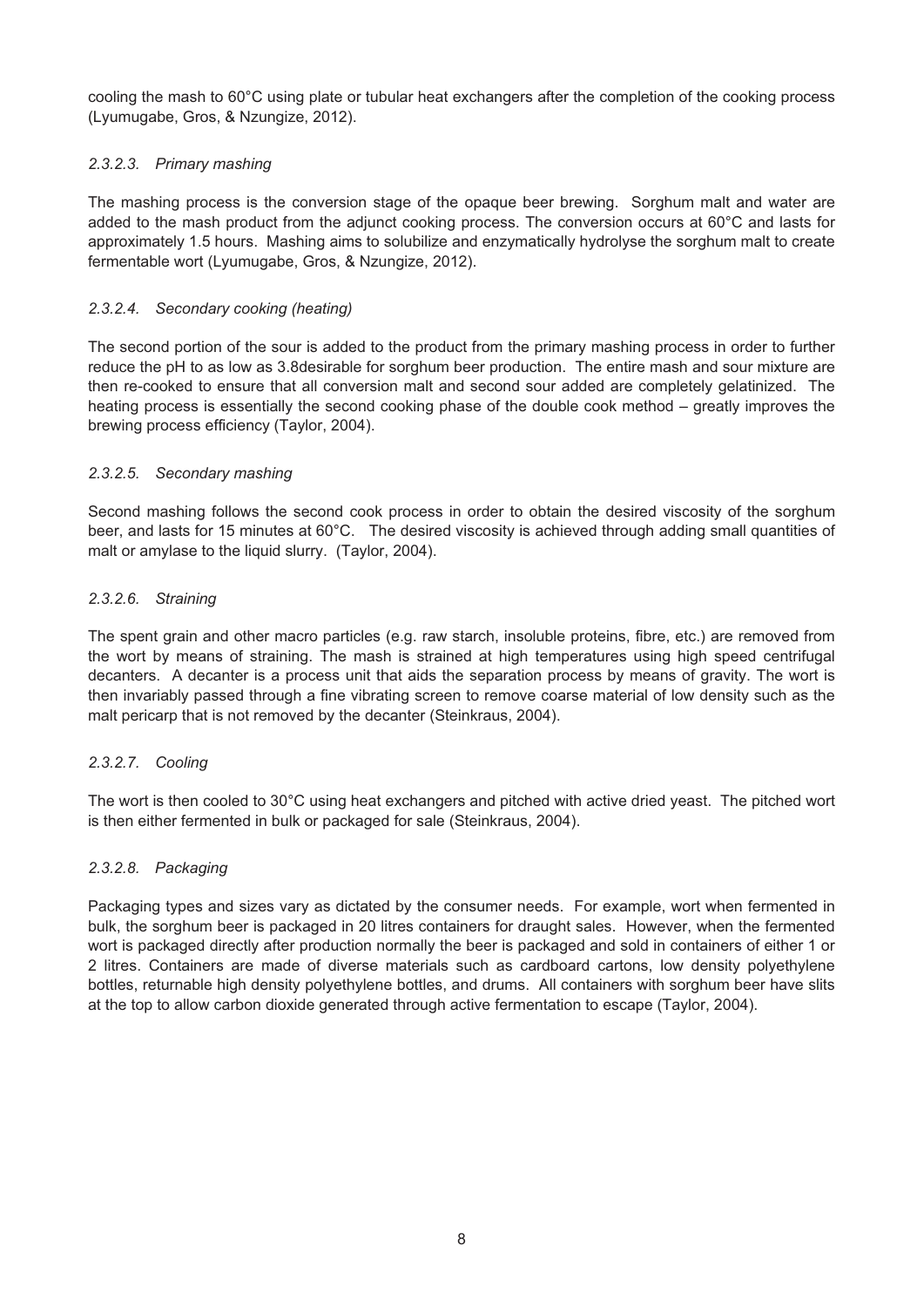### **3. POLICIES, REGULATIONS, AND BYLAWS**

#### **3.1. INTRODUCTION**

Post 1994, an increasing number of policies, regulations and by-laws have been developed and promulgated to govern various aspects related to water, energy and wastewater management. These instruments were developed in an attempt to promote equity and service provision to all South African citizens. These aspects are hinged on the National Constitution (RSA, 1996) in its Bill of Rights, particularly section 25 which affords all South African citizens the right to an environment that is not harmful to their health or well-being, and requires environmental protection through legislative instruments and other measures. Specifically, the Constitution upholds the principle of balancing pollution protection and ecological degradation, while promoting conservation in an endeavour to support security of sustainable development and use of natural resources while promoting justifiable socio-economic benefits such as water and energy. To operationalize this constitutional right several Acts, policies, and strategies which specify how human and environmental health can be assured have been developed. Herein, a number of policies, regulations and by-laws in the context of water and energy usage in the sorghum beer industry are presented.

#### **3.2. WATER POLICY FRAMEWORK**

#### **3.2.1. National Water Acts**

The Department of Water and Sanitation is the custodian of South Africa's water resources, and regulates the water sector by means of various Acts and strategies. Herein, a brief outline of the Acts and strategies with relevance to the sorghum beer industry are presented. The three key Acts that currently governs water use in South Africa, among others, are: (i) The National Water Act (NWA) (Act No. 36 of 1998), and (ii) The Water Services Act (WSA) (Act No. 108 of 1997), and National Environmental Management Act (NEMA) (Act No. 107 of 1998). NEMA will be presented in Section 3.5 as is the overarching regulation on environment – where water is viewed as one of environmental components.

The tenet of NWA addresses issues on the protection, use, development, conservation, management and control of South Africa's water resources. Of the Act primary focus is to: (i) promote equitable access to water, efficient, sustainable and beneficial use of water in the public interest; (ii) facilitate social and economic development, and; (iii) provide adequate water for the growing demand. To effect the implementation of the NWA, the Act stipulates the development of a National Water Strategy, and the formation of Water Management Areas where each area is managed by a Catchment Management Agency (CMA). The role of CMA is to manage water conservation and other aspects related to water resource management through implementation of catchment management strategies. Therefore, the CMA in certain jurisdictions with water shortages by law can enforce specific water conservation measures to the users including the sorghum beer industry.

The WSA deals with the rights of access to basic water supply and basic sanitation – with water conservation as the key objective. It provides municipalities with powers to enforce water conservation and demand management – which in turn impact on water users both the households as well as commercial and industrial entities. To achieve this objective, the Act outlines the establishment of implementing agents and their roles, namely the Water Service Authorities, Water Services Providers, Water Services Intermediaries, and Water Boards. The domestic sector constitutes the majority water users covered by the WSA. In addition, many industrial and commercial users are also provided water b municipalities. Under such case(s), the municipalities serve as both Water Service Authorities and Water Services Providers. As municipalities have powers concerning water conservation and demand management implies water users e.g. sorghum beer industry where inefficient water use can be demonstrated may attract steep penalties. Finally, WSA empowers the Minister to provide norms and standards as to the use of tariffs to promote water conservation – which directly imposes economic implications to the water users.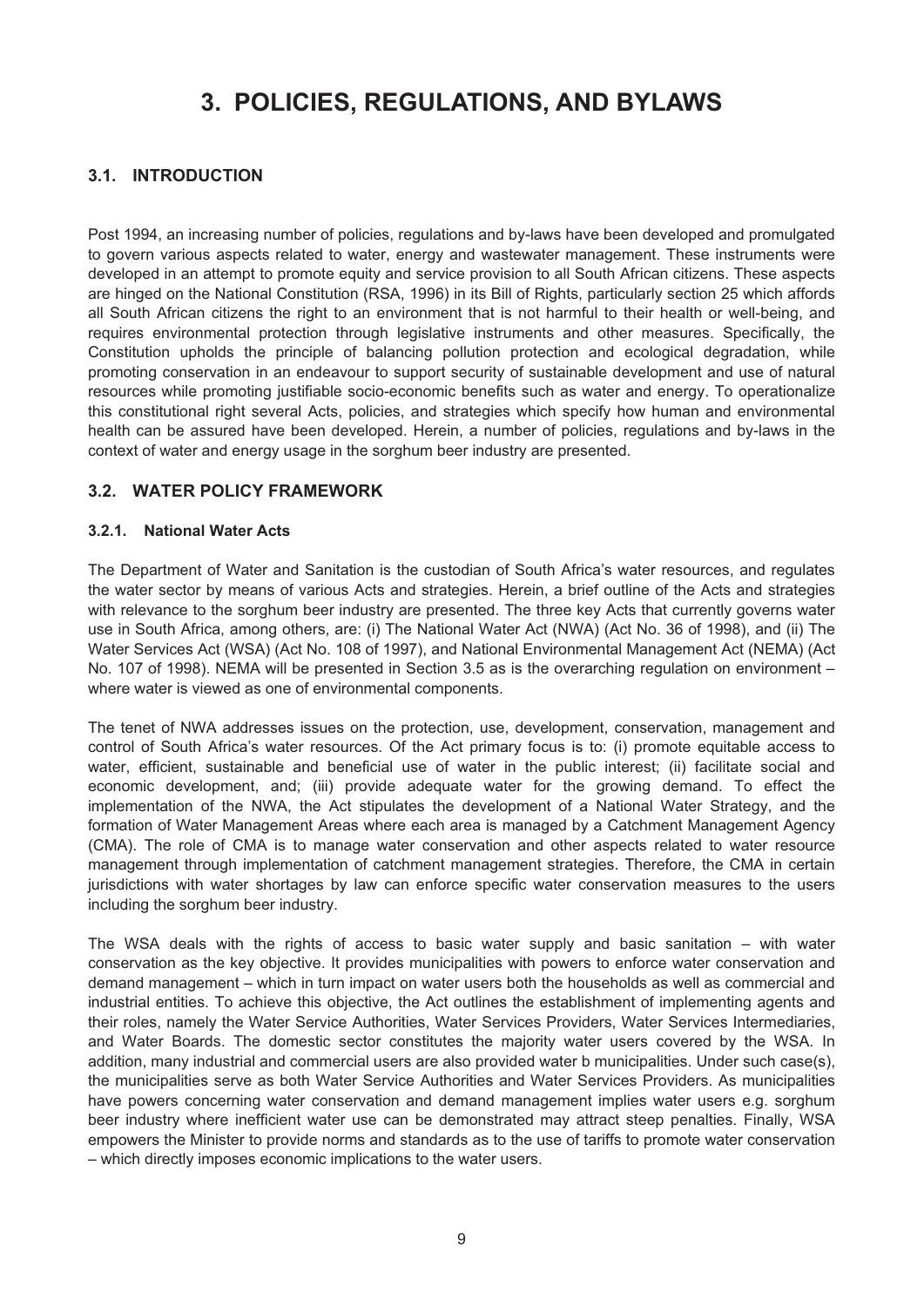#### **3.3. HEALTH AND SAFETY POLICY FRAMEWORK**

Two Acts regulates aspects on health and safety aspects in the food and beverage industries. The National Department of Health regulates issues on food safety to ensure fitness for human consumption. In this sense, sorghum beer should meet threshold standard for human consumption, and therefore, should comply with the Foodstuffs, Cosmetics, and Disinfectants Act (FCDA) of 1972 (Act No. 54 of 1972; Amendment Act, No. 39 of 2007). The second Act focuses on the occupational and safety of workers and other persons outside of the work environment related to certain activities. The Department of Labour promulgated the Occupational Health and Safety Act (OHSA) of 1993 (No. 85 of 1993; Amendment Act, No. 181 of 1993) to safeguard the safety of workers and other persons. Chiefly, the OHSA aims to provide: (i) for the health and safety of persons at work as well as those who use plant and machinery, (ii) for the health and safety of persons other than persons at work against hazards to health and safety arising out of, or in connection with the activities of persons at work, and (iii) establish an advisory council for occupational health and safety.

#### **3.4. TRADE AND LICENCING POLICY FRAMEWORK**

Alcohol industry not only delivers economic benefits (e.g. revenue to the exchanger, employment, etc.) to society but also exerts inevitable varied degrees of social and economic costs. To establish national norms and standards aimed to maintain economic unity within the liquor industry; and address the undesirable economic impacts to society, the Department of Trade and Industry (DTI) promulgated the Liquor Act of 2003 (No. 59 of 2003). The Act has two-fold objectives. First, to reduce the socio-economic and other costs of alcohol abuse by means of: (i) setting essential national norms and standards in the liquor industry; (ii) regulating the manufacture and wholesale distribution of liquor; (iii) setting essential national norms and standards for the regulation of the retail sale and micro-manufacture of liquor; and (iv) providing for public participation in the consideration of applications for registration. And secondly, to promote the development of a responsible and sustainable liquor industry in a manner that facilitates: (i) entry of new participants into the industry; (ii) diversify of ownership in the industry; and (iii) ethos of social responsibility in the industry.

Moreover, the Constitution provides for the separation of powers between provincial and national governments. With specific reference to liquor licencing; this is a provincial government function according of Part A of Schedule 5 of the Constitution. To provide effect to this function, provincial governments have developed Liquor Acts and Liquor Policies within their respective areas of jurisdictions. Examples of such Acts and Policies are: the Gauteng Liquor Act, Act No 02 of 2003 **(**Gauteng Liquor Amendment Act 9 of 2003) and Kwazulu-Natal Liquor Licensing Act of 2010 (Act. No. 06 of 2010) – and similar Acts have been developed by other provincial governments across South Africa. Overall, both the national and provincial Acts and Policies applicable to govern the sorghum beer industry (from manufacturing to beer outlets) have caused unintended outcomes, for example, the closure of micro, and small and medium microenterprises (SMME). This is because of the conflict between the national and provincial legislations which make it onerous for small breweries to meet compliance requirements due to lack the resources.

#### **3.5. ENVIRONMENTAL POLICY FRAMEWORK**

The custodian of South Africa's environmental resources is the Department of Environmental Affairs (DEA), and the key Act that governs the protection of the environment is the National Environmental Management Act (NEMA) (Act No. 107 of 1998). The essence of NEMA is to protect the environment for the benefits of present and future generations. Water forms an integral part of these objectives since according to NEMA – is one of the environmental component, first, as a key natural resource that must be conserved, and secondly, as a resource that is essential for the preservation of both aquatic and non-aquatic ecosystems. Water also interacts with other environmental objectives around pollution prevention, for instance, in the sorghum beer industry water is used as a raw material and cleaning agent (to maintain non-ecological system). NEMA also promotes the adoption of integrated approach in an attempt to address complex and intertwined environmental issues through systematic identification and implementation of "best practicable environmental option(s)". Since equitable access to natural resources is enshrined in the Act, sorghum beer industry is not only compelled to conserve water but also treat wastewater to acceptable standards before release into the environment. And finally, ensure an efficient handling and management of solid waste streams to prevent possible environmental pollution.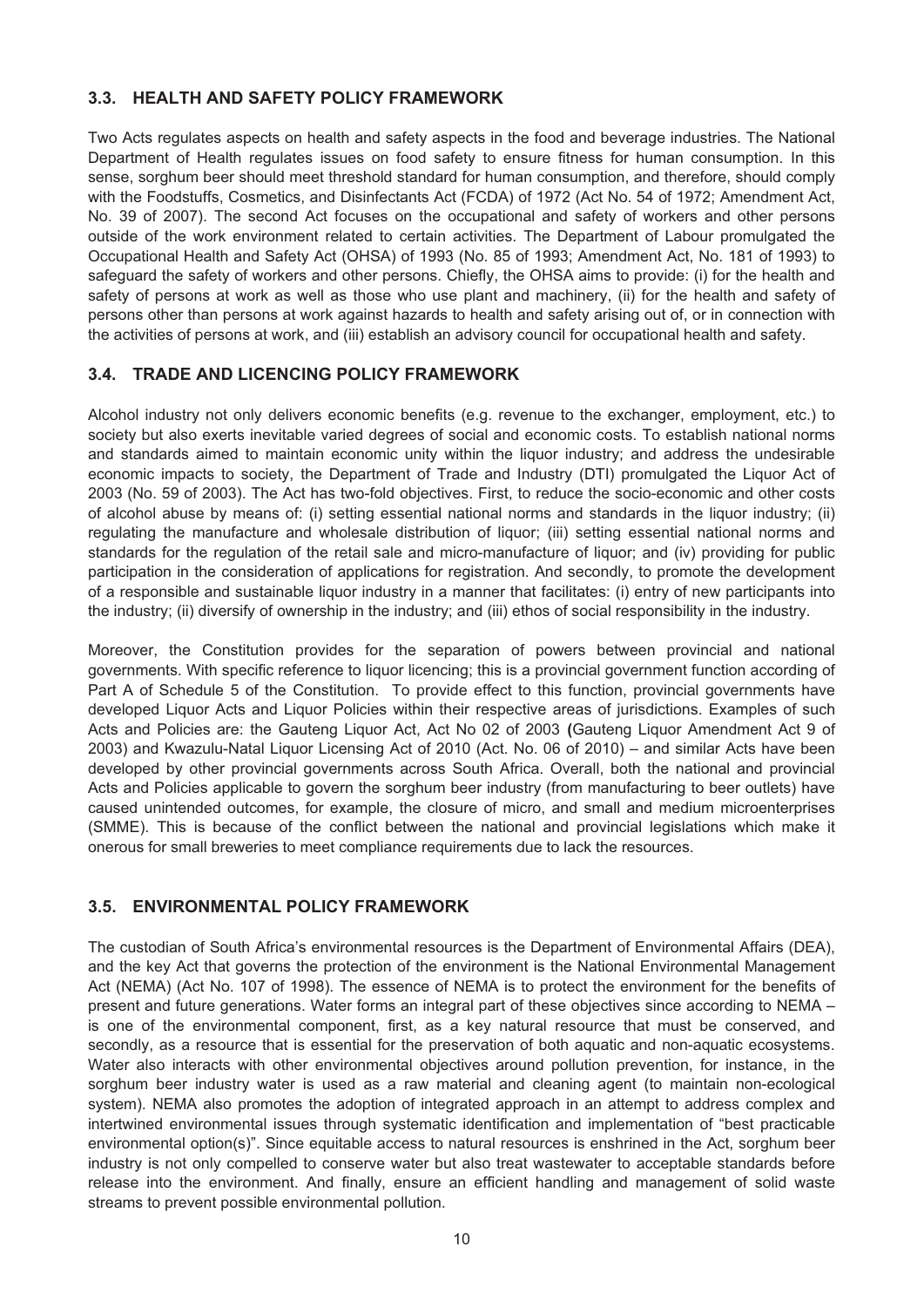#### **3.6. BY-LAWS AND TARRIFS**

By-laws are laws that are passed by the council of a municipality to regulate the affairs and services the municipality provides within its area of jurisdiction. The power by a municipality to pass a by-law is provided by the Constitution of the Republic of South Africa (Act 108 of 1996) which gives specified powers and competencies to local government. The traditional commercial sorghum beer industry as industrial user of water and sanitation services provided by the municipalities (Water Service Authorities and Providers) are governed by by-laws and tariffs, and which are municipality specific. Herein, by-laws and tariffs policies on water and sanitation services where the sorghum breweries operates are presented for the eThekwini and Tshwane municipalities by-laws and tariffs as illustrative examples.

#### **3.6.1. City of Tshwane Municipality**

The bylaws and tariffs on Water and Sanitation policies stipulates on how the Municipality charges commercial and industrial users, and the tariffs for sanitation are divided into three categories.

#### *3.6.1.1. Normal Conveyance and treatment cost*

This cost category covers the normal conveyance and treatment of wastewater whose quality equals to that of domestic wastewater, via a municipal sewer pipe system to wastewater treatment plant (WWTPs). It is calculated by multiplying the combined unit conveyance and treatment cost by the volume of wastewater discharged into the sewerage system, and industrial consumers pays for all wastewater discharged into the system.

#### *3.6.1.2. Extraordinary Treatment Cost*

In a case where the pollution loading (quality) of wastewater discharged into the Sewerage system exceeds the pollution loading of normal wastewater, then an additional treatment cost is charged calculated using the expression:

$$
T_c = Q_c \cdot t \left( 0.6 \frac{co_{c} - co_{d}}{co_{d}} + 0.25 \frac{P_c - P_d}{P_d} + 0.15 \frac{N_c - N_d}{N_d} \right) \tag{1}
$$

where:  $T_c$  = extraordinary cost to the consumer,  $Q_c$  = wastewater volume (KI), t = unit treatment cost of wastewater (R/KI), COD = chemical oxygen demand,  $COD<sub>c</sub>$  = total COD in mg/l of wastewater including biodegradable and non-biodegradable,  $COD<sub>d</sub>$  = total COD of domestic wastewater in mg/l, P<sub>c</sub> = orthophosphate concentration of wastewater in mg phosphate/l,  $P_d$  = orthophosphate concentration of domestic wastewater in mg phosphate/l,  $N_c$  = ammonia concentration of wastewater in mg nitrogen/l,  $N_d$  = ammonia concentration of domestic wastewater in mg nitrogen/l, and for the 2014/15 FY, the parameters were set as follows:  $t = R 0.94 / Kl$ ,  $COD<sub>d</sub> = 710$  mg/l,  $P<sub>d</sub> = 10$  mg/l, and  $N<sub>d</sub> = 25$  mg/l

#### *3.6.1.3. Non-compliance with By-Law limits*

In cases where the pollution loading (quality) limits exceeds the allowable limits, the charge is computed using the expression:

$$
T_c = \frac{Q}{D.N \left[ C_{AIP} - \frac{B_{LL}}{W_{PL}} \right], t_{NC}}
$$
\n<sup>(2)</sup>

where:  $T_c$  = charge for non-compliance, Q = monthly volume in KI, D = working days in the month, N = number of days exceeding by-law,  $C_{\text{app}}$  = average concentration of parameter exceeding bylaw, B<sub>LL</sub> = bylaw limit, W<sub>pl</sub> = Water Affairs standard limitation on parameter exceeding bylaw, and t<sub>NC</sub> = tariff (set for R 0.65 / Kl).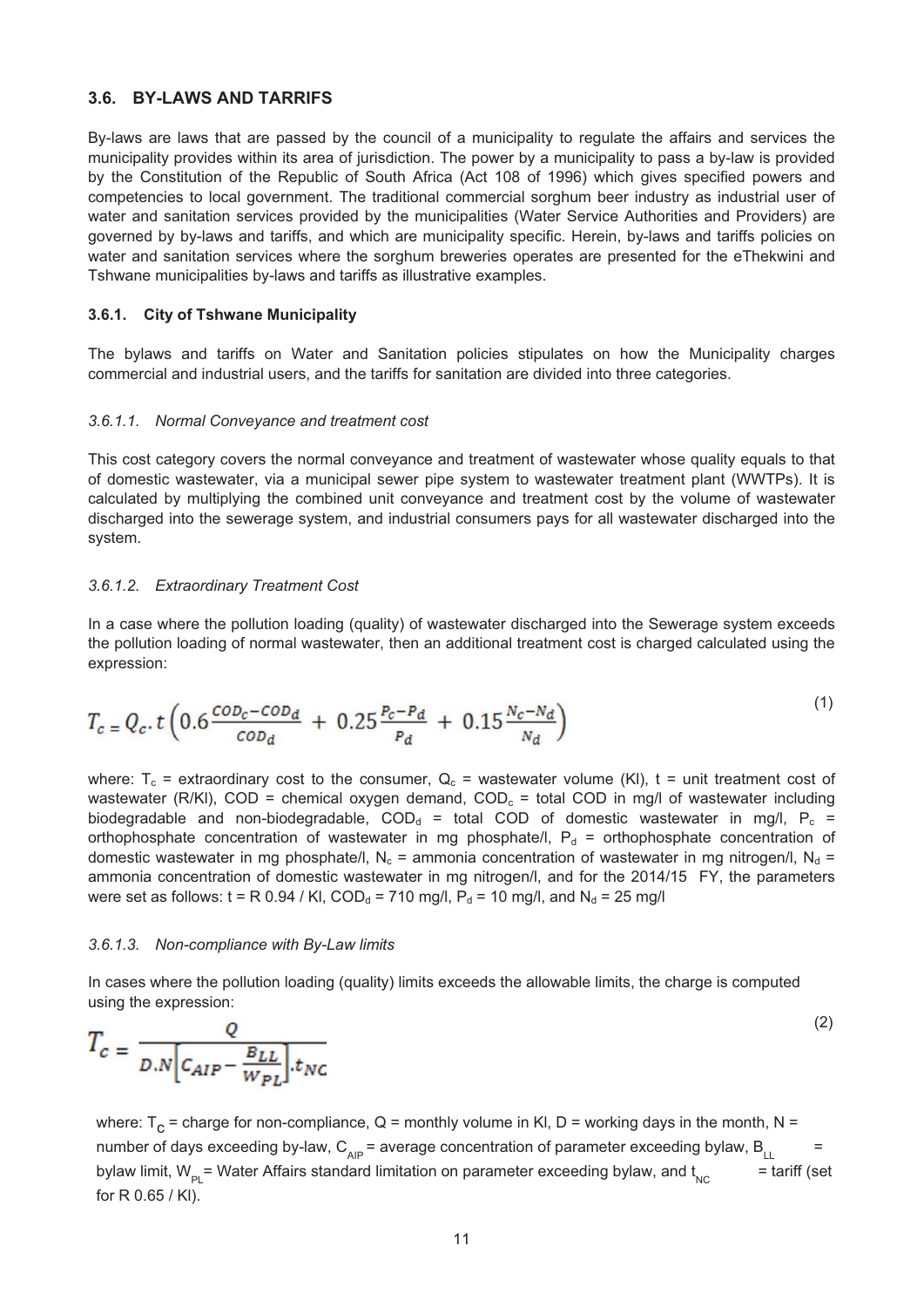#### **3.6.2. eThekwini Municipality**

The eThekwini Municipality has developed various policy frameworks that governs the discharge of trade effluent into the WWTPs. These policies includes the Water Services Development Plan (eThekwini Water and Sanitation Unit (EWS), 2013) and the Sewage Disposal Bylaws (EWS, undated). Acceptance of such effluent is subject to concentrations of certain substance being within stated limits; and dependent also on the treatment capacity of a given plant. A value of 25 ML/d is used as the capacity threshold for lower or higher treatment capacity (EWS, 2011). As a way of example, the effluent charges are determined based on two aspects the (i) volume-based charge, and (ii) volumetric and strength-based charge. Therefore, the total charge for the effluent is calculated using the expression:

$$
T_c = V_c + V \left(\frac{coD}{360} - 1\right) + Z \left(\frac{SS}{9} - 1\right) \tag{3}
$$

where  $T_c$  is the total discharge cost, COD is the total carbon oxygen demand, SS is settleable solids,  $V_c$  is the cost of trade effluent disposal based per kilolitre of trade effluent discharged, V as the rate for the treatment in the treatment works of standard domestic effluent having a prescribed COD value, and Z as the rate for the treatment in the treatment works of standard domestic effluent having a prescribed settleable solids value.

It should be noted that currently there are differences in the policies and by-laws governing liquor industry from province to province, and one municipality to another in terms of how effluent charges are determined. And secondly, in certain provinces, such by-laws and tariffs are missing, and the effluent from the sorghum beer production plants are being released into public wastewater treatment plants but with no charges levied. Therefore, to address these limitations, it is recommended that the by-laws should compel municipalities to measure every parameter in all samples, and the charges must be determined in the same way. Presently, companies operating production plants nationally have to deal with effluent charges on a case-by-case basis depending on the provincial jurisdiction where they have production operations.

#### **3.7. CONCLUDING REMARKS**

With the advent of South African Constitution post 1994, over the past 16 years numerous Acts and Amendments have been enacted and promulgated. In turn, this has an effect in terms of responsibilities to industries on the use of water and energy, and the management of wastewater from industrial processes aimed to protect the human health and the environment. For the liquor industry, Acts, Policies, By-laws and Tariffs have been formulated to regulate the industry to balance the economic benefits and the downside impacts of alcohol-related costs to the society. Although the extent of impacts due to Acts, Policies, By-laws and Tariffs may not be easily quantifiable tacitly but their effects cannot be ruled out as among the underlying causes of sorghum beer industry decline in South Africa.

Overall, conservation of water and energy; and pollution control has a critical role and significance in the modern traditional sorghum beer brewing industry. Conversely, the regulatory framework in the brewing industry extends beyond the production phase to other value chain phases including: distribution, labelling, packaging, advertising, trade and pricing practices as well as alcohol content. These aspects also play a role that has bearing to the survival for the sorghum beer industry – and it is within recognition, the sorghum beer has granted certain exceptions compared to wine or malt beer. This points to a clear need for systematic review on the impact of diverse regulatory and policy framework governing this industry, and compounded primarily by diversity of implementing departments and agencies. For example, given largely the low income market segment the sorghum beer seeks to service, high compliance costs has yielded unintended effects of impending the entrance of new players in the sector.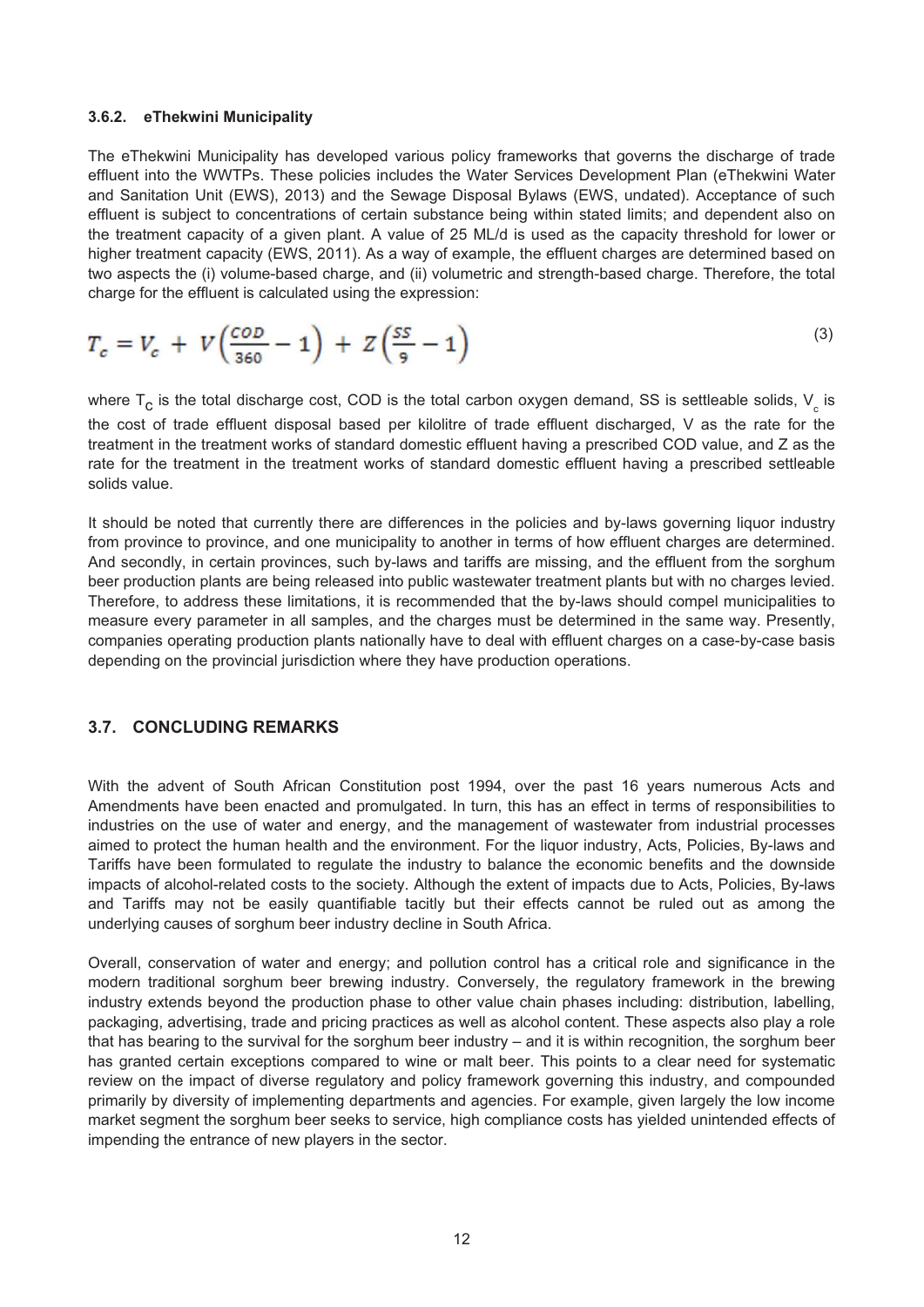### **4. WATER USE AND MANAGEMENT**

#### **4.1. INTRODUCTION**

Owing to differences associated with malting processes (1 industrial malting plant) and brewing processes (4 breweries) as of March 2016 in the sorghum beer industry in South Africa; databases for water consumption and quality of the water used are reported separately. This is to take into account the distinctive operational differences between the two types of plants categories as well as the indicators used to express the consumption of resources per unit of production. A similar approach was adopted in dealing with aspects on effluent generation, waste generation, and energy consumption reported in later chapters of this report.

#### **4.2. WATER CONSUMPTION**

Water is used in the sorghum beer industry for the malting of sorghum grains, beer brewing processes as well as cleaning and sanitization purposes. An outline of the brewing processes and where water is used has been outlined in Chapter 2, and therefore, will not be repeated here. The focus herein is to quantify water consumption in the commercial sorghum beer industry in South Africa.

#### **4.2.1. Water consumption: brewing processes**

Table 4.1 summarises water consumption data over eight months in four large commercial sorghum beer breweries in South Africa, and beer production over the same period (July 2015 to February 2016). The choice of the period was informed availability of data in all four plants. Data presented herein on water consumption is an aggregate for all processes where water is used (i.e. brewing, process, wash-down, bottle washing, boiling and cooling processes), and in accordance to the reporting water quantities norm followed in the industry. Using data for eight months as presented in Appendix A1 (Table A1.1), the estimated annual beer production and water consumption in the sorghum beer industry, respectively, were 214.3 million litres (L) and 759.5 million litres (L) (Table 4.1). This, in turn implies that, for every 1 litre of sorghum beer produced, 3.54 litres of water are used. All the water used in the breweries was from municipal sources, and the values presented are based on monthly water bills.

#### **Table 4.1: Summary of water consumption and distribution in industrial brewing plants and beer produced.**

| <b>Brewery</b>      |                  | A           | B             | С           |               |
|---------------------|------------------|-------------|---------------|-------------|---------------|
|                     | Monthly average  | 7841950     | 3 0 3 2 3 0 3 | 4 263 763   | 2 7 2 1 3 7 5 |
| Beer produced* (L)  | Estimated annual | 94 103 400  | 36 387 636    | 51 165 156  | 32 656 500    |
|                     | Monthly average  | 27 826 000  | 9 676 500     | 16 291 625  | 9 500 125     |
| Water consumed* (L) | Estimated annual | 333 912 000 | 116 118 000   | 195 499 500 | 114 001 500   |

\*Data used were from July 2015 to Feb 2016, and the computed monthly average values were used to estimate annual values for beer production and water consumption. All values are in litres.

Data on aggregated water usage per unit of beer produced are listed in Table 4.2 for eight months. Herein water consumption is expressed per 1000 litres of beer produced. The results suggest that water usage is closely related to the quantities of beer produced. For example, brewery A had the highest beer production per annum (Table 4.1) showed low specific water intake (SWI) from July to September (Table 4.2) under normal weather conditions. Brewery B is highly automated (mechanized) compared to other plants, and therefore, exhibited least variations of SWI. This suggests that the batch character of sorghum beer brewing process in addition to whether the plants are automated or manually operated influences water consumption.

And secondly, highest values of water consumption were observed from December to February, and likely partly due to weather conditions since these are the hottest months in South Africa. Hence, high rates of evaporation to a certain extent may have also contributed to increased water consumption per unit of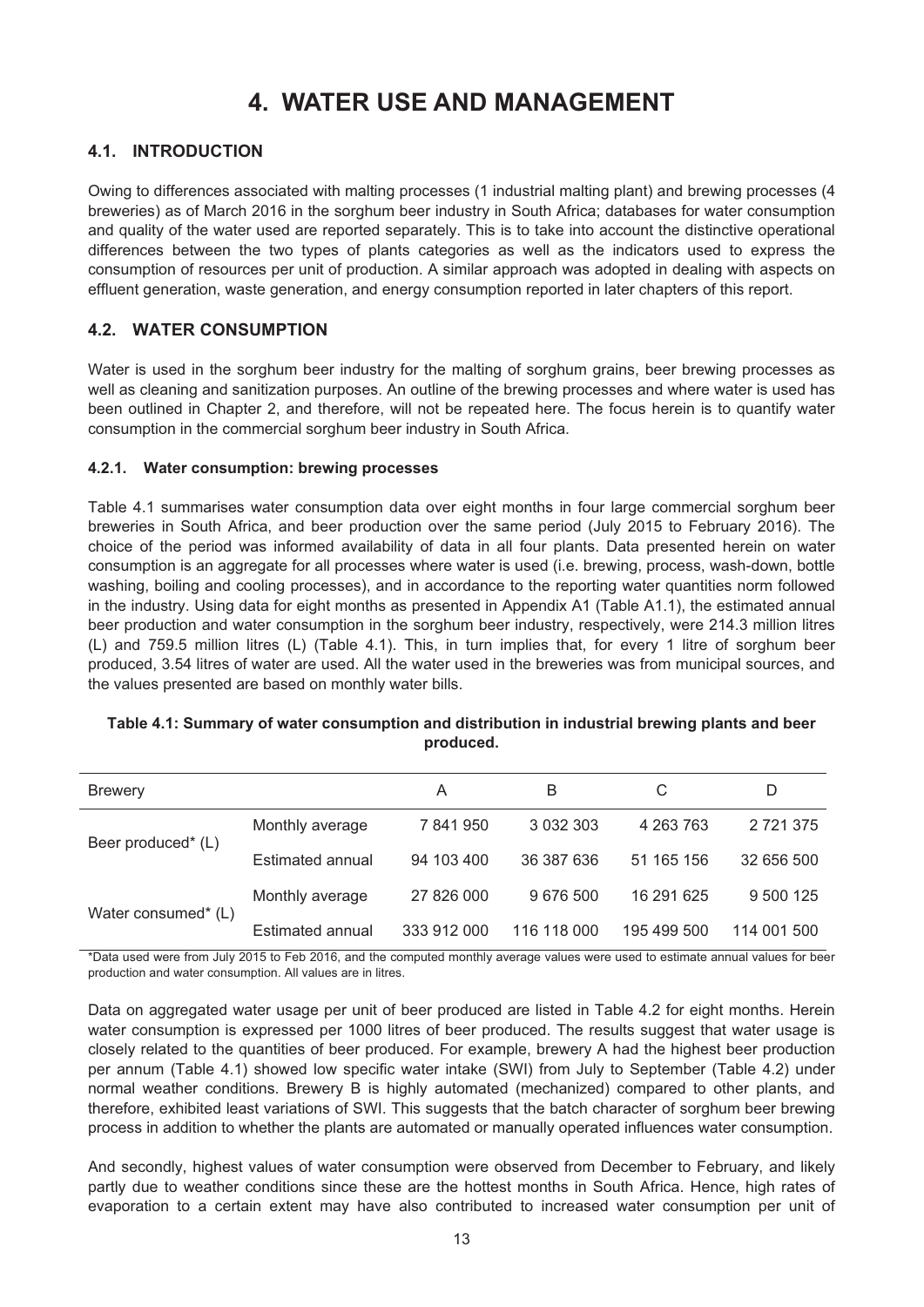production. This observation is supported by examining water usage data for June 2007 to February 2016 (data not reported here). Another possible contributing factor to higher water consumption in these months could be due to production was below each of the plant's designed capacity. Data presented in Table A1.1 (Appendix A1) suggest lower sorghum beer volume were produced in these months, and without a corresponding reduction in water usage.

| Month            |                 | Brewery (units: L/L) | Avg./month     | SWI             |                 |                 |
|------------------|-----------------|----------------------|----------------|-----------------|-----------------|-----------------|
|                  | A               | B                    | C              | D               |                 |                 |
| Jul-2015         | 3 200           | 3480                 | 3 3 0 0        | 3607            | 3 3 9 7         | 3.40            |
| Aug-2015         | 3 1 9 1         | 3516                 | 3451           | 3 3 0 0         | 3 3 6 4         | 3.36            |
| Sep-2015         | 3 0 9 5         | 3 1 9 0              | 3508           | 3 2 2 2         | 3 2 5 4         | 3.25            |
| Oct-2015         | 3 4 3 0         | 3 2 1 8              | 4 2 5 3        | 3 2 4 4         | 3 5 3 6         | 3.54            |
| Nov-2015         | 3 7 0 8         | 3 1 3 4              | 3884           | 3 3 1 2         | 3509            | 3.51            |
| Dec-2015         | 3753            | 2967                 | 3 2 1 3        | 3 9 0 9         | 3461            | 3.46            |
| Jan-2016         | 4 3 8 8         | 3 2 3 5              | 5 5 2 5        | 4 0 9 5         | 4 3 1 1         | 4.31            |
| Feb-2016         | 3800            | 2809                 | 4 0 6 3        | 3 3 8 8         | 3515            | 3.51            |
| Avg. $(\pm Std)$ | $3.571 \pm 403$ | $3194 \pm 221$       | $3900 \pm 705$ | $3.510 \pm 309$ | $3.544 \pm 303$ | $3.54 \pm 0.30$ |

#### **Table 4.2: Water consumption in litres per 1000 litres of beer produced in sorghum beer brewing plants.**

Avg.: Average, Std.: standard deviation

Overall, the SWI for individual breweries ranged from 2.80 L/L to 5.53. L/L (month to month), and, the overall aggregated SWI as 3.54 L/L (Table 4.2). The SWI values for the sorghum beer brewing industry category were deemed to be on the lower bound range of the published international values for malting brewing industry (most closely comparable industry). SWI for malt beer industry varies between 1 and 11 litres of water per 1 litre of beer produced (Perry and de Villiers, 2003; Braeken et al., 2004; Fillaudeau et al., 2006; Kanagachandran and Jayerantene, 2006). In comparison to the SWI average of 2.5 reported in Natsurv 5 of 1989 (Steffen, Robertson & Kirsten INC Consulting Engineers, 1989), the value obtained in this study is higher. Notably, the observed low variation of SWI values from one plant to the other, and month to month (Table 4.2) suggest that water management and accounting systems (in form of indicators) have been implemented to varying degrees. Moreover, with tightening legislative framework governing water usage due to scarcity in South Africa, and economic-driven factors such as steep market competition within the beer industry also act as other driving forces for the sorghum beer industry to implement water saving practices.

Since 2007, the Beverage Industry Environmental Roundtable (BIER, 2016) introduced the concept of water use ratio (WUR) as a broad indicator of how efficiently a facility uses water in various processes. The WUR is calculated based on water uses for all processes, for example, from the reception of raw materials to the packaged product (gate-in to gate-out). Since no specific values for sorghum beer industry are available for water or energy use ratio (EUR) in the BIER (2016) report, data in the beverage industrial category particularly the malt beer industry was used for comparison. The malt beer industry WUR for 2012 was on average 3.8 L/L, and in the range of 3.12-6.18 L/L based on data from 318 plants (BIER, 2016).

Results from this study indicates that water usage in the sorghum beer industry is on lower regime (3.2 L/L) of the international standards in the beer industry. Due to the limitation of companies that participated in the study (BIER, 2016), and the distinctive features of malt beer brewing processes from those of sorghum beer brewing processes, the comparison made here should be taken with caution, and only viewed as conditionally possible. This is because of marked differences in methods and underlying data used in BIER (2016), and in this study. Improved monitoring and evaluation of water utilization in the sorghum beer industry, values for 2016 (reported herein) in addition to targeted studies aimed to determine water use in various countries and zones can support to obtain representative values useful to set realistic benchmarks and target for the industry.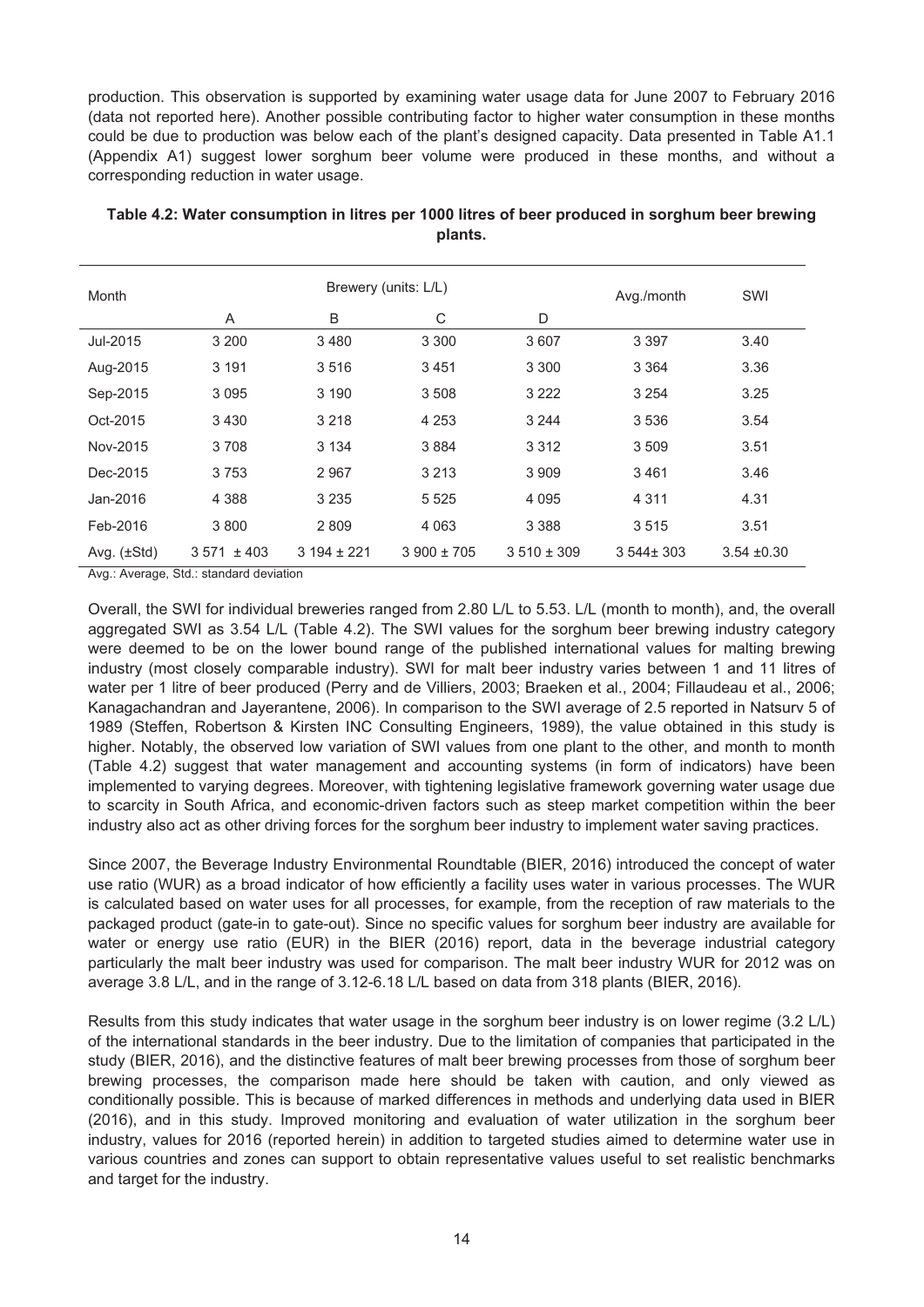#### **4.2.2. Water consumption: malting process**

Water consumption for eight months in the malting plant are summarized in Table 4.3, and the malt produced over the same period. In the malting processes, water is used in the steeping and germination processes, and the rest is either incorporated into the product in this case sorghum malt (although very limited or rather negligible), or lost through evaporation and drying processes. Monthly water intake fluctuated between 5 004 000 to 6 706 000litres with an average of 5 939 750 litres. Data indicated that on average each kg of malt produced 7.85 litres of water were used, and ranged from 6.19 to 12.81 litres per kg. The total annual malt produced was 9 084 tonnes with monthly average of 757 tonnes. Therefore, annual water used in the malting processes was estimated to be 71.3million litres (71 277 000 L).

Data in Table 4.3 suggest that as production increased there was a reduction in water intake per unit of malt produced. For example, months (September to January) with highest production quantities of malt had corresponding lowest water intake per unit of product. In summary, using data on water consumption from malting and brewing processes the WUR required to produce 1 litre of sorghum beer was estimated. The annual estimates on water consumption in the malting plant and breweries were 71 277 000 L and 759 500 000 L, respectively, and sorghum beer produced as 214 300 000 L. Therefore, the estimated WUR was 3.88 L of water for every litre of sorghum beer produced.

| <b>Months</b> | Malt Produced<br>(ton) | Water intake (L) | Water intake (KL) | Water/malt (KL/ton) |
|---------------|------------------------|------------------|-------------------|---------------------|
| Jul-2015      | 688.8                  | 5 511 000        | 5511              | 8.00                |
| Aug-2015      | 750.9                  | 6 652 000        | 6652              | 8.86                |
| Sep-2015      | 845.4                  | 5 794 000        | 5 7 9 4           | 6.85                |
| Oct-2015      | 900.4                  | 6 554 000        | 6 5 5 4           | 7.28                |
| Nov-2015      | 803.5                  | 6 706 000        | 6706              | 8.35                |
| Dec-2015      | 758.5                  | 5 004 000        | 5 0 0 4           | 6.60                |
| Jan-2016      | 825.5                  | 5 113 000        | 5 1 1 3           | 6.19                |
| Feb-2016      | 482.9                  | 6 184 000        | 6 184             | 12.81               |
| Average       | 757.0                  | 5939750          | 5940              | 7.85                |
| std. dev      | 128.21                 | 686 150          | 68.60             | 2.10                |

**Table 4.3: Water consumption during the malting processes over eight months.** 

\*Kl: kilolitres; ton: tonnes, std. dev: standard deviation

#### **4.3. WATER QUALITY**

#### **4.3.1. Water quality: brewing processes**

Beer quality is dependent on the intake water quality used during the brewing purposes, and therefore, water from the supply sources should meet certain prescribed standards (set as allowable limits). Data on intake water quality were analysed for three months, and the results are summarized in Table A2.1 (in Appendix A2). For all breweries intake water was sourced from the municipality mains. Results suggested that breweries A and B water supplies from municipal mains met the prescribed specifications – irrespective of the minimum or maximum values recorded for any quality parameter over this period summarized in Appendix A2 (Table A2.1). Thus, the intake water did not require extensive treatment in order to meet the product(s) requirements – in this case different sorghum beer brands. In cases where the water quality parameter was outside specific limits, pre-treatment may be essential. This is because water chemistry (quality) outside the specified limits may not only influence the products taste but also the brewing efficacy. The required intake water quality is achieved through the removal of unwanted ions as well as addition of required levels of desirable ions to render the intake water of acceptable standard for intended purposes. However, none of the sorghum beer brewing plants pre-treats the incoming water before use in various processes.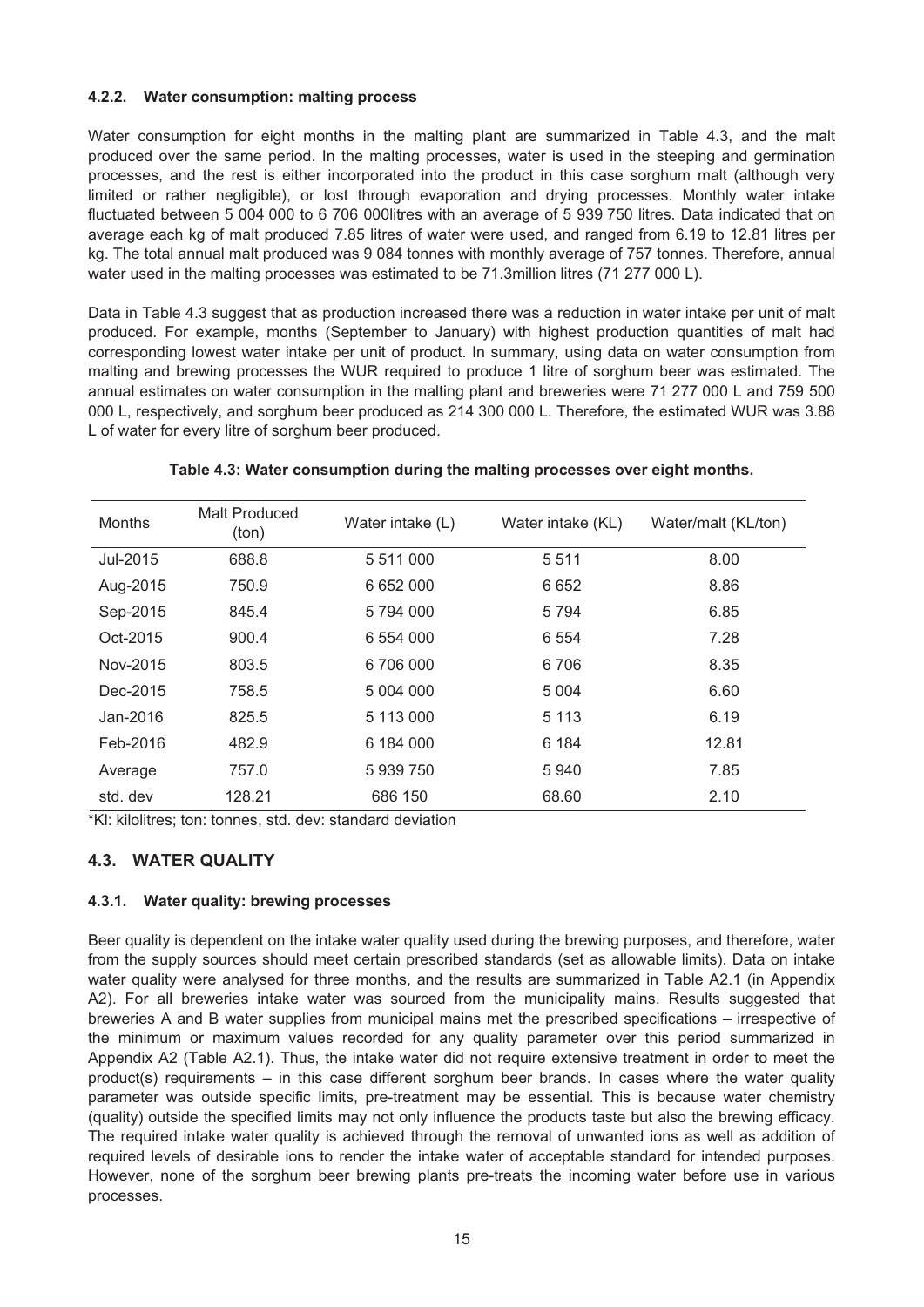Of note, in brewery B, of the total analysed intake water samples for the chlorides parameter; 67% of the total samples analysed were found to be below the lower set limit of 5 mg/L. For breweries C and D, of the intake water most tested parameters exceeded the maximum set limits as the supplying sources have harder water which in turn makes cleaning and sanitation processes be more water intensive compared to other plants. Herein few examples are outlined for illustrative purposes. In brewery C, the intake water chlorides concentrations were found to be above the maximum limit (50 mg/), for instance, in June and August of the total tested samples were 53% and 100%, respectively, exceeded the upper set limit. Similarly, the total dissolved solids (TDS) parameter was above the maximum set limit where the samples that exceeded those limits in July and August were 14% and 16%, respectively. For brewery D, except pH and chlorides parameters that were found to be within the set limits, the rest namely: total hardness, hardness due to calcium ions, and TDS to certain degree exceeded the set limits. For instance, TDS was above the set limits by 100%, 88%, and 86% for the samples analysed in the months of June, July and August, respectively (Table A2.1 in Appendix A2). Water quality data used in the malting processes was not available, and therefore, is not presented in this guideline.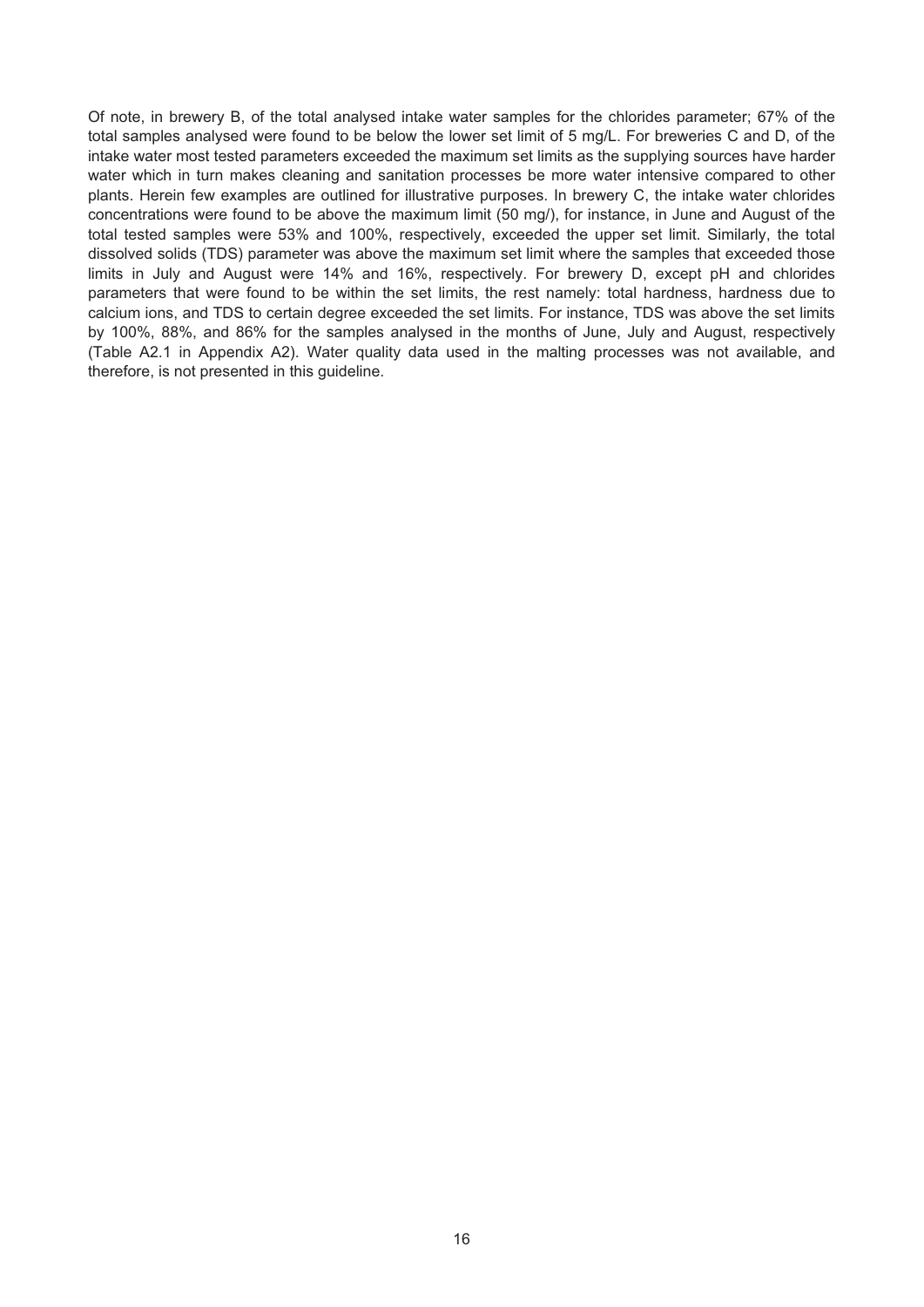### **5. WASTEWATER GENERATION AND MANAGEMENT**

#### **5.1. EFFLUENT GENERATION AND QUALITY: BREWING PROCESSES**

#### **5.1.1. Effluent generation**

Effluent generated at different stages of sorghum beer brewing processes exhibit large variations in physical and chemical characteristics, and generally are process dependent. Results of effluent generation from the brewing processes are summarised in Table 5.1. Detailed information on data used for estimations are presented in Table A1.2 (in Appendix A1). Table 5.1 indicates average effluent generated from specific brewing plants ranged from 48.2% to 76.5% of the total intake water. The percentage of effluent generated from brewery B was the least, an indication that a plant producing different brands had higher water use efficiency, and secondly, highly mechanized plant operating at capacity translates to generation of lower industrial effluent from its operations. From the eight months data, the annual generated effluent for the sorghum beer brewing was estimated to 483.7 million litres – equivalent to 63.7% of its total water intake (759.5 million litres).

Thus the effluent generated for every 1000 L of sorghum beer produced was 2 257 L, and the specific effluent volume (SEV) was estimated as 2.26 L/L. A comparison of the SEV values of this study (2.26) and previous one reported in Natsurv 5 (Steffen, Robertson & Kirsten INC Consulting Engineers, 1989) (1.29) showed the average SEV has increased, and plausibly due to reduction on the number of large production plants over time which had a better usage of water, and in turn, low rate generation of effluent per litre of sorghum produced

| <b>Brewery</b>         |                  | А           | в             | С           |               |
|------------------------|------------------|-------------|---------------|-------------|---------------|
|                        | Monthly average  | 7841950     | 3 0 3 2 3 0 3 | 4 263 763   | 2 7 2 1 3 7 5 |
| Beer produced (L)      | Estimated annual | 94 103 400  | 36 387 636    | 51 165 156  | 32 656 500    |
|                        | Monthly average  | 27 826 000  | 9 676 500     | 16 291 625  | 9 500 125     |
| Water consumed (L)     | Estimated annual | 333 912 000 | 116 118 000   | 195 499 500 | 114 001 500   |
|                        | Monthly average  | 17 029 444  | 4 664 250     | 12 464 107  | 6 155 303     |
| Effluent generated (L) | Estimated annual | 204 353 328 | 55 971 000    | 149 569 284 | 73 863 636    |
|                        | Effluent %       | 61.2        | 48.2          | 76.5        | 64.8          |
|                        | <b>SEV</b>       | 2.19        | 1.54          | 2.92        | 2.26          |

**Table 5.1: Summary of average effluent generation from sorghum brewing processes over eight months, and estimated annual volume.** 

Data used were from July 2015 to Feb 2016, and average monthly values were used to estimate annual effluent generated. All values are in litres. SEV: specific effluent volume

#### **5.1.2. Effluent quality**

Wastewater physical and chemical characteristics play a significant role as indicators of how various streams should be managed before their release into the environment. In the sorghum beer industry, the characteristics continuously monitored and reported includes; pH, settling solids (SS), carbon oxygen demand (COD), oxygen absorption (OA), total solids (TS), conductivity, and total dissolved solids (TDS). Data solicited over three months showed the most frequently reported characteristics were pH, COD, TS, SS, and TDS, and the results are summarized in Table A2.1 (Appendix A2).

Data in Table A2.1 (Appendix A2) show that brewery A reported all five characteristics whilst C reported four with the exception of SS. For brewery B, COD was not reported, and TDS was only reported for one month (July). Brewery D had the least reported characteristics except for the month of July. Due to lack of consistent data in all the breweries it was not possible to estimate the specific pollutant loads (SPL) per brewery, and in turn, the entire sorghum beer industry. Moreover, reported COD on average in brewery A exceeded the set maximum limit of 2000 mg/L whereas for breweries C and D, TS exceeded several folds the upper set limit of 2%. Therefore, the high variability of effluent characteristics points to likely different methods required to treat the effluent before release into the environment.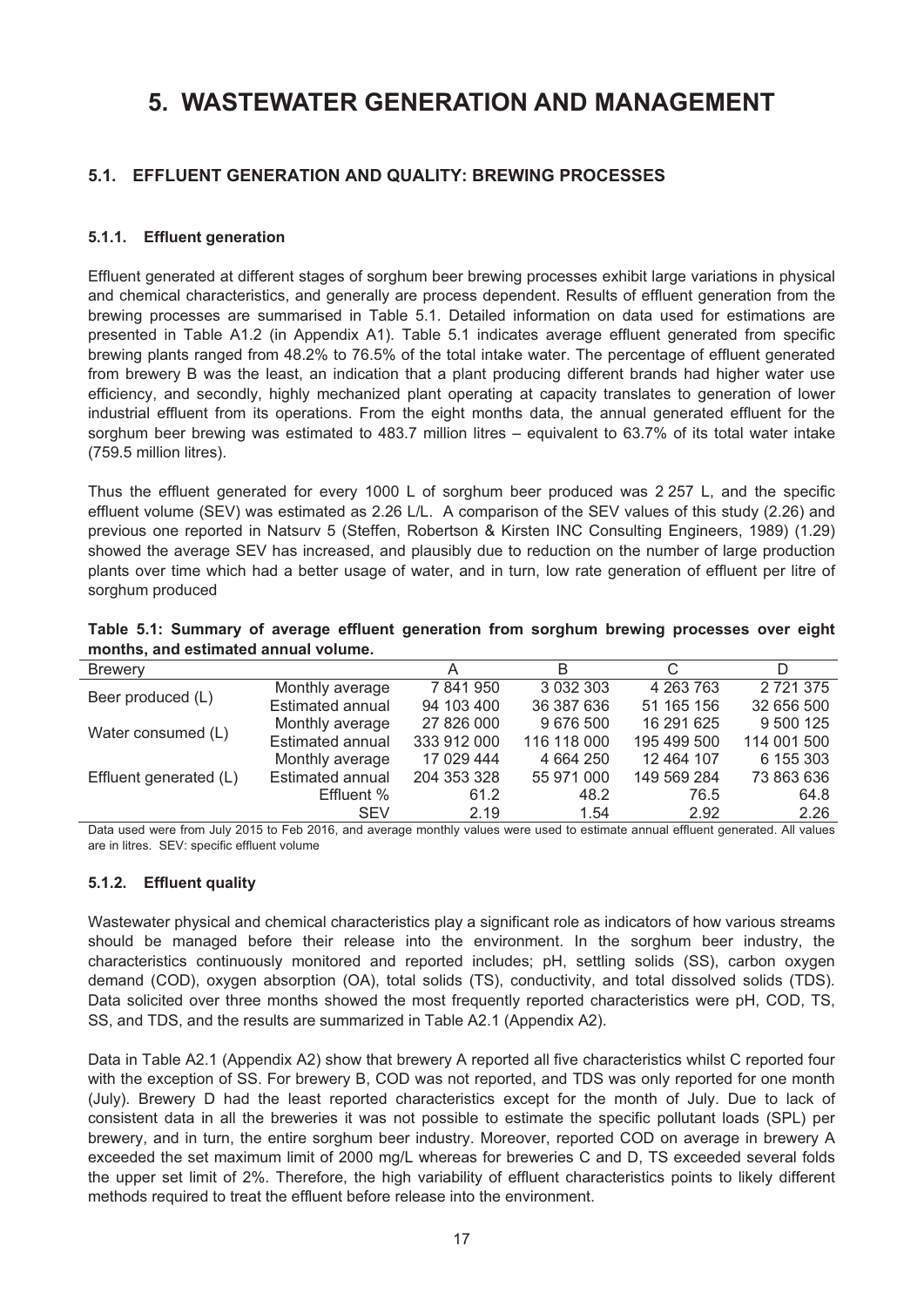Recently the sorghum beer industry begun to monitor the effluent biodegradable oxygen demand (BOD) parameter as one of key performance indicator on environment, health, and safety as per the requirement of Diego owned companies. Data available in this study was for a month and could not be used to estimate pollution load per annum. Adoption of consistent measurement of effluent quality from specific processes will offer insights on priority areas in order to reduce the pollution load.

#### **5.1.3. Effluent pollutant load: brewing processes**

The SPL was estimated with a month taken as a unit of time based on the effluent generated monthly. In this case, only three quality parameters with adequate data were considered, namely: SS, COD, and TDS. Data accessible was as an aggregate for the effluent generated from entire brewery and not for specific brewing processes. Hence, the SPL values presented are for the entire brewery and monthly average values. Due to high variation of brewing batch processes yields broad temporal effluent variations in composition. For example, effluent pollution load based on COD varied between 19 632 and 31 338 kg/month (with an average of 25 010 kg/month), and similar wide variations were observed for the settling solids and TDS (Table 5.2).

#### **5.2. EFFLUENT GENERATION: MALTING PROCESS**

Effluent generated from the malting plant was on average about 45.2% of the total water intake. Monthly effluent generated fluctuated from 1 710 000 to 3 230 000 L with an average of 2 684 000 L (Table 5.3). Thus, the annual effluent generated from the plant was 32 205 000 L. For every kg of sorghum malt processed, on average 3.55 litres of effluent were generated, and ranged from 3.45 to 3.60 litres per kg. The small variation in effluent generated per kg of malt processed suggest likelihood of well controlled production processes. No data was available for effluent characteristics generated from the malting plant, hence the SPL values could not be estimated.

|                           | <b>Effluent</b><br>(L)   | pH    | SS<br>(mg/L) | COD<br>(mg/L) | Total<br>Solids % | <b>TDS</b><br>(mg/L) |
|---------------------------|--------------------------|-------|--------------|---------------|-------------------|----------------------|
| <b>Results limits</b>     | $\overline{\phantom{a}}$ | $6-9$ | $1 - 100$    | 50-2500       | $0.2 - 2$         | 200-2000             |
| Jun-2014                  | 15 102 812               | 3.65  | 8.35         | 2075          | 1.89              | 728                  |
| Jul-2014                  | 11 060 508               | 4.44  | 4.83         | 1775          | 1.68              | 1515                 |
| Aug-2014                  | 10 950 332               | 3.50  | 32.75        | 2215          | 1.90              | 1475                 |
| Max value                 |                          | 5.33  | 60.00        | 2530          | 1.50              | 1550                 |
| Min Value                 |                          | 3.20  | 4.50         | 1654          | 1.96              | 200                  |
| Average values            | 12 371 217               | 3.86  | 15           | 2022          | 1.82              | 1239                 |
| Jun-14 (PL: kg/month)     |                          |       | 126.11       | 31 338        |                   | 10 995               |
| Jul-14 (PL: kg/month)     |                          |       | 53.42        | 19 632        |                   | 16757                |
| Aug-14 (PL: kg/month)     |                          |       | 358.62       | 24 255        |                   | 16 152               |
| Pollutant load (kg/month) |                          |       | 189.40       | 25 010        |                   | 15 3 32              |
| $SPL (kg/m3)$ (overall)   |                          |       | 0.02         | 3.01          |                   | 1.85                 |

#### **Table 5.2: Summary of effluent quality parameters over three months from brewery A.**

\*O-Absorption and conductivity parameters although were set at limits of 20-250 (units) and 300-2500, respectively, they were not recorded. PL: pollutant load, SS: settling solids, COD: chemical oxygen demand, TDS: total dissolved solids.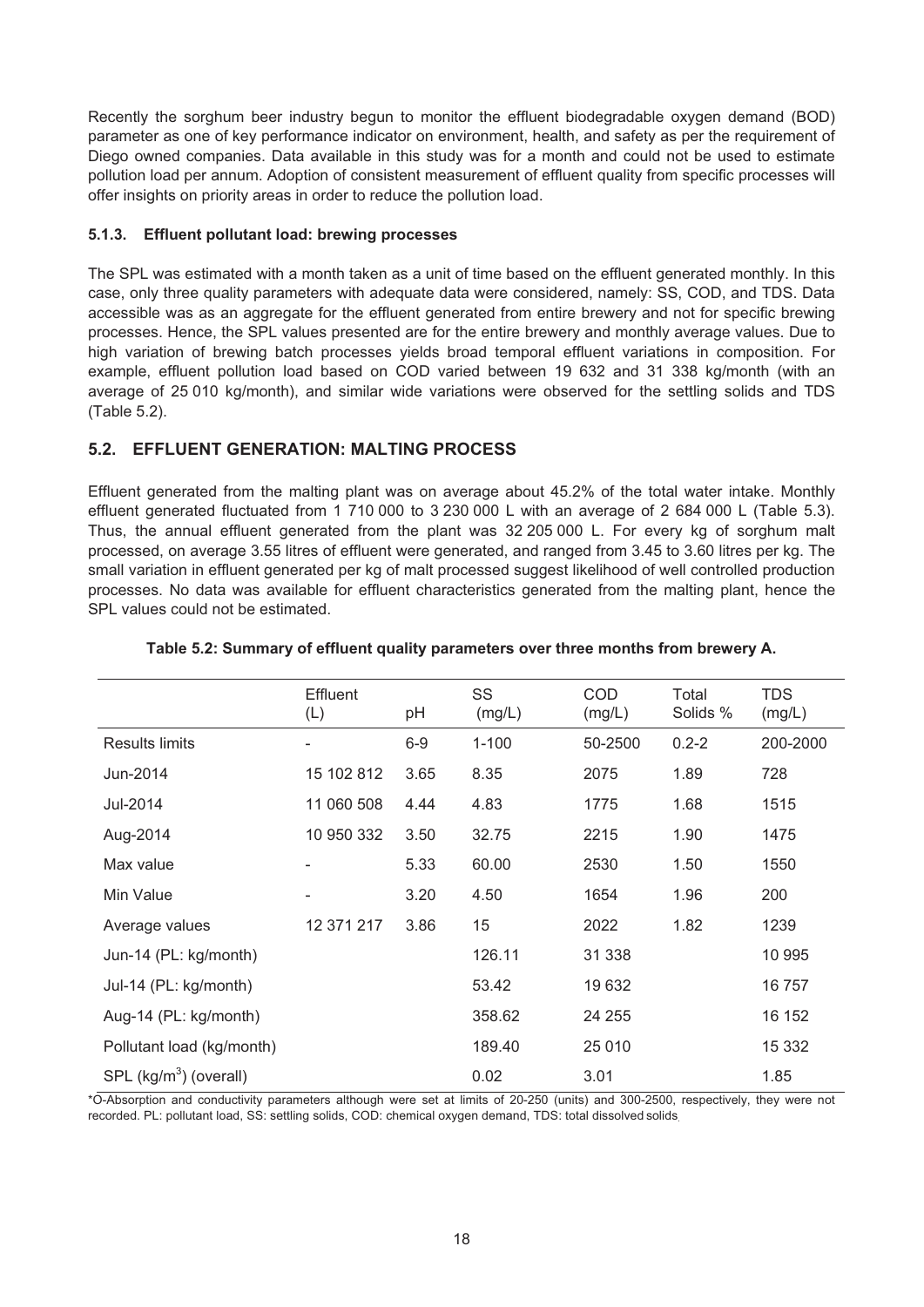| <b>Months</b> | Malt Produced<br>(ton) | Water intake<br>(KL) | Effluent (KL) | Effluent /malt<br>(KL/ton) | Effluent $(\% )$ |
|---------------|------------------------|----------------------|---------------|----------------------------|------------------|
| Jul-2015      | 688.8                  | 5511                 | 2470          | 3.59                       | 44.8             |
| Aug-2015      | 750.9                  | 6652                 | 2660          | 3.54                       | 40.0             |
| Sep-2015      | 845.4                  | 5794                 | 3 0 4 0       | 3.60                       | 52.5             |
| Oct-2015      | 900.4                  | 6 5 5 4              | 3 2 3 0       | 3.59                       | 49.3             |
| Nov-2015      | 803.5                  | 6706                 | 2850          | 3.55                       | 42.5             |
| Dec-2015      | 758.5                  | 5 0 0 4              | 2660          | 3.51                       | 53.2             |
| Jan-2016      | 825.5                  | 5 1 1 3              | 2850          | 3.45                       | 55.7             |
| Feb-2016      | 482.9                  | 6 184                | 1710          | 3.54                       | 27.7             |
| Average       | 757.0                  | 5940                 | 2684          | 3.55                       | 45.2             |
| std. dev      | 128.21                 | 68.60                | 459           | 0.05                       | 9.1              |

#### **Table 5.3: Effluent generated from the malting processes over eight months.**

Std. dev.: standard deviation

The total effluent generated from the malting and brewing processes was used to determine the overall SEV for each litre of sorghum beer produced. Since the effluent generated from the malting plant and breweries were 32 205 000 L and 483 757 000 L, respectively, and sorghum beer produced as 214 300 000 L the overall SEV for entire process was determined as 2.41.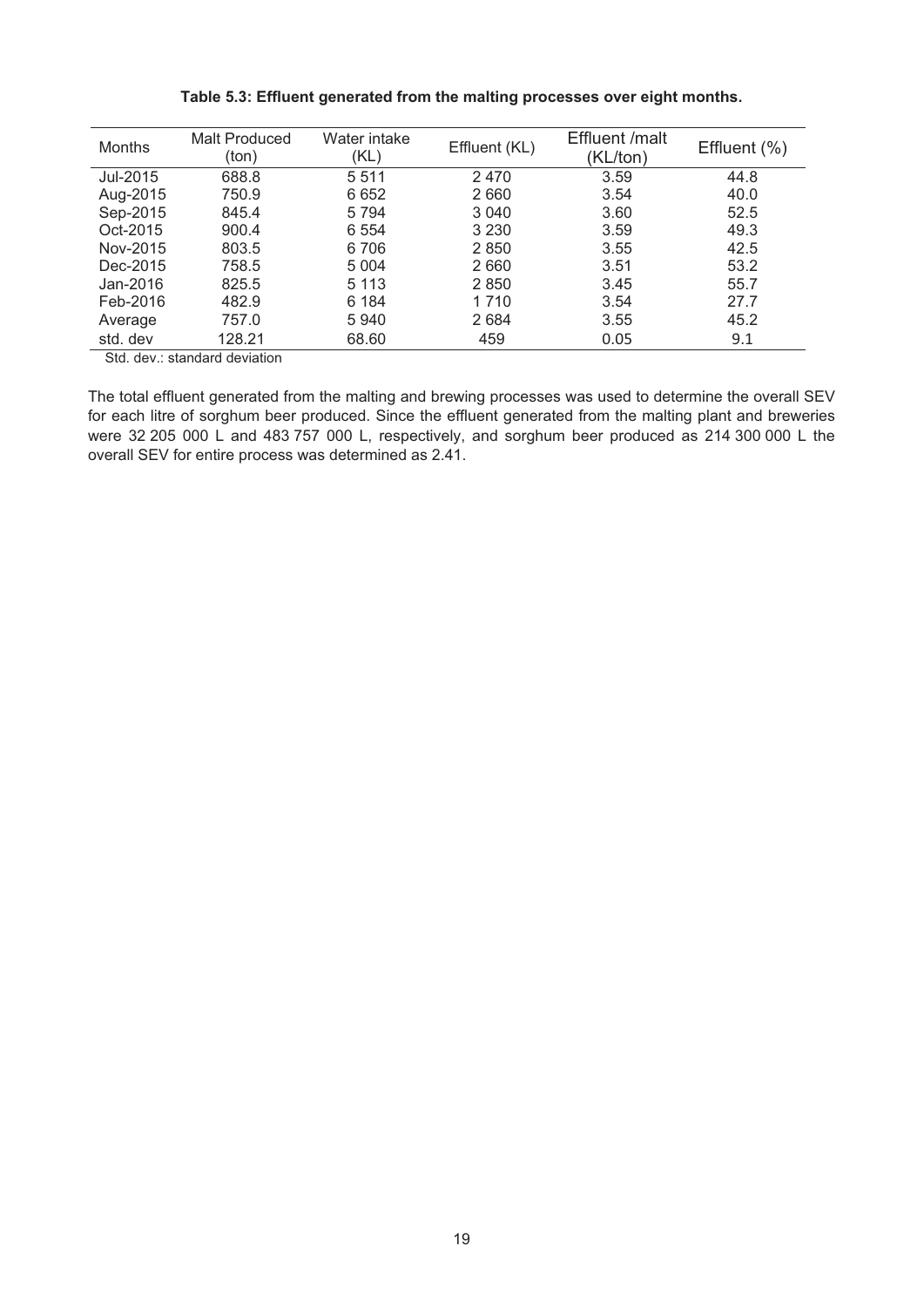### **6. ENERGY CONSUMPTION AND WASTE GENERATION**

#### **6.1. INTRODUCTION**

Sorghum beer brewing utilizes energy in different processes, and these include: heating, cooling, packaging, and transportation of raw materials and products within the production plants. Due to marked differences in final product(s) from the brewing plants (sorghum beer) and malting plant (malt), energy usage will be presented separately. Moreover, in this report, we adopt energy reporting in accordance to the current global trends where the results depict average total energy required to produce a unit of product; in this case one litre and one kilogram of sorghum beer and malt, respectively.

The energy consists of electricity from the national grid, coal, liquid petroleum gas (LPG), and diesel to meet varied production uses. Diesel is used to transport raw materials and packaged products in a plant (forklifts) and standby generators for power generation whilst the LPG is used for packaging beer in different containers. Electricity from the grid and power generated from coal (through steam generation) are used in a number of processes e.g. malting (steeping, germination, and drying), brewing, souring procedure (both primary and secondary cooking phases), cleaning and sanitation, and wort cooling procedure, among others. Data presented and discussed herein are for the entire plant (aggregated values), and not for specific processes.

#### **6.2. ENERGY CONSUMPTION**

#### **6.2.1. Energy consumption: brewing processes**

Table 6.1 summarizes energy consumption data for four large sorghum beer brewing plants in South Africa for eight months sourced from the national grid. Results presented herein expresses energy consumption per 1000 litres of beer produced in accordance to the reporting norm in the sorghum beer industry. On average the energy consumption for every 1000 litres of beer produced ranged from 39.57 to 88.45 KWh. Brewery B has the highest energy consumption per unit of beer produced. The high energy consumption in brewery B was not linked to operational practices but rather due to the brewery's design, its size, processeslayout design, and is highly automated transportation of raw materials (unlike in other brewing plants where transportation is done manually). Moreover, brewery B produces four types of sorghum beer brands as opposed to other brewing plants which produces either one or two brands.

According to an industry expert, acceptable energy consumption for sorghum beer production should be in the range of 32 to 88 kWh of electricity from the national grid per every 1000 litres of beer produced (Table 6.1). Hence, each brewing plant was deemed to be operating within the set limits. The estimated average energy consumption per 1000 litres of beer produced was 62.00 KWh, and in turn, the total annual energy demand from the national grid by the sorghum industry was estimated as 13.29 million KWh (13.29 GWh). Specific energy consumption (SEC) had a narrow range of between 0.058 and 0.070 KWh/1000 L with the overall SEC as 0.062 KWh/1000 L (Table 6.1).

#### **Table 6.1: Energy consumption in sorghum beer industry for every 1000 litres of beer produced (KWh).**

| Month/Brewery |                  | в                | С                | D                | Average          | <b>SEC</b>      |
|---------------|------------------|------------------|------------------|------------------|------------------|-----------------|
| Jul-2015      | 37.44            | 88.22            | 51.19            | 59.55            | 59.10            | 0.059           |
|               |                  |                  |                  |                  |                  |                 |
| Aug-2015      | 36.16            | 87.31            | 57.02            | 54.06            | 58.64            | 0.059           |
| Sep-2015      | 37.63            | 85.74            | 54.36            | 55.92            | 58.41            | 0.058           |
| Oct-2015      | 39.09            | 89.32            | 59.84            | 55.44            | 60.92            | 0.061           |
| Nov-2015      | 40.47            | 86.27            | 67.26            | 54.33            | 62.08            | 0.062           |
| Dec-2015      | 39.16            | 88.52            | 57.51            | 64.85            | 62.51            | 0.063           |
| Jan-2016      | 43.81            | 94.12            | 77.84            | 64.95            | 70.18            | 0.070           |
| Feb-2016      | 42.77            | 88.1             | 54.68            | 70.99            | 64.14            | 0.064           |
| Avg. (±Std.)  | $39.57 \pm 2.50$ | $88.45 \pm 2.78$ | $59.96 \pm 9.05$ | $60.01 \pm 4.76$ | $62.00 \pm 4.09$ | $0.062 + 0.004$ |

Avg.: average; SEC: specific energy consumption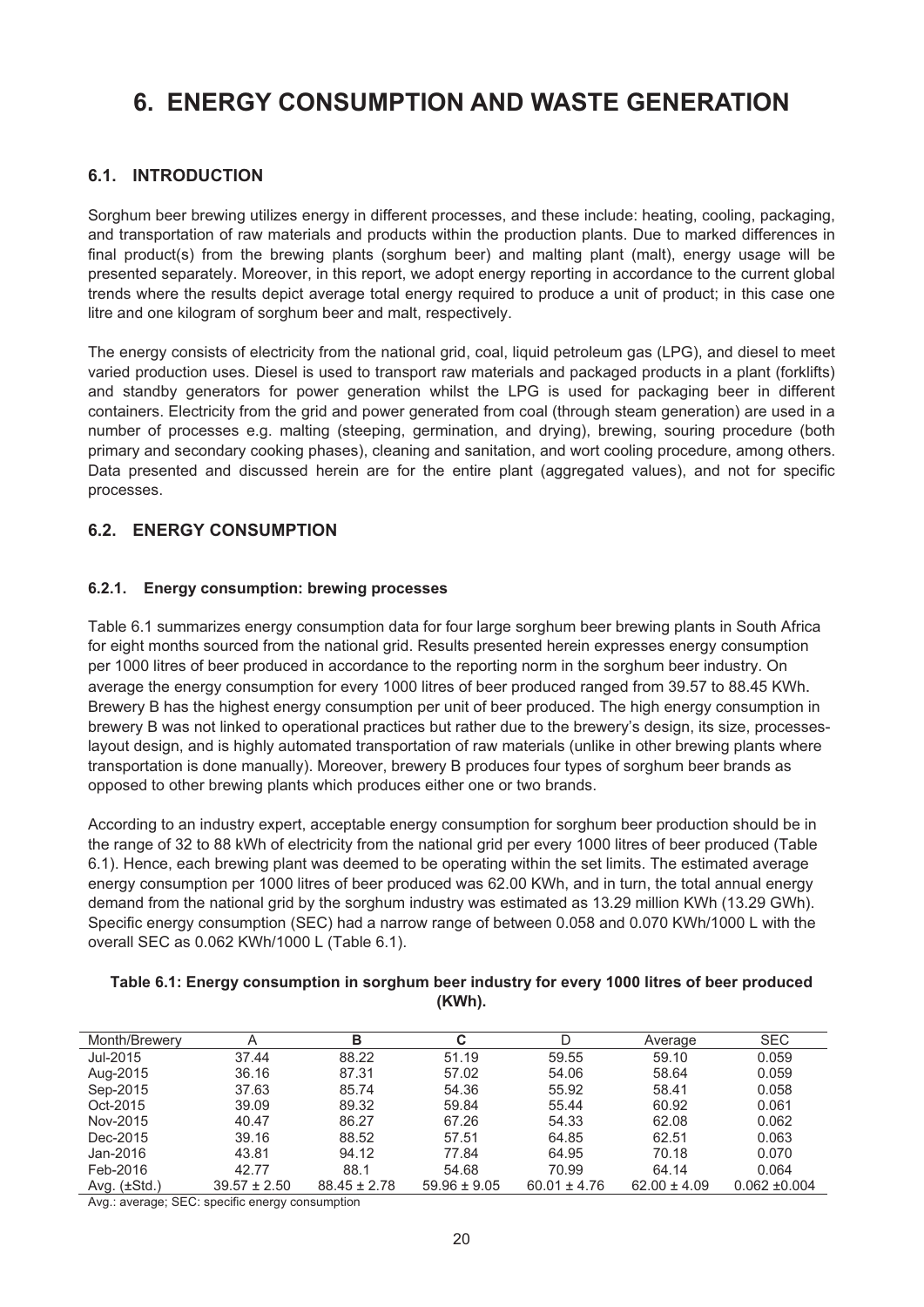Regarding the total annual energy usage in the sorghum beer industry; the data indicate the industry is an insignificant electricity user in South Africa as it uses < 0.006% of the total energy generated by Eskom. For instance, the annual Eskom energy production was 217 903 GWh as of March 2013 to March 2014) (Eskom, 2014).

As mentioned earlier, a mix of energy sources are used to meet diverse production energy requirements in the sorghum beer industry. To estimate overall energy use in the sorghum beer industry (from malting to beer packaging) herein we adopt international emerging trends to account for the energy requirements in industrial processes. The shift leans towards estimation of energy use ratio (EUR) – a concept developed to account for total energy required to generate a unit of a product; in this case one litre of sorghum beer. Table 6.2 lists

estimated annual energy usage from different sources in the brewing plants. To estimate the EUR for a litre of sorghum beer, values in Table 6.2 were converted to a unit of energy (in this case in mega joules (MJ)). Adoption of same energy metric had two-fold merits. First, it allowed ease of comparison of energy usage with other beverage industries data (e.g. malt beer industry), and secondly, determine the contribution of each energy to the total energy needs in the sorghum beer industry. Conversion values used in this study are presented in Table 6.3.

Using results in Table 6.2 and conversion units listed in Table 6.3, the EUR for specific brewing plants were determined, and findings are shown in Table 6.4. Results indicate that EUR are unique for a given plant with brewery A having the lowest value, and brewery B the highest. EUR value for brewery C was not determined due to incomplete data as diesel data was not accessible. Similar to the comparison done for the WUR (in Chapter 5), the published malt beer industry data on energy consumption per unit of beer produced was used for comparison purposes. According to Beverage Industry Round Table (BIER, 2014) report, malt beer industry EUR for 2012 was 1.12MJ/L, and ranged from 0.80 MJ/L to 2.11 MJ/L based on data from 298 plants (BIER, 2016). EUR values for three sorghum beer brewing plants with complete data were found to be within this range; where the minimum and maximum values were 0.99 MJ/L and 1.76 MJ/L, respectively. Importantly, results in Table 6.4 indicate that coal is the dominant energy source in the sorghum beer industry as it accounts for 82% of the total energy usage followed by electricity from the national grid (16%), and the rest (diesel and LPG) accounts for about 2%.

| <b>Brewery</b> | Electricity (KWh) | LPG (tons) | Diesel (L) | Coal (tons) |
|----------------|-------------------|------------|------------|-------------|
| A              | 3708180           | 11.38      | 46 866     | 3 2 2 4     |
| B              | 3 217 095         | 1.57       | 13 203     | 2 1 4 5     |
| С              | 3 0 24 3 75       | 38.84      | <b>NA</b>  | 2 2 5 4     |
| D              | 1945215           | 0.24       | 5940       | 1473        |
| Total          | 11 894 865        | 52         | 66 009     | 9096        |

#### **Table 6.2: Different sources of energy and their respective quantities used in four breweries.**

NA: not available.

#### **Table 6.3: Conversion of various energy units into joules**

| Energy source                                                                                             | Unit       | Joules equivalent |  |
|-----------------------------------------------------------------------------------------------------------|------------|-------------------|--|
| Electricity (from grid)                                                                                   | <b>KWh</b> | 3.6 MJ            |  |
| Liquid petroleum gas (LPG)                                                                                |            | $26.7$ MJ*        |  |
| Coal                                                                                                      | Κg         | 24.3 MJ           |  |
| <b>Diesel</b>                                                                                             |            | 38.1 MJ           |  |
| $+1$ $\left(100\right)$ $\left(1100\right)$ $\left(11100\right)$ $\left(11100\right)$ $\left(1000\right)$ |            |                   |  |

1 kg of LPG is equivalent to 1.96 L. Thus, 1 kg LPG  $\sim$  52.3 MJ.

#### **Table 6.4: Results of energy use ratio (EUR) for four brewing plants.**

| <b>Brewery</b> | Beer Produced (L) | Electricity (MJ) | LPG (MJ)      | Diesel (MJ) | Coal (MJ)   | EUR (MJ/L) |
|----------------|-------------------|------------------|---------------|-------------|-------------|------------|
| A              | 94 103 400        | 13 349 448       | 595 329       | 1 785 595   | 77 699 726  | 0.99       |
| B              | 36 387 641        | 11 581 542       | 82 266        | 503 034     | 51 706 068  | 1.76       |
| C.             | 51 165 150        | 10 887 750       | 2 0 3 2 3 9 2 | NA          | 54 315 375  | ۰          |
| D              | 32 656 500        | 7 002 774        | 12 560        | 226 314     | 35 499 300  | 1.31       |
| Total          | 214 312 691       | 42 821 514       | 2 7 2 5 4 6   | 2 514 943   | 219 220 469 | ۰          |

NA: not available, EUR: energy use ratio.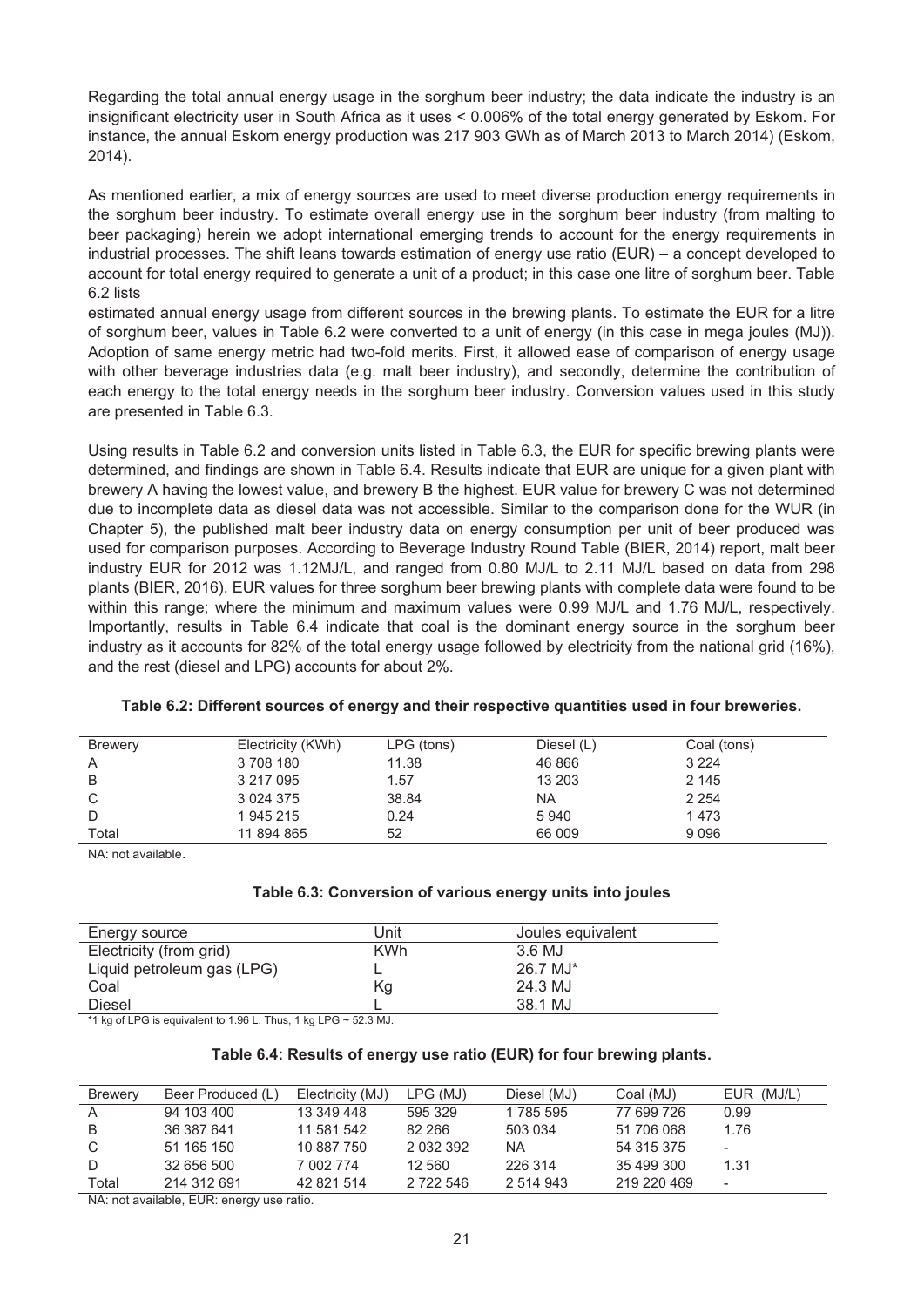#### **6.2.2. Energy consumption: malting plant processes**

Energy sources as well as quantities consumed over eight months in the malting plant are listed in Table 6.5. Similarly, using conversion values in Table 6.3, the EUR for each kilogram of malt produced was 0.0295 MJ/kg with total energy required to produce 9 083.90 tons of malt estimated to be 267 854.67 MJ. No data in the malt beer industry was available for comparison since values reported in BIER (2014) were only for all brewing processes after the malting process (where the barley is processed before taken to the brewhouse for the malt beer production). In the malting plant, the most dominant energy sources is the diesel which accounts for about 90%, and 10% from coal. Electricity from the grid and LPG were found to be insignificant sources of energy in the malting processes.

|                              | Malt Produced | <b>Grid Electricity</b> | <b>LPG</b> | Diesel/Gas  |             |
|------------------------------|---------------|-------------------------|------------|-------------|-------------|
| Month                        | (Tons)        | (KWh)                   | (Tons)     | Oil (Litre) | Coal (Tons) |
| $Jul-15$                     | 688.80        | 20.88                   | 0.02       | 889.40      | 83.00       |
| Aug-15                       | 750.90        | 20.45                   | 0.02       | 412.30      | 84.76       |
| Sep-15                       | 845.43        | 22.42                   | 0.02       | 495.20      | 90.14       |
| $Oct-15$                     | 900.40        | 25.46                   | 0.02       | 371.80      | 112.00      |
| <b>Nov-15</b>                | 803.50        | 24.07                   | 0.02       | 350.50      | 121.48      |
| Dec-15                       | 758.50        | 22.62                   | 0.02       | 310.30      | 91.24       |
| $Jan-16$                     | 825.50        | 20.65                   | 0.02       | 1132.90     | 76.64       |
| Feb-16                       | 482.90        | 20.37                   | 0.02       | 259.00      | 44.00       |
| Monthly average              | 756.99        | 22.11                   | 0.02       | 527.68      | 87.91       |
| Annual values                | 9 083.90      | 265.35                  | 0.24       | 6 3 3 2.10  | 1 0 54.89   |
| equivalent<br>Energy<br>(MJ) |               | 955.28                  | 12.55      | 241 253.01  | 25 633.83   |

|  |  |  | Table 6.5: Distribution and quantity of energy from various sources used in the malting plant. |
|--|--|--|------------------------------------------------------------------------------------------------|
|--|--|--|------------------------------------------------------------------------------------------------|

Notably, as more energy data is collected annually, in future, it will be plausible in the sorghum beer industry to determine the energy required to produce a litre of beer starting from malting processes to the brewing processes after the beer has been packaged ready for transportation to the distribution points and/or retailer outlets. In addition, data collection should consider energy consumption used in transporting malt from the production malting plant to the four brewing plants. These endeavours will aid the sorghum beer industry to account for the energy consumption over the entire value chain. In turn, the generated information will be useful to identify processes or areas with very high energy consumption, and hence, develop targeted alternative approaches aimed to yield benefits such as the reduction of energy costs, protection of the environment, among others without compromising the product quality or utility services.

#### **6.3. WASTE GENERATION**

Sorghum beer industry utilizes agricultural inputs as feedstock (sorghum grains), and therefore, inevitable waste streams are generated. This is because not all parts of the sorghum cereal are incorporated into the final product – the sorghum beer. Sorghum breweries generate waste streams which consists of spent grains a by-product), coal ash from the boilers, and residues (regarded as "maroek") from the effluent after the straining process. Spent grain is sold as a by-product to farmers. Other non-organic solid waste streams (regarded herein as general waste) generated are broken bottles, paper, caps, and cardboards. In this guideline, similar to water and energy consumption aspects, solid waste data for the brewing and malting processes will be presented separately.

#### **6.3.1. Waste generation: brewing processes**

Table 6.6 lists different forms of solid wastes generated at various stages of the sorghum beer brewing cycle, and in turn, estimates of specific wastes per unit litre of beer produced. Results suggest that two approaches are currently in place (data presented in Table A1.3, Appendix A1) to manage the solid waste. Solid wastes with high organic content are by-products in this case spent grain; and hence, are separated and/or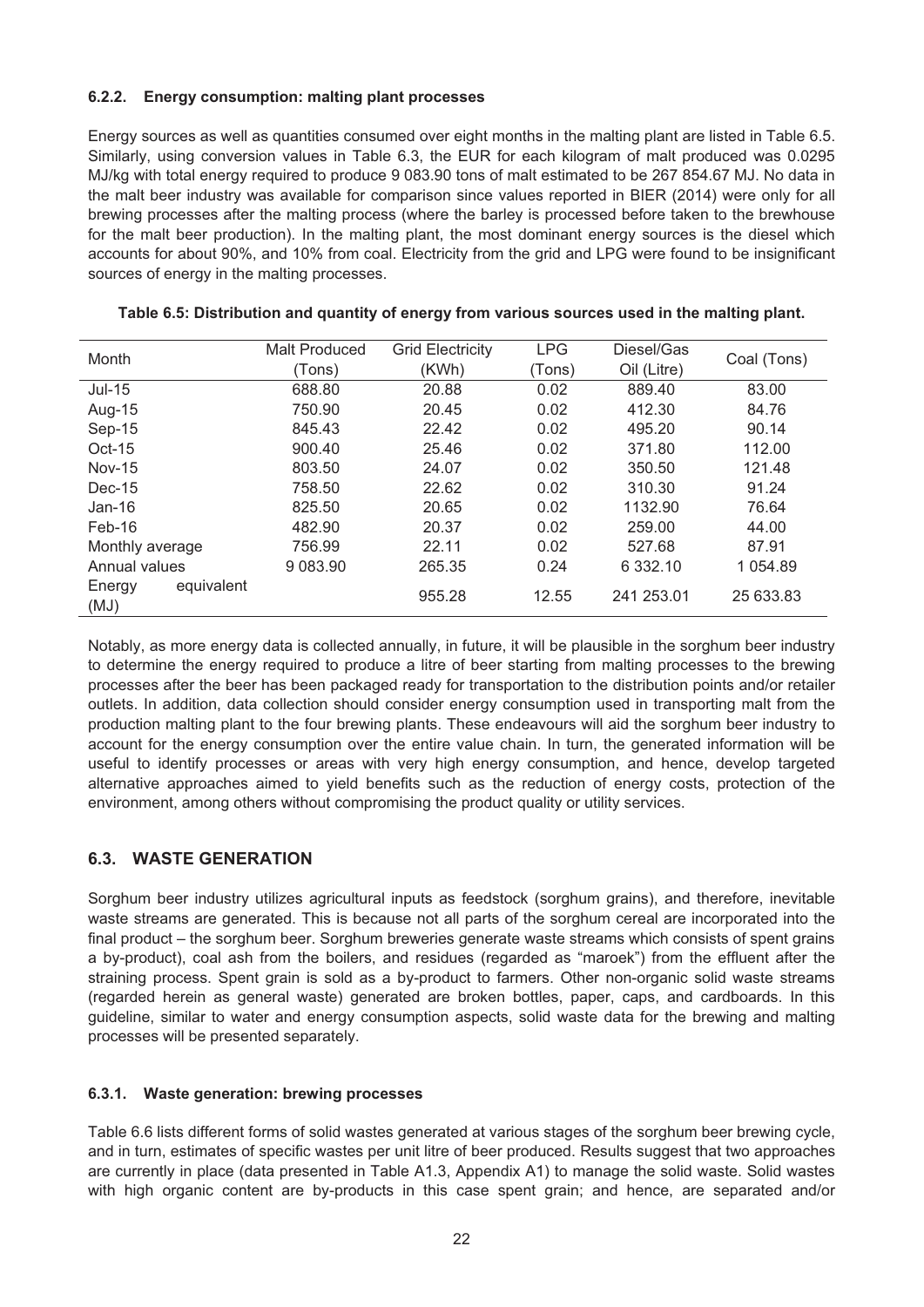recovered and sold to farmers as feedstock for livestock. This has an additional benefit of reducing the total COD (or in other cases measured as BOD in the effluent). It should be noted that a reduction in COD, in turn, reduces monthly effluent charges levied by the municipalities in accordance to the billing formulae presented in Chapter 3.

| <b>Brewery</b> | Beer                     | Spent grain              | Maroek  | Coal ash      | Spent grain              | Maroek per               | Coal ash   |
|----------------|--------------------------|--------------------------|---------|---------------|--------------------------|--------------------------|------------|
|                | produced (L)             | (tons)                   | (tons)  | (tons)        | per 1000 L               | 1000 L beer              | per 1000 L |
|                |                          |                          |         |               | beer (kg)                | (kg)                     | beer (kg)  |
| A              | 94 103 400               | 6829.08                  | 875.11  | 818.91        | $72.57$ <sup>+</sup>     | 9.31                     | 8.70       |
| B              | 36 387 641               | 2 5 2 0 . 7 4            | 516.15  | 544.95        | 69.24                    | 28.40                    | 14.99      |
| C              | 51 165 150               | 4 622.10                 | 673.40  | 572.45        | 90.59                    | 13.64                    | 11.19      |
| D              | 32 656 500               | 1 697.76                 | 391.88  | 374.14        | 51.83                    | $12.00^{++}$             | 11.50      |
| Total          | 214 312 691              | 15 669.68                | 2456.54 | 2 3 1 0 . 4 5 | $\overline{\phantom{0}}$ | $\overline{\phantom{0}}$ |            |
| Average        | $\overline{\phantom{a}}$ | $\overline{\phantom{a}}$ |         |               | 73.12                    | 11.46                    | 10.78      |

|  |  | Table 6.6: Waste generation per 1000 L of beer produced from different streams. |
|--|--|---------------------------------------------------------------------------------|
|  |  |                                                                                 |

+ values were calculated based on estimated quantities of spent grain as actual data were not available. Using data for brewery A from 2007to 2015, average spent grain per hectolitre of sorghum beer was estimated as 0.007257 tons/ hl.

++An estimated quantity of "maroek" produced as actual values were not available for brewery D. Using data for breweries A to C, average "maroek" per hectolitre of sorghum beer produced was estimated to be 0.0012 tons/hl.

On average the wet spent grain generated monthly ranged between 51.83 and 90.59 kg for every 1000 litres of beer produced for each brewery with an overall average of 73.12 kg/1000 L of beer. Hence, the total wet spent grain from sorghum beer industry was estimated as 15 669.68 tons per annum. In the First Edition of Natsurv 5 of 1989 it was reported that for every 1 000 L of beer produced 105 kg of wet spent grain were generated (Steffen, Robertson & Kirsten INC Consulting Engineers, 1989). Therefore, current wet spent grain generated for every 1000 L of beer produced was approximately 69.6% of 1989 value. Also, average coal ash and maroek generated per 1000 L of beer produced were estimated as 11.46 kg and 10.78 kg, respectively.

In First Edition of 1989, the coal ash and maroek waste streams were not reported, and therefore, values in this guideline could serve as base statistics for future studies. In addition, following the acquisition of 50% equity interest in UNB traditional sorghum beer business by Diego (Diego 2013), reporting of waste generation has been instituted to include all forms of waste streams generated. Presently landfilling is used to dispose of maroek and coal ash. According to NEMA (Act No. 107 of 1998) waste classification coal ash is classified as hazardous, and therefore, is disposed of as hazardous waste using specialist contractor in order to meet legislative requirements.

#### **6.3.2. Waste generation: malting process**

Malt production is also accompanied by generation of waste streams and by-products as shown in Table 6.7.

| Month         | Malt<br>Produced<br>Tons) | Spent grain<br>(Tons) | Landfill:<br>coal ash<br>(Tons) | Landfill: other<br>wastes (Tons) | Spent grain<br>/malt (kg/Ton) | Coal ash to<br>landfill/malt<br>(kg/Ton) | Other wastes<br>to landfill/malt<br>(kg/Ton) |
|---------------|---------------------------|-----------------------|---------------------------------|----------------------------------|-------------------------------|------------------------------------------|----------------------------------------------|
| $Jul-15$      | 688.8                     | 5.76                  | 21.08                           | 56.92                            | 8.36                          | 30.61                                    | 82.63                                        |
| Aug-15        | 750.9                     | 8.53                  | 21.53                           | 14.47                            | 11.36                         | 28.67                                    | 19.27                                        |
| Sep-15        | 845.43                    | 23.21                 | 22.90                           | 103.10                           | 27.45                         | 27.08                                    | 121.96                                       |
| $Oct-15$      | 900.4                     | 21.03                 | 28.45                           | 205.55                           | 23.36                         | 31.59                                    | 228.29                                       |
| <b>Nov-15</b> | 803.5                     | 16.99                 | 30.86                           | 221.14                           | 21.14                         | 38.40                                    | 275.23                                       |
| $Dec-15$      | 758.5                     | 13.20                 | 23.17                           | 114.83                           | 17.40                         | 30.55                                    | 151.38                                       |
| $Jan-16$      | 825.5                     | 15.57                 | 19.47                           | 106.53                           | 18.86                         | 23.58                                    | 129.05                                       |
| Feb-16        | 482.9                     | 55.08*                | 11.18                           | 24.82                            | 114.06*                       | 23.14                                    | 51.41                                        |
| M. avg.       | 756.99                    | 14.80                 | 22.33                           | 105.92                           | 18.28                         | 29.20                                    | 132.40                                       |
| An. est.      | 9 083.90                  | 178.68                | 267.94                          | 1 271.06                         | 219.33                        | 350.45                                   | 1588.83                                      |
| An. avg.      |                           |                       |                                 |                                  | 24.14                         | 29.50                                    | 139.92                                       |

**Table 6.7: Waste generation per ton of malt produced for different forms of waste streams.**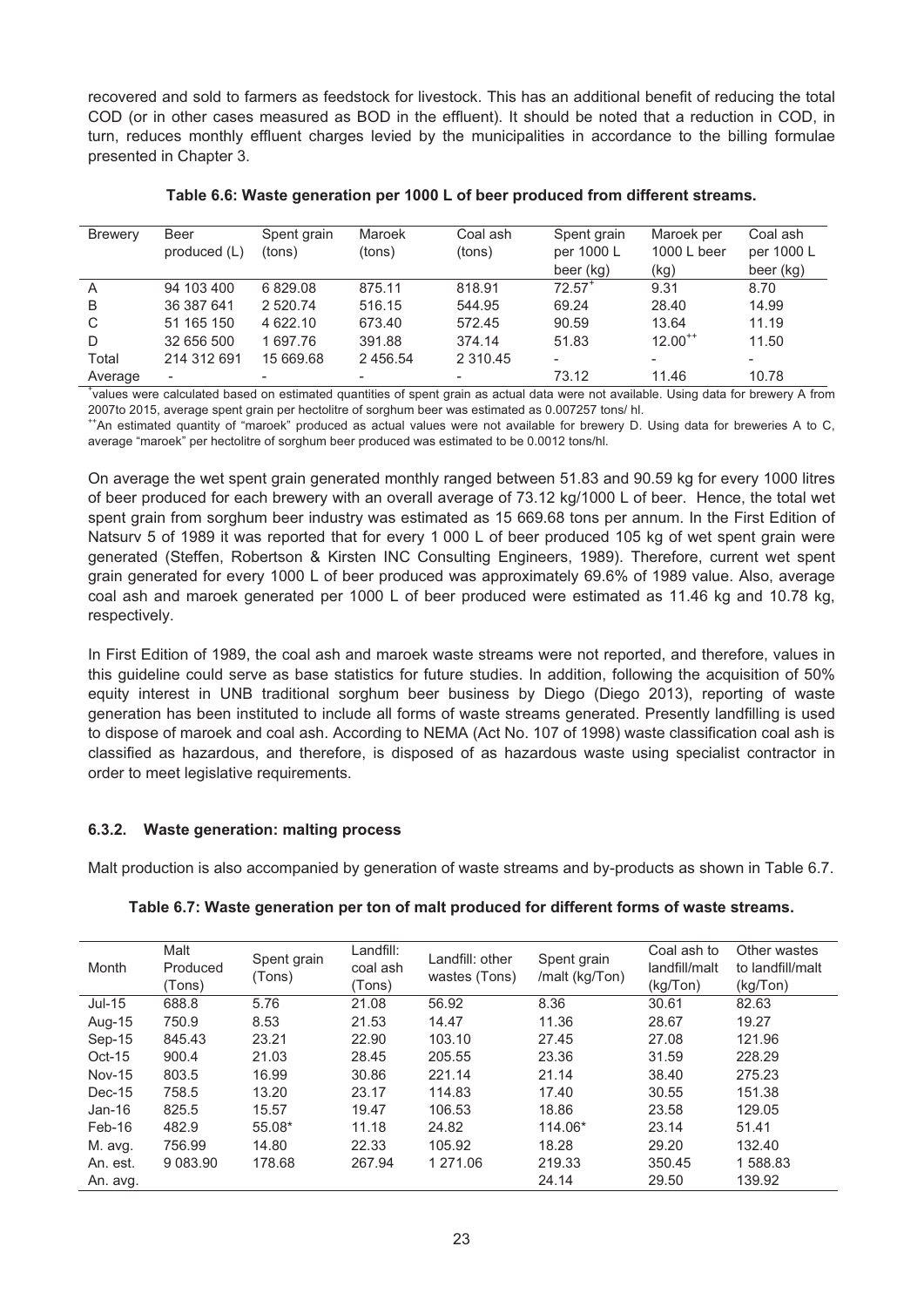M. avg: monthly average; An. est: annual estimates; An. avg: annual average, \*value for February 2016 was excluded in determining the monthly and annul average values.

The average wet spent grain generated monthly were between 5.8 and 23.2 kg per ton of malt produced (with average of 14.8 kg per ton). Hence, the estimated total wet spent grain from the malting plant was 178.7 tons per annum. Also, average coal ash and other waste streams generated per ton of malt produced were estimated as 18.3 kg and 132.4 kg, respectively. Thus, the total waste sent to the landfill were estimated as 1 939 tons per annum with coal ash and other forms of wastes accounting for 18.1% and 81.9% (by weight), respectively.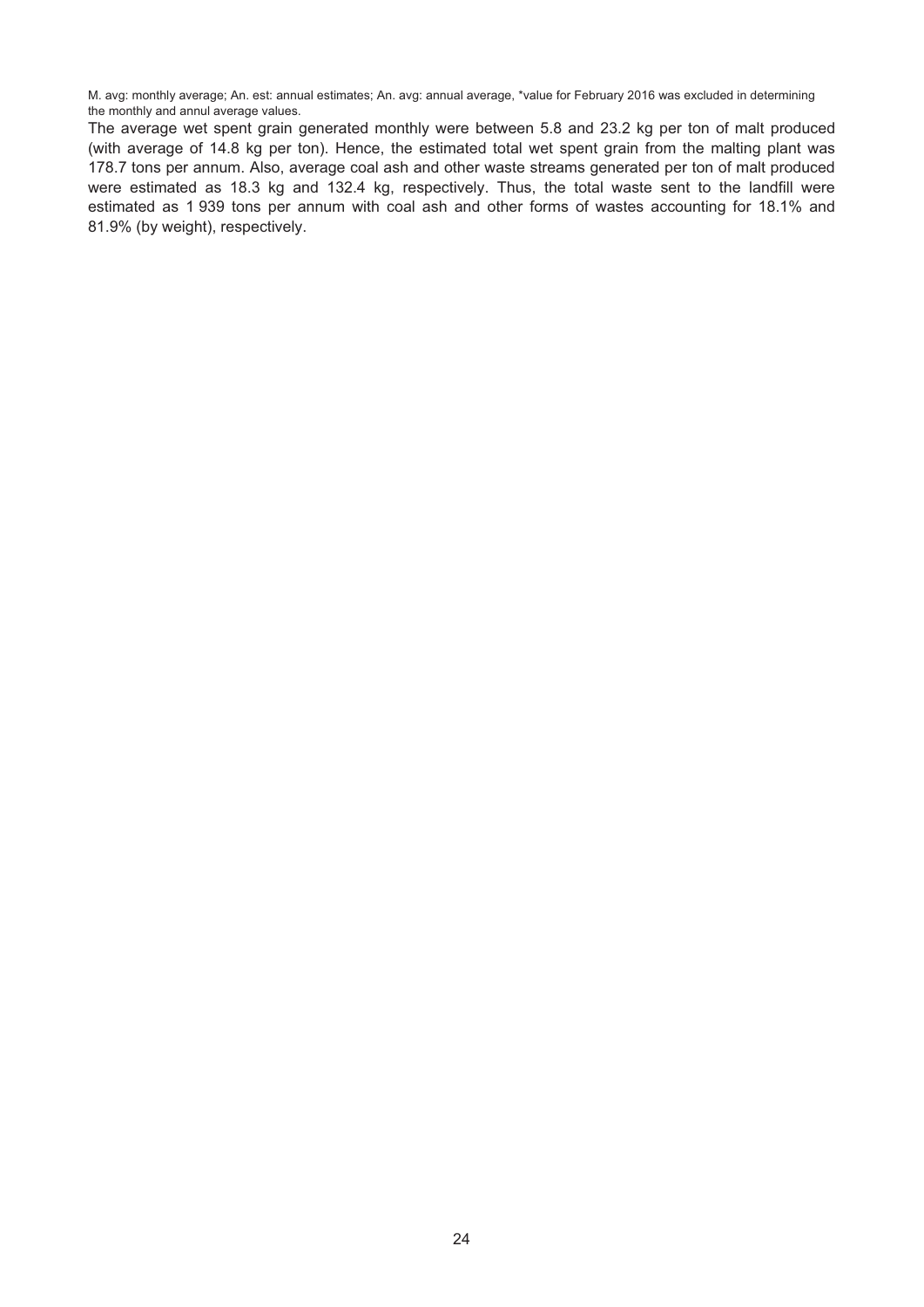### **7. BEST PRACTICES FOR WATER USE AND WASTEWATER MANAGEMENT**

#### **7.1. WATER USE AND WASTEWATER MANAGEMENT: PREAMBLE**

Adoption of best practices in a specific industry category on water use and wastewater management is influenced by defining features such as: product type, category (class in this case food and drink industry), size, geographical locality of the processing plants, manual or automated operating systems, water and effluent treatment costs, and regulatory requirements. Sorghum beer brewing industry uses water as process raw material and in other purposes like cooling, cleaning, and sanitation. Currently operating sorghum beer breweries were developed few decades ago, and therefore, best water uses and wastewater management are likely achievable through retro-fitting- and management-oriented approaches as opposed to adoption of design-oriented options. The later approaches incorporates cleaner production practices at design phase to optimise resources utilization, and reduce utility costs for the production plant in question.



#### **Figure 7.1: Waste management hierarchy based on Pollution Prevention Act (US Congress, 1990)**.

During data collection phase to develop this guideline, it became apparent that targeted water use was considered a strategic economic tool for cost reduction by the industrial sorghum beer industry. This costcutting measure was partly to address the steep market competition within the beer industry in South Africa's market – which in general is in disfavour of the sorghum beer as outlined in Chapter 1. Herein, the best practices either observed to be currently in use in the industry, or deemed can improve further water conservation are presented. The best practices on water use are hinged on waste management hierarchy principles pictorially depicted in Figure 7.1.

In principle, approaches adopted to manage water use in the sorghum beer industry should promote: prevention, control, minimisation and recycling to the extent possible without compromising the hygienic standards, and at reasonable cost. Therefore, cleaning and sanitation processes should be optimized to reduce: (i) water costs associated with direct billing by municipalities, (ii) use of cleaning chemicals, (iii) energy consumption, and (iv) wastewater treatment charges. Therefore, best practices adopted should aid a given brewery to reduce water consumption, optimize water use, and also ensure sufficient water of required quality. Approaches that can yield improved water use were broadly categorised as technology-based; operational practices-based; and reuse-, recovery- and recycling-based. Each of these aspects are summarised in the following sub-sections.

#### **7.1.1. Technology-based approaches**

Water consumption is dependent on the type of equipment used and the layout of various unit operations in a given plant. Thus, water usage can be prevented or minimized by the following approaches from a technological viewpoint:

1. Installation of flow meters to monitor water flows per unit of operation or certain supply lines. Data collected is useful in evaluating and developing water balance in a given plant; and other benefits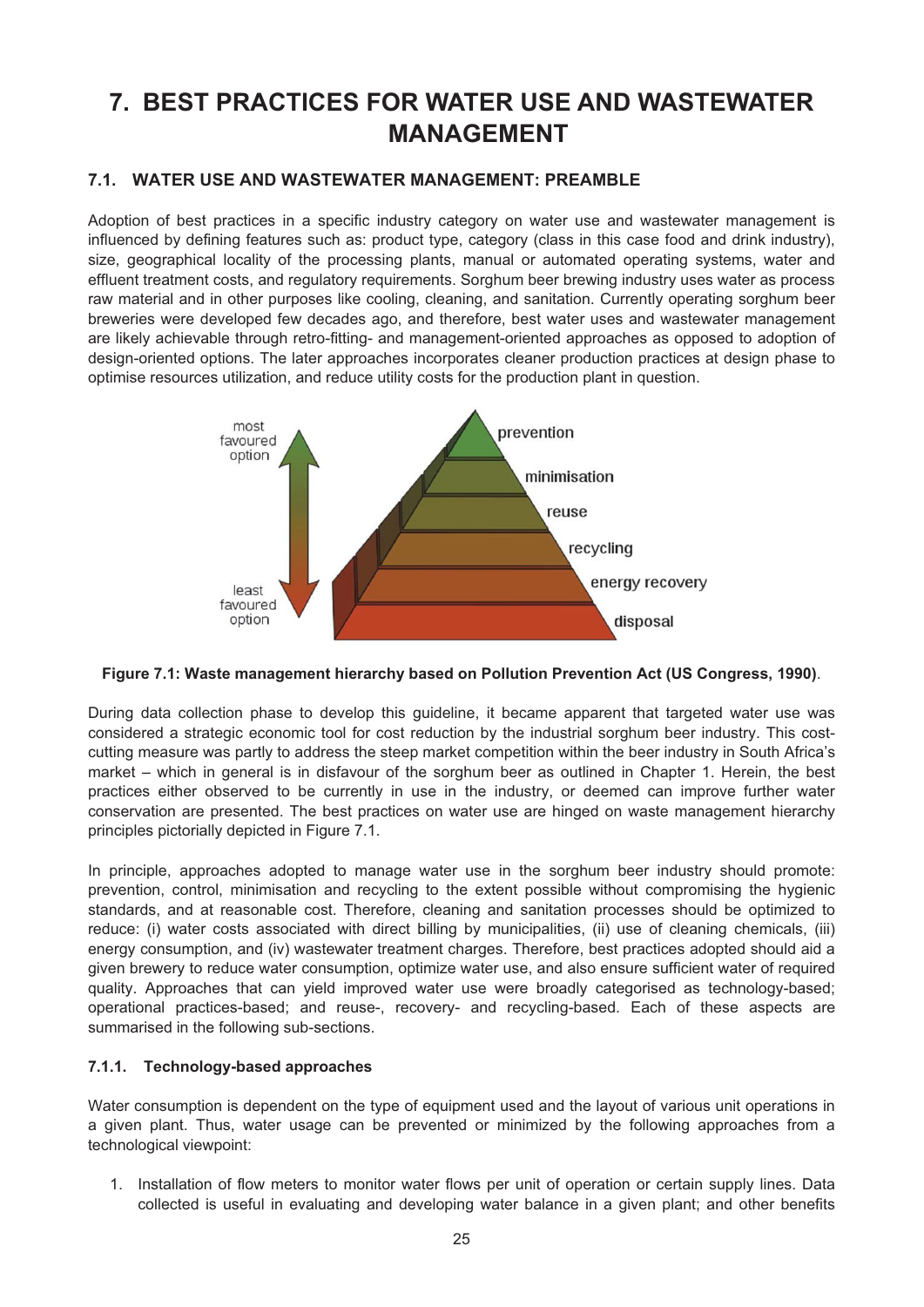includes identification of: (i) water leaks; (ii) incorrectly set, poorly maintained and/or malfunctioning equipment; (iii) redundant lines; and (iv) unauthorized usage or discharge of clean water; and/or (v) likely discharges of clean water to effluent streams. Merit: easy to install and monitor, aids to identify areas and processes where water is used and by how much, likely sources of effluent and associated quantities, and identification of large water users within a brewery or maltster. And finally, yields data over time essential for targeting water usage per given area or unit operation (process).

2. Installation of Clean-in-Place (CIPs) systems to decontaminate equipment. Offer benefits through, first, reduction of water, cleaning chemicals, and energy consumption; secondly, improves product and/or by-products recovery; thirdly, aids production planning and scheduling to reduce the number of cleaning cycles, and finally, the recovery of cleaning chemicals, and water for re-use (Box 1).

#### $3.$ e *Box 1: Best practice*

Brewery A uses CIPs systems where the cleaning solution is recycled a number of times, steam injectors are used to control the CIP system, and the solution is kept at a temperature of 50°C to derive e *optimal benefits.*

#### *Box 2: Best practice*

*Many cleaning pipes were fitted with auto-taps to prevent loss of water when a given cleaning cycle is completed. Use of high pressure-low volume hoses was observed in several breweries and the malting plant.* 

e

nt of low efficient cleaning equipment (e.g. hosepipes) with high pressure-low volume hoses to reduce water and chemical usage (Box 2).

- 4. Installation and use of high-pressure rotary nozzles inside tanks to ease cleaning process, and reduce water consumption.
- 5. Installation of pigging system(s) in product and by-products transfer lines to improve product and byproducts recovery; that in turn, reduces water usage for cleaning purposes, and indirectly reduces the effluent load. Such systems have been installed in Brewery A.
- 6. Fix-flow restrictors in taps and other water fixtures to avoid or minimize water wastage after completion of a given activity (see Box 2).
- 7. Use of modern dosing cleaning systems as they reduce quantities of cleaning chemicals, and in turn, reduce the pollution load of non-organic pollutants in the wastewater.

#### **7.1.2. Operational practices-based approaches**

In the food and beverage industry operational practices generally exhibits procedural, administrative, and institutional culture characteristics. Hence, they are generically regarded as good housekeeping practices, and normally require low levels of investment. Operational approaches include:

1. To train personnel to view water, chemicals, and wastewater as valuable resources, as well as achieve attitude change. The overall goal is to improve how raw materials and utilities are effectively handled (Box 3 on examples relate do personnel training).

#### *Box 3: Training of personnel*

- *Basics on waste, chemicals, and water management practices.*
- *How to identify faulty, inefficient process operation(s), and leakages/breakages.*
- *How to carry out maintenance and repairs operations as per schedule without delays.*
- *Approaches to save or reduce water use during cleaning/washing processes.*
- *How to treat effluent streams and associated undesirable consequences of dumping hazardous substances in drains without prior effective pre-treatment.*
- *Value of diverse set of raw materials, cleaning agents, and water as production resources, and hence the need for effective and efficient use.*
- *How to carry out emergency and clean up procedures as well as on how to communicate and report such incidences e.g. chemical spills or accidents.*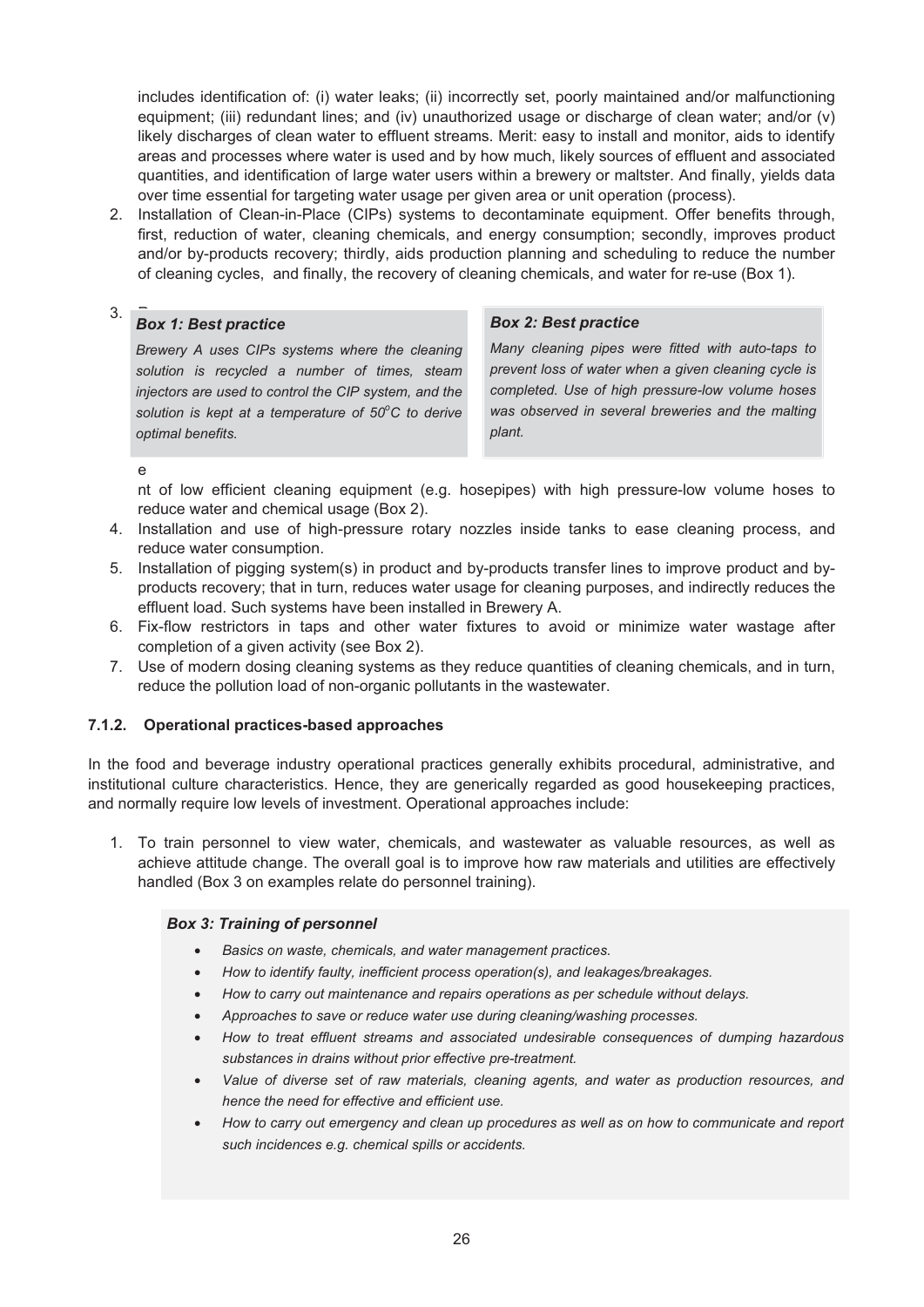- 2. Regular inspection of piping system to detect leaks to allow timely repairs, and replacement where necessary.
- 3. Develop strategies to reduce magnitude and frequency of spillages and leakages of intermediate products and sorghum beer from pipes and equipment. Minimises the number of cleaning cycles, and in turn, quantities of wastewater generated. Use of adsorbents to clean-up spills and leaks immediately to reduce demand for cleaning freshwater, and organic loading in wastewater stream. Where appropriate (as far as practically possible) the first cleaning cycle in cases of spills and leaks recycled water should be used.
- 4. Optimize the batch operations through effective scheduling of production processes to reduce cleaning sessions. Conserves water, chemical usage, and quantities of wastewater generated.
- 5. Ensure all taps are closed when not in use to conserve water.
- 6. Segregate various streams (e.g. from cooling systems, boilers, general cleaning, ion exchange operations, etc.) to enhance water and cleaning chemical recovery.
- 7. Schedule periodical maintenance and repairs of process equipment, pumps, and compressors. This minimises cleaning cycles, loss of products and by-products through leakages to waste streams, prevents organic loading to wastewater, and avoids inefficient operations.
- 8. Use mechanical techniques to remove organic sources in equipment and surfaces before cleaning and sanitation processes begins to reduce water and chemical consumption, reduce quantity of wastewater generated, and reduce organic loading in the wastewater. Any example to achieve this is by use of compressed air or brooms to clean the equipment and surfaces.
- 9. Apply counter cleaning technique during cleaning sessions to minimize the quantities of water required per cleaning cycle.
- 10. Adopt a policy on immediate cleaning of equipment and surfaces after each operation to reduce cleaning water demand, quantities of wastewater generated, and cleaning chemicals demand.

#### **7.1.3. Reuse-, recovery- and recycling-based approaches**

Reuse, recovery, and recycling based approaches can contribute towards reducing water usage in the sorghum beer industry, and are driven by the nature of products and intermediate by-products during sorghum beer manufacturing process. The recovered by-products are generally not reusable in the same process but as raw materials in other processes and/or industries. And secondly, high and stringent requirements for food and beverage industry for the purposes of protecting consumers' health render process by-products and recycle wastes not easily reusable in the process(es) due to risks and uncertainties associated with microbial contamination (Box 4 for case example of recovery and re-use in different industry).

#### *Box 4: Case of waste not a drop project: Namibia Brewery*

*In 1997, the Namibian Breweries opened a new sorghum beer facility in the inland desert of Namibia, and also*  adopted a new principle: "good beer, no chemicals, no pollution, more sales and more jobs." Working with an array of *specialists, the brewery embedded itself in a complex of projects that were designed to feed off of each other's waste products, imitating natural materials cycles. Spent grain from the brewing process is used to raise mushrooms (400 kg per week) and pigs (120 per year) for food. The pig manure is then sent to a digester to produce methane, which serves as a substitute for firewood. The return of investment of US\$400,000 and additional systems was achieved in four years. Cited from: Tangri (2003).*

Among the approaches that can reduce water consumption under this category includes:

- 1. Reuse of cleaning keg washing water after chemical precipitation and sedimentation as this yields reduction in water use and cleaning chemicals.
- 2. Recovery of spent grains for use as livestock feeds using sieves. Recovered spent grain are sold as by-products.
- 3. Reuse of final rinse-water for pre-rinse stage.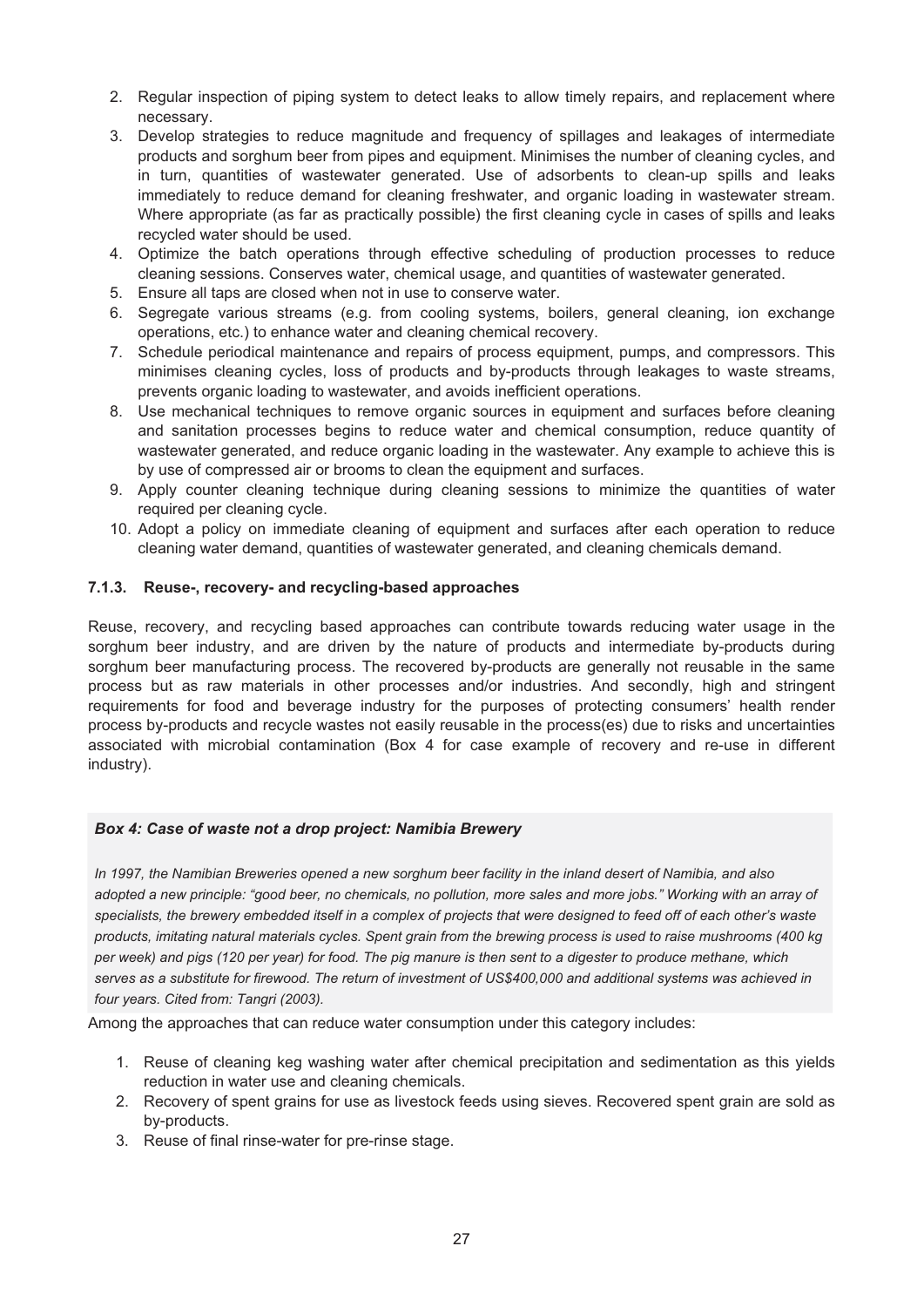#### **7.2. WATER MANAGEMENT TOOLS AND APPROACHES**

To improve water use in sorghum beer breweries, herein several tools are presented that can aid to: (i) identify areas of high water use and/or loss, (ii) quantify the ratio of water used to the throughput, (iii) address current and anticipated legislative compliance requirements, and (iv) mitigate the issue of increasing water scarcity especially in breweries located in large metropolitan municipalities. The tools and approaches in the context of sorghum beer industry are briefly outlined, and examples of application and associated benefits in brewing industry are provided.

#### **7.2.1. Water pinch analysis**

Water pinch analysis tool offer insights on how water is used in different processes with a goal to reduce the environmental impacts associated with water use. In the sorghum beer industry, there was no evidence on the application of water pinch analysis in the published literature, nor during data collection phase. Due to distinctive water quality requirements for specific uses in a sorghum beer brewery – dependent on the concentrations of contaminants – water pinch analysis can offer the industry a number of benefits. These benefits consist of reducing demand for freshwater (e.g. in cleaning and cooling purposes), and in turn, reduce (i) volumes of wastewater generated that would require treatment,(ii) energy and chemicals costs (where for example, hot water streams can be used for cleaning without the need for cleaning chemicals), and (iii) wastewater treatment costs in the municipal treatment plants.

Importantly, because each of the four sorghum beer breweries and the maltster have unique design layout and modifications over the years, it would be recommended to conduct pinch analysis for each plant to establish where optimal benefits are feasible and cost effective. Available literature suggest that water pinch can yield benefits in terms of reduction in water consumption and wastewater generated as well as energy conservation (Tokos and Pintaric, 2009; Tokos and Pintaric, 2012; Tokos et al., 2012).

#### **7.2.2. Water footprinting**

Water footprinting (WF) is a concept and methodology developed to promote water stewardship. Results of WF are area and/or process of focus dependent where the applications of results are context specific and generalization may yield misleading inferences. For sorghum beer production; water footprinting can assess water use in three areas, viz.: (i) agricultural production of sorghum cereals, (ii) industrial production of beer, and (iii) combination of (i) and (ii). Application of water footprinting in the sorghum beer industry from farm to the beer packaging phase could not be established during data collection or published literature.

Thus, in future endeavours to improve water use, it is recommended that WF tool be considered for application in the sorghum industry (similar case has been done on malt beer (see Box 5) to optimize water use across the entire value chain. Among the merits of this approach are systematic determination of a company's or more specifically a given brewery's or maltster's water use, serves as a standard tool to undertake informed comparison between various plants, benchmark or set target for water consumption per unit of beer produced across, for example, various sorghum beer brands, ensure long-secure supply of sorghum cereals as raw material, manage increasing water supply-related risks (linked to increasing water scarcity occasioned by draughts, competition among users), and improve water management within the entire sorghum beer supply chain (from farm to the gate from the production breweries).

#### *Box 5: Case of water footprinting studies in malt beer industry*

*A water footprinting tool application was done in beer brewing industry by SABMiller. The amount of water used in malt production, container manufacturing, and barley growing were determined with 95-98% of the organisation's*  water footprint lied within agricultural production – where about 155 litres of water are required for every litre of *SABMiller beer produces (SABMiller and WWF Report, 2009).*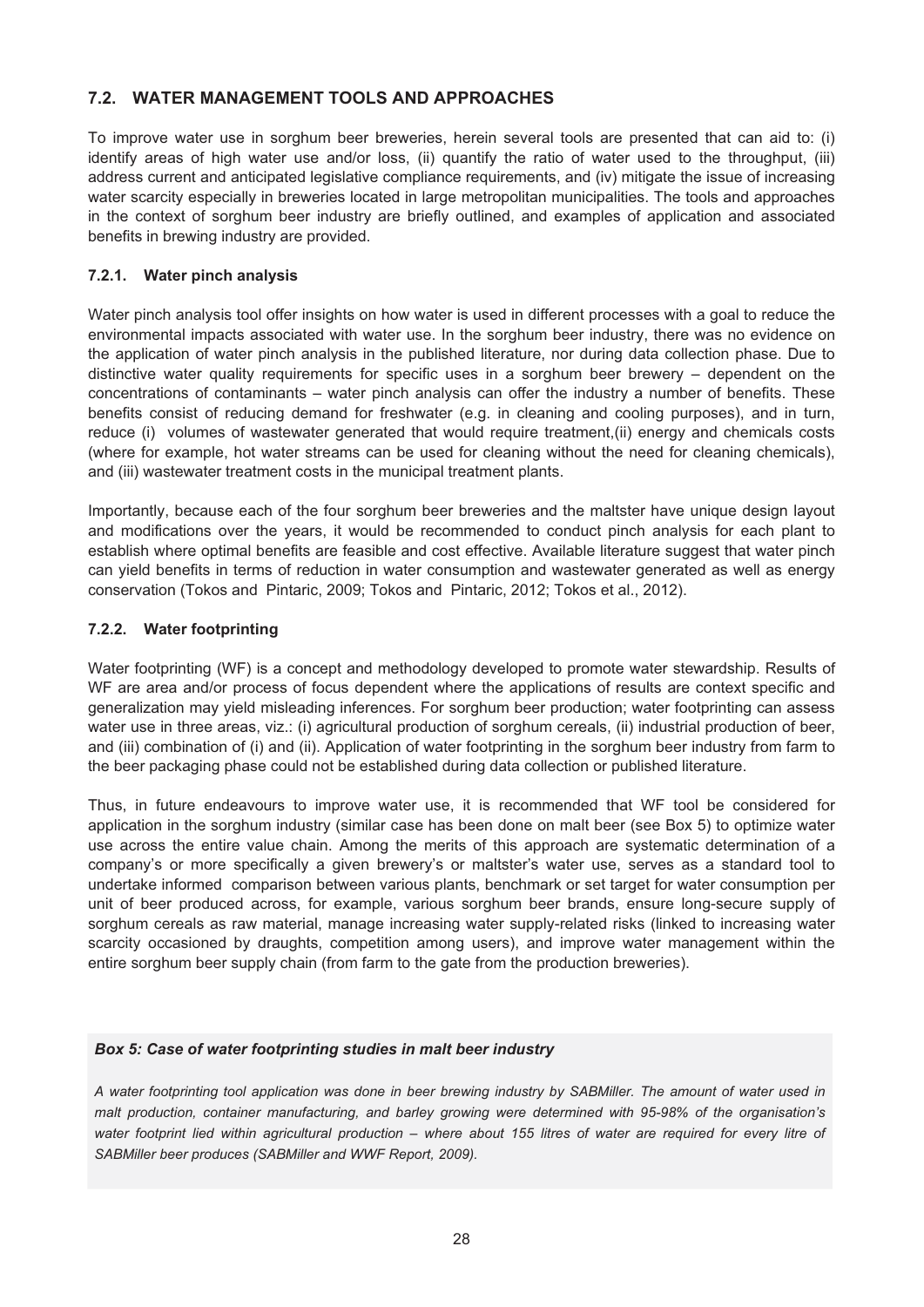#### **7.2.3. Life cycle assessment**

Life cycle assessment (LCA) is a methodology that can aid companies to assess environmental attributes of their product and services. Furthermore, LCA is hinged on cleaner production (CP) concepts, for example, the reduction and efficient use of raw materials (e.g. through recovery, recycling or reuse), and pollution prevention through source reduction approaches. LCA starts from the acquisition phase of raw materials (in this case sorghum cereals) to the disposal stages of various waste streams. Performing an environmental assessment, therefore, aids to identify and reduce environmental impacts and consequent liabilities, and in turn, save costs and likely liabilities arising from environmental pollution. No case studies of LCA application in the sorghum beer industry were found in the published literature. Notably, numerous LCA case studies have been published in closely related industry: the malt beer industry (Mata and Costa, 2001; Koroneos et al., 2005).

The benefits of LCA outcomes to companies have been demonstrated through systematic adoption of greenenvironmental practices, and among them are: (i) meeting customers' needs, (ii) enhanced protection of the environmental protection, (iii) costs reduction through better utilization of resources (e.g. energy, raw materials, water, labour, transportation, etc.), and (iv) ability to improve corporate trust and reputation by customers, that in turn, has spin-offs like increased market competitiveness. For the sorghum beer industry to conduct LCA in their processes requires setting of realistic timelines to solicit data on agricultural sorghum production, industrial beer production (integrating malting and brewing processes data), storage, and distribution, packaging, consumption and waste management. Through smart and systematic approaches where studies are conducted per given process or processes may aid the industry to develop well-curated databases to support holistic LCA in the industry.

#### **7.3. VALUE CHAIN ENVIRONMENTAL RESPONSIBILITY APPROACH**

 Most prevalent approaches by industry including the sorghum beer industry is to focus their environmental footprints from gate-in (raw materials and utilities) to gate-out (products and by-products), and often in treatment of waste streams to comply with regulatory and by-laws stringent requirements. To gain a better understanding of the environmental impacts of the sorghum beer industry, there is need to consider impacts across value chain from the farms (sorghum growing) through the malting and brewing processes to the bottle stores which are outlets of sorghum beer to the customers.

As recently highlighted for the malt brewing industries to consider the environmental impacts over the entire value chain (Olajire, 2012), similarly; there is need for the sorghum beer industry to be cognizance of their operations' environmental impact across the entire value chain. This means, the urgency to identify high priority areas that exerts highest environmental impacts whether in terms of water, energy, chemicals, waste, etc. and find mechanisms to minimize or eliminate such processes that induces undesirable effects.

One way to implement this approach is to establish total value chain inventory where the current databases (reported in this guideline) may serve as the base, and then are incrementally extended to other stages of the value chain. For example, it will aid to accurately account water use per every litre of sorghum beer produced from the farm through the malting and brewing phases to the bottle store outlets where the sorghum beer is sold to the customers. Such approach will offer the sorghum beer industry unique opportunities to address associated environmental impacts e.g. by purchasing cleaning chemicals with minimal environmental impacts (see Box 6), support famers to create new varieties of sorghum with better yields, and reduce water demand though targeted research and development initiatives.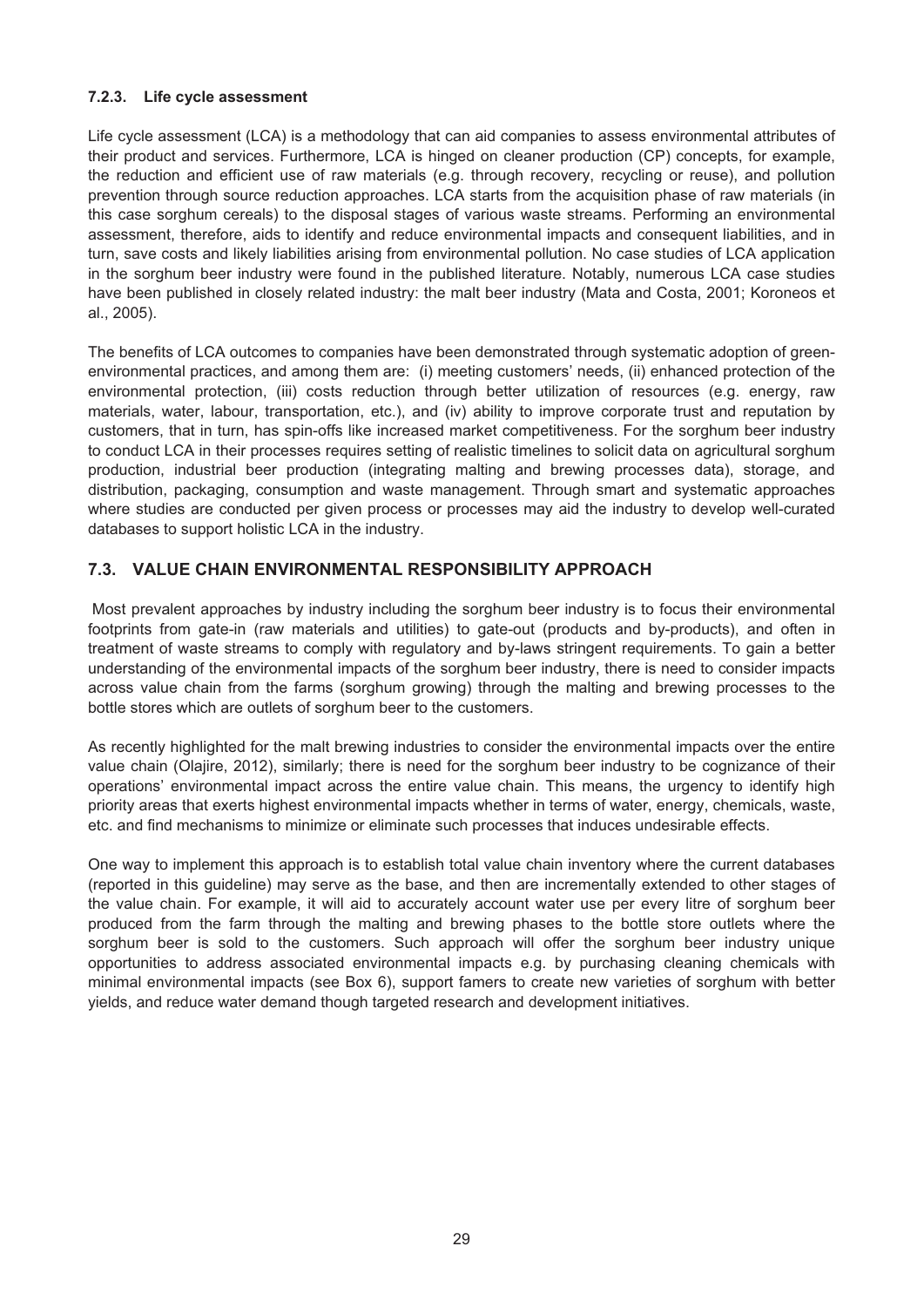#### *Box 6: Approaches to address chemicals management (Musee et al., 2007)*

- *Recycle cleaning agents before they are sent for their recovery (on/off site).*
- *Reuse of the cleaning solutions till they are saturated (avoid once through use).*
- *Ensure correct chemical concentrations for cleaning and process chemicals by measuring the quantities before use*
- *Segregate chemicals which are incompatible to avoid explosions and contamination during usage and storage periods.*
- *Limit the quantities and inventories of chemicals purchased to control wastage via expiry (use the thumb rule first in, first out) or misuse.*
- *Use de-ionized water for preparing cleaning solutions to minimise quantities of chemicals used due to water hardness.*
- *Pump fixed amount of cleaning/sanitizing solutions to equipment and surfaces to reduce overall chemical consumption.*

Therefore, with data, synergistic benefits of using different tools and methodologies described in sections 7.2.1 to 7.2.3 will be feasible. Following recent acquisition of UNB by Diego, there is a shift towards implementation of resources management audit throughout the value chain, and the focus on environmental, health, safety, and regulatory compliance has begun to receive increasing attention. For example, sorghum beer industry in South Africa recently undertook a process of auditing all their activities and resources, for example, in relation to their likely impacts in all plants (malting and brewing). The data is envisaged to will serve as base for future routine reporting requirements. The auditing and reporting was undertaken in accordance to the performance and key metrics set by Diego in all the company's operations (Diego 2013).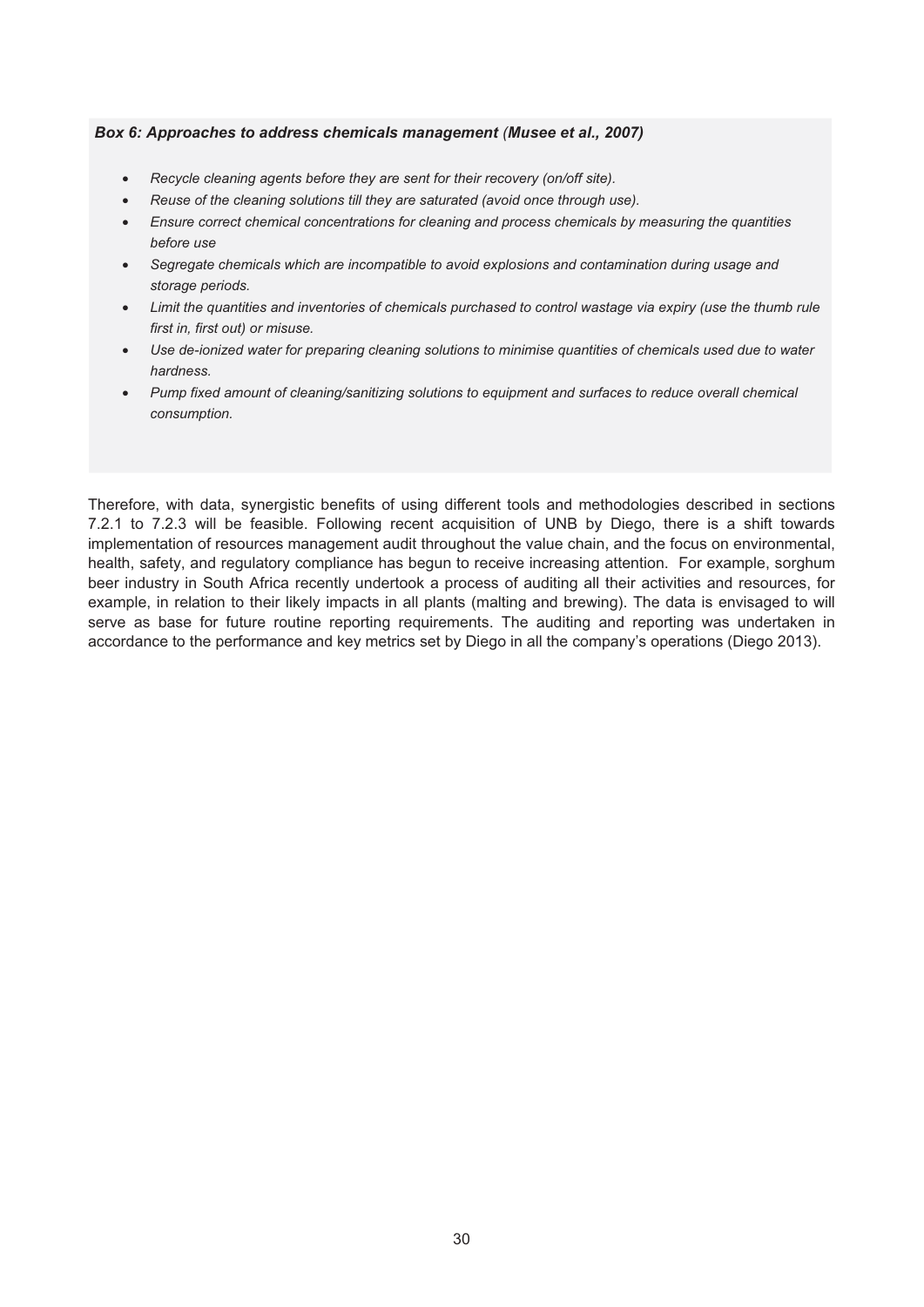### **8. CONCLUSIONS & RECOMMENDATIONS**

#### **8.1. CONCLUSIONS**

Based on different indicators whether in terms of resources consumption, annual beer production, and the number of manufacturing both malting and brewing processes, it is evident that the size of the industry in South Africa has declined over the last two decades.

Most of the resource based values for the water intake per unit volume have not changed considerably. This is likely due to tight control exercised as water and energy conservation are viewed as strategic approaches to address steep market competition in the beer industry, and in addition, comply with tightening environmental-, safety-, and health-related legislative framework.

Very limited research, if any, has been done in the sorghum beer industry on how resources consumption such as water and energy can be optimised using various types of principles, tools and methodologies such as cleaner production, waste minimization, life cycle assessment, water footprinting, and pitch technology, and

For the sorghum beer industry to become more competitive, there is need to re-examine resources management practices with a view to improve the processes efficiency and effectiveness.

#### **8.2. RECOMMENDATIONS**

Home sorghum beer brewing industry accounts over two-thirds of the sorghum beer sector in South Africa. This has significant implications on the use of resources such as water, energy, raw materials as well as management of wastewater and solid wastes. For example, discharges from numerous entities over large geographical areas in South Africa are likely to exert adverse effects to diverse sensitive ecological systems. To date, there is lack of scientific literature and technical reports on the utilization of resources (e.g. water, energy, etc.) and likely associated impacts to the environment and communities related to home brewing entities.

For each of different aspects on water, energy, chemicals, and waste management – a number of best practices have been identified and proposed. It is therefore recommended that each of the practices be carefully considered within the context of specific plants, and implemented accordingly where feasible.

Data is key in supporting useful assessment of environmental resource management impacts of a given industry starting from the production of the raw materials, to the beneficial use of process by-products, and finally responsible disposal of waste streams in compliance to specific legislative requirements. Thus, it is recommended that sorghum beer industry should consider to examine its impacts over the entire value chain using tools such as water footprinting and life cycle assessment. Information generated will offer valuable insights on the overall impacts of the industry to the environment, and in turn, develop targeted interventions to specific phases of the value chain where further improvements are practically possible, and can yield meaningful outcomes.

To increase research aimed to generate data essential to support effective resources management in the sorghum beer industry, we recommend that such projects should be considered for funding from statutory levies administered by the Sorghum Trust. This has the benefit of increasing the industry's competitiveness besides enhancing its social responsibility to communities where it operates. Moreover, it has the benefit of capturing data on specific water catchment areas and unique ecological systems to aid the industry to understand potential risks, impacts and opportunities which can be addressed through well-tailored interventions.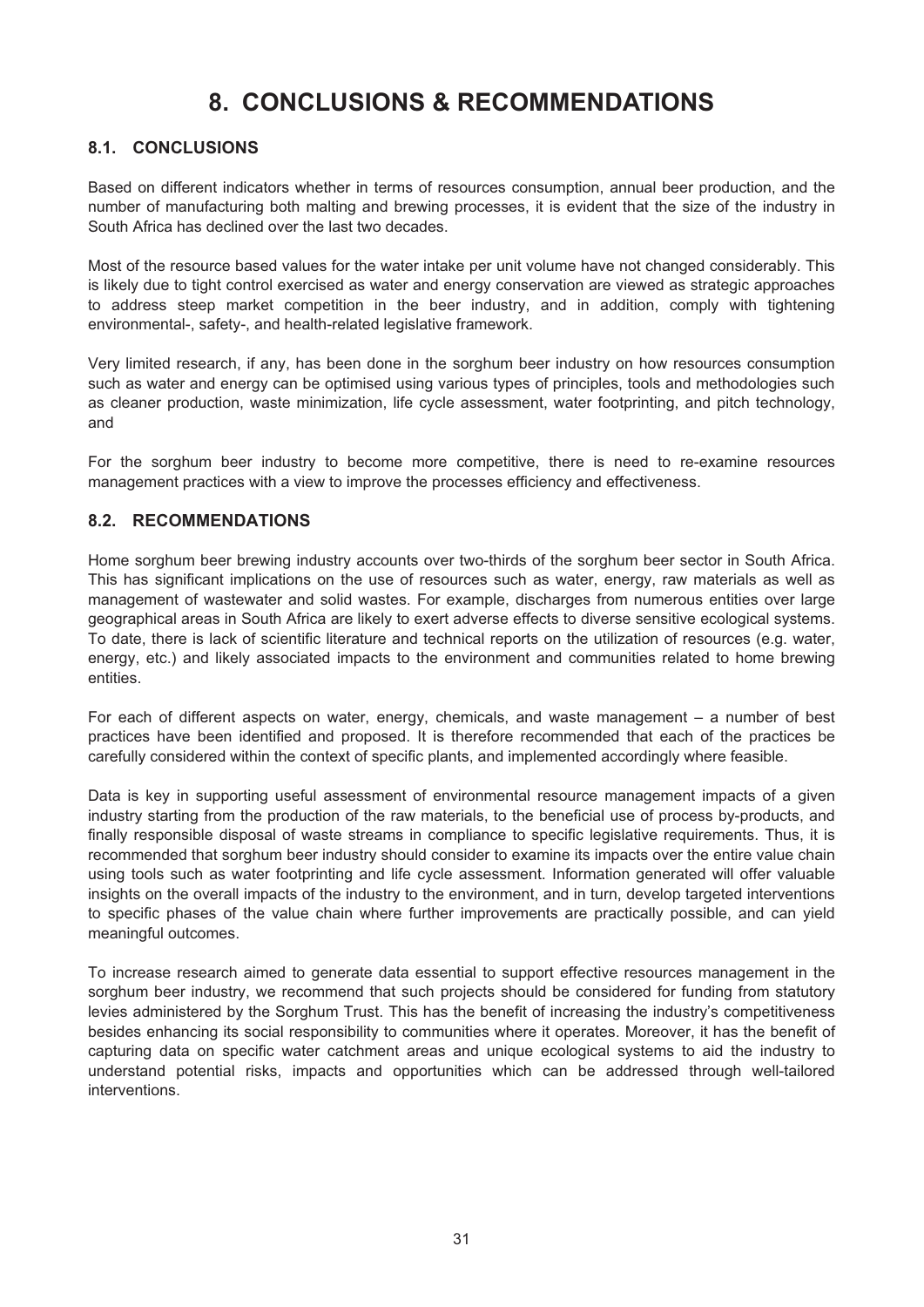### **REFERENCES**

- A&T CONSULTING and ECKART NAUMANN (2005) *The South African Liquor Industry.* Consumer and Corporate Regulation Division (CCRD), Department of Trade and Industry, South Africa.
- ARA (2009) *The contribution of the liquor industry to the South African economy.* [Online] Available www.ara.co.za/uploads/DTI-convention-brochure%20final.pdf (Assessed 16 May 2014).
- BIER (2014) Beverage industry continues to drive improvement in water and energy Use: Beverage Industry Environmental Roundtable 2013 trends and observations. Europe: Beverage Industry Environmental Roundtable (available from the link: www.bieroundtable.com) (Assessed 20 May 2016).
- BRAEKEN L, VAN DER BRUGGEN B and VANDECASTEELE C (2004) Regeneration of brewery wastewater using nanofiltration, Water Research 38 (13) 3075-3082.
- COHEN Y. AND ALLEN D (1992) An integrated approach to process waste minimization research. Journal of Hazardous materials 29, 253-273.
- DEPARTMENT OF AGRICULTURE, FORESTRY and FISHERIES (DAFF) (2012) Grain Sorghum Market Value Chain Profile [Online] Available: http://www.nda.agric.za/docs/AMCP/Grain2012.pdf. (Accessed 22 February 2015).
- DEPARTMENT OF TRADE and INDUSTRY (DTI) (2004) *Study of the liquor industry in South Africa*, March, 1-64 [Online] Available: http://www.dti.gov.za (Accessed: 10 May 2014).
- DEWAR J, TAYLOR JR and BERJAK P (1997) Determination of Improved Steeping Conditions for Sorghum Malting. Journal of Cereal Science 26, 129-136.
- Diego (2013) Sustainability and Responsibility Report 2013 [Online] Available: www.diageo.com. (Assessed 17 March 2015).
- DNA ECONOMICS (2011). *Baseline study of the liquor industry including the impact of the National Liquor Act 59 of 2003*, Department of Trade and Industry Report, Pretoria, South Africa.
- ECONEX AND QUANTEC RESEARCH (2010). *Working for South Africa: The contribution of SAB to the South African economy* [Online] Available: http://www.sabmiller.com/docs/default-source/investor documents/reports/2010/sustainability/working-for-south-africa-2010.pdf?sfvrsn=4 (Assessed 01 April 2015).
- ESKOM (2014) *Eskom: Key facts and figures.* Available at: http://www.eskom.co.za/OurCompany/Company Information/Pages/Key\_Facts.aspx (Accessed 29 September 2014).
- ESKOM MINING EFFICIENCY (2010) *The Energy Efficiency series: Towards an energy efficient mining*  sector. Available at: http://www.eskom.co.za/sites/idm/Documents/121040ESKD\_Mining\_Brochure\_ paths.pdf (Assessed 29 September 2014).
- EWS (2011) eThekwini Water and Sanitation: Water Services Development Plan.
- EWS (2013) eThekwini Water and Sanitation: Policies and Practices of eThekwini Water and Sanitation Unit.
- EWS (2014) eThekwini Water and Sanitation: Tariff Table 2014/2015.
- EWS (undated). *eThekwini Water and Sanitation: Sewage disposal bylaws.* Retrieved 2014, from eThekwini Municipality: http://www.durban.gov.za/City\_
- FILLAUDEAU L, BLANPAIN-AVET P and DAUFIN G (2006) Water, wastewater and waste management in brewing industries, Journal of Cleaner Production 14 463-471.
- FOODSTUFFS, COSMETICS AND DISINFECTANTS ACT 54 OF 1972. Available at http://www.gov.za/documents/acts (Assessed 20 May 2015).
- GOLDAMMER T (2008) *The Brewers' Handbook, 2nd Edition.* Clifton: Apex Publishers.
- KANAGACHANDRAN K and JAYERANTENE R (2006) Utilisation potential of brewery wastewater sludge as an organic fertilizer, Journal of the Institute of Brewing 112 (2) 92-96.
- KORONEOS C, ROUMBAS G, GABARI Z, PAPAGIANNIDOU E and MOUSSIOPOULOS N (2005). Life cycle assessment of beer production in Greece. Journal of Cleaner Production 13, 433-439.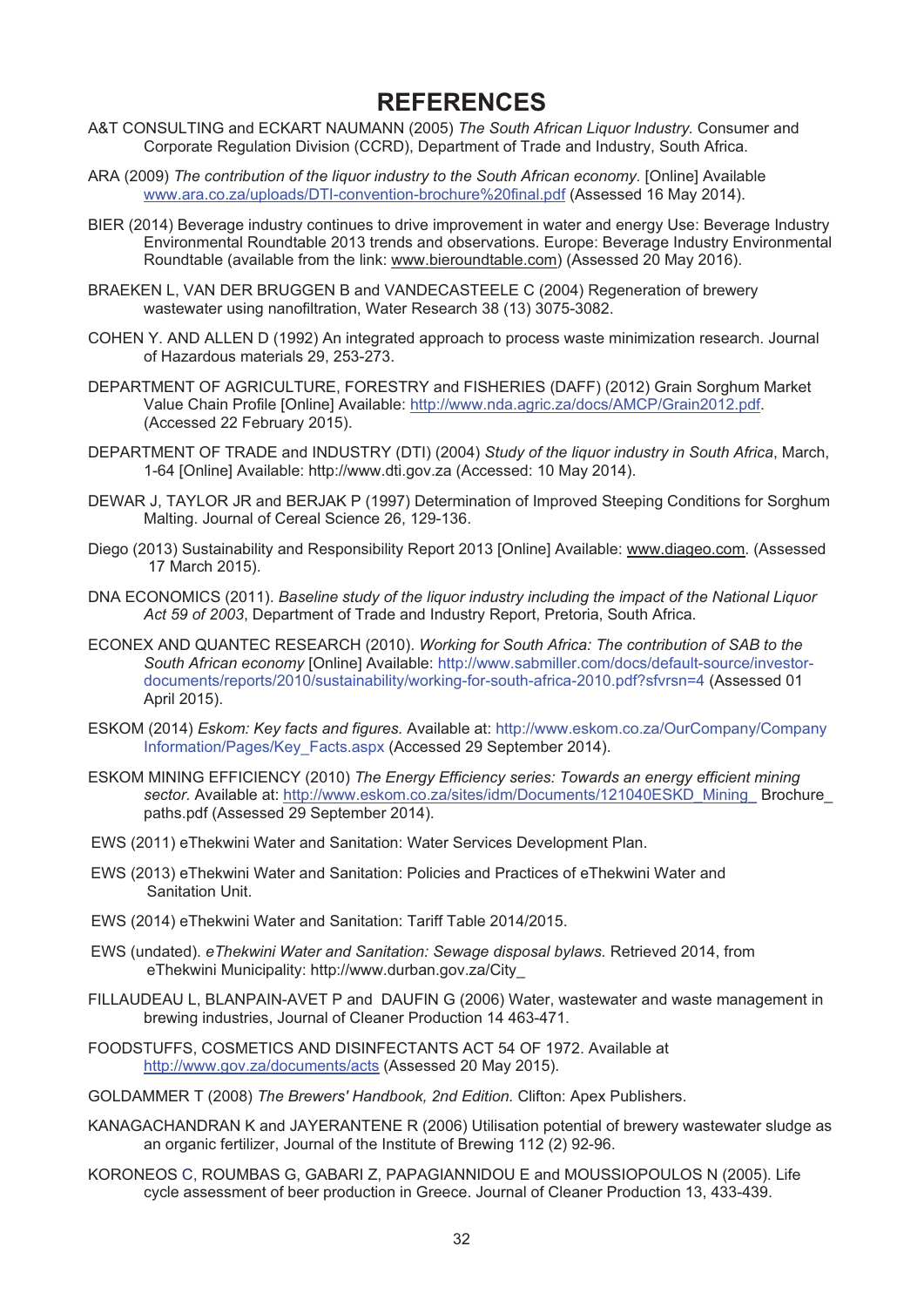- LYUMUGABE F, GROS J and NZUNGIZE J (2012) *Characteristics of African traditional beers brewed with sorghum malt: a review.* de l'Université de Liège.
- LYUMUGABE J, GROS J, NZUNGIZE E, BAJYANA P and THONART P (2012) Characteristics of African traditional beers brewed with sorghum malt: a review Biotechnology, Agronomy, Society and Environment, 16 (4) 509-530.
- LYUMUGABE L, KAMALIZA G, BAJYANA E AND THONART P (2010) Microbiological and physico-chemical characteristics of Rwandese traditional beer "*Ikigage*". African Journal of Biotechnology, 9, 4241- 4246.
- MATA TM and COSTA CAV (2001) Life cycle assessment of different reuse percentages for glass beer bottles. International Journal of Life Cycle Assessment 6 (5) 307-319.
- MUSEE N (2004) *An integrated approach to waste and energy minimization in the wine industry: a knowledge-based decision methodology. PhD dissertation. Department of Process Engineering, University of Stellenbosch, South Africa.* Stellenbosch: Stellenbosch University.
- MUSEE N and LORENZEN L (2013) Market dynamics as a driver towards research needs evolution: a case of up-flow anaerobic sludge blanket seeding granules. Water SA 39(1), 131-142.
- MUSEE N, LORENZEN L and ALDRICH C (2007). Cellar waste minimization in the wine industry: a systems approach. Journal of Cleaner Production 15 417-431.
- NAMC (2007). *Report on the investigation into the Sorghum Industry*, A report by the Section 7 Committee, National Agricultural Marketing Council, Pretoria, South Africa [Online] Available: http://www.namc.co.za/upload/section\_7\_reports/SORGHUM%20S7%20FINAL%20REPORT%2003 .07.mdi.pdf (Assessed: 13 February 2015)
- OCCUPATIONAL HEALTH AND SAFETY ACT 85 OF 1993. Available at http://www.gov.za/documents/acts (Assessed 20 May 2015).

OLAJIRE AA (2012) The brewing industry and environmental challenges. Journal of Cleaner Production (in press) (2012) 1-21

- PARRY CDH and BENNETTS AL (1998) *Alcohol Policy and Public Health in South Africa.* Cape Town: Oxford University Press.
- PELTZER, K and RAMLAGAN S (2009) Alcohol Use Trends in South Africa*.* Journal of Social Sciences, 18(1): 1-12.
- PERRY M, and DE VILLIERS G (2003) Modelling the consumption of water and other utilities, Brauwelt International 5 (3): 286-290.
- SABMILLER AND WWF REPORT (2009) *Water footprinting: Identifying & addressing water risks in the value chain*, http://awsassets.panda.org/downloads/sabmiller\_water\_footprinting\_report\_final\_.pdf (May 20, 2015).
- STEFFEN, ROBERTSON and KIRSTEN INC CONSULTING ENGINEERS (1989). *Water and Wastewater Management in the Sorghum Malt And Beer Industries.* Water Research Commission, Pretoria, South Africa.
- STEINKRAUS K (2004) *Industrialization of Indigenous Fermented Foods, Revised and Expanded.* CRC Press.
- TANGRI N (2003) Waste Incineration: A Dying Technology [online], accessed on 26 October 2015
- TAYLOR JR (2004) *Overview: importance of sorghum in Africa.* Pretoria: Department of Food Science, University of Pretoria.
- TOKOS H, PINTARIC NZ (2009) Synthesis of batch water network for a brewery plant. Journal of Cleaner Production 2009, 17:1465-1479.
- TOKOS H, PINTARIC NZ (2012) Development of a MINLP model for the optimization of a large industrial water system. Optimization and Engineering 13:625-662
- TOKOS H, ZORKA NOVAK PINTARIC NZ, YANG Y, KRAVANJA Z (2012) Multilevel strategies for the retrofit of large scale industrial water system: A brewery case stud. AIChE Journal 58(3) 884-898.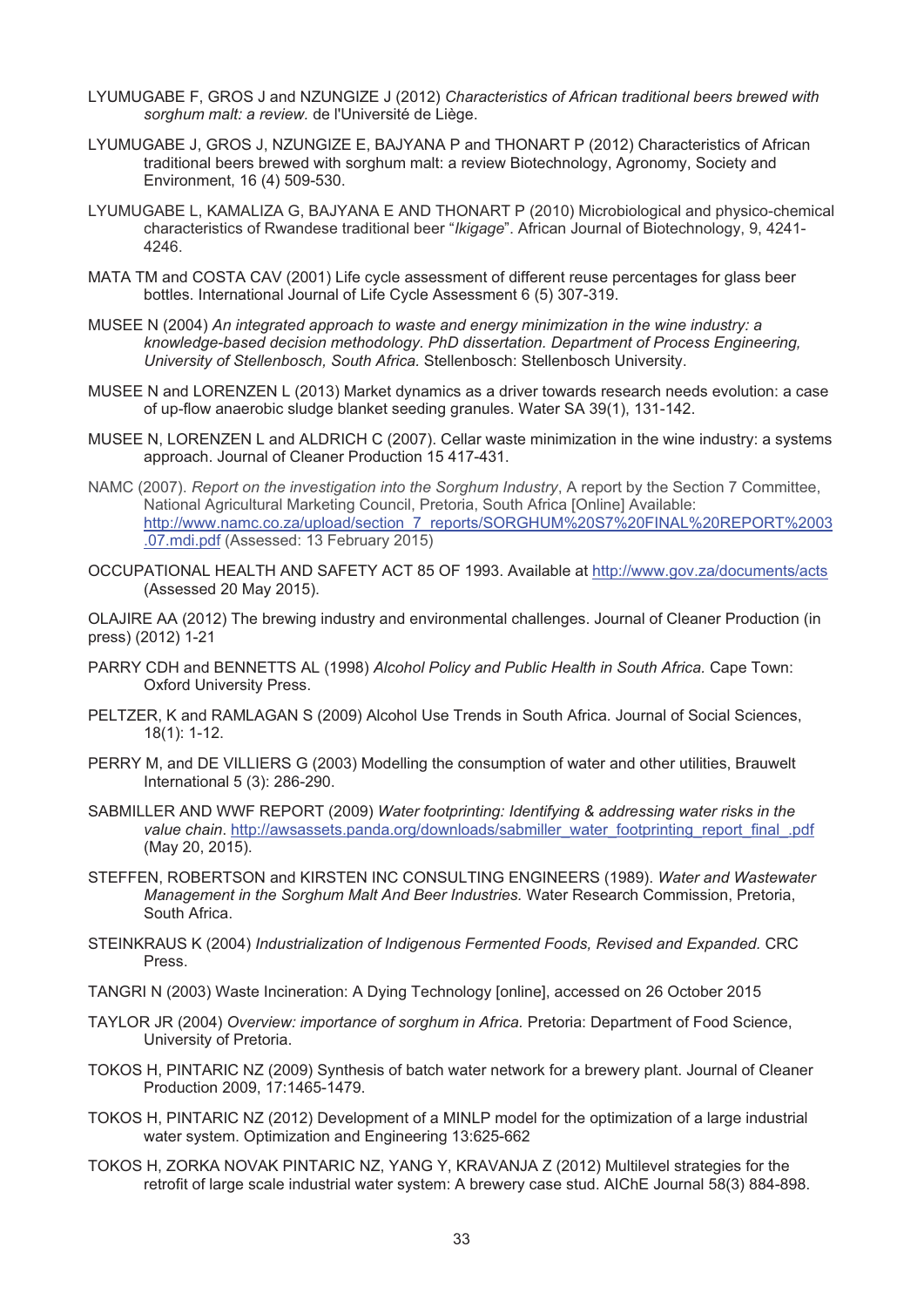- UNB ((2013, May 16). *United National Breweries SA* **–** *who we are* [Online] Available: http://www.unb.netsource.co.za/view/unb/en/page51.html (Assessed 16 May 2014)
- UNB PRESENTATION ON LIQOUR BILL 2003 (2003) United National Sorghum Breweries submission [Online] Available: www.pmg.org.za/docs/2003/appendices/030513ubn.ppt (Accessed May 16,  $2014$ ).

US CONGRESS (1990) Pollution Prevention Act of 1990, 42, U.S.C. Sections 13101-6.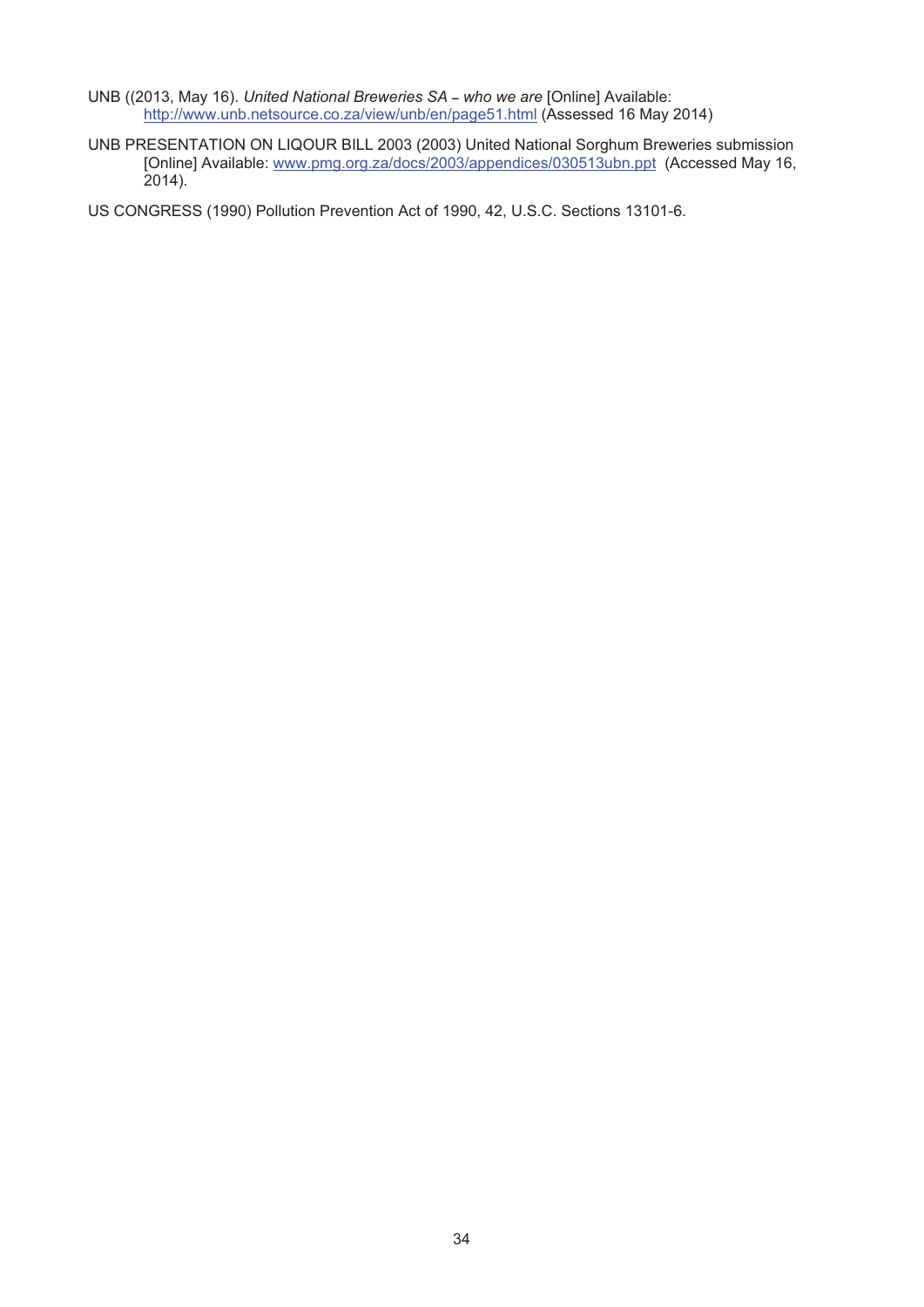# **APPENDIX A1: BEER PRODUCTION, WATER CONSUMPTION, AND EFFLUENT GENERATION IN BREWING AND MALTING PLANTS**

| <b>Brewery</b> | Month    | Packaged<br>beer on site<br>(L) | Beer<br>Produced (HL) | Beer production<br>(L) | Water total<br>intake $(L)$ | Specific water<br>intake (L/L) |
|----------------|----------|---------------------------------|-----------------------|------------------------|-----------------------------|--------------------------------|
|                | Jul-2015 | 8 372 820                       | 83 922                | 8 392 200              | 26 856 000                  | 3 2 0 0                        |
| Α              | Aug-2015 | 8 4 3 1 6 7 0                   | 84 490                | 8 449 000              | 26 957 000                  | 3 1 9 1                        |
|                | Sep-2015 | 8 160 795                       | 81 650                | 8 165 000              | 25 270 000                  | 3 0 9 5                        |
|                | Oct-2015 | 7846035                         | 78 384                | 7 838 400              | 26 887 000                  | 3 4 3 0                        |
|                | Nov-2015 | 7 396 290                       | 73 982                | 7 398 200              | 27 433 000                  | 3708                           |
|                | Dec-2015 | 8 2 8 5 8 6 5                   | 82 928                | 8 29 2 800             | 31 125 000                  | 3753                           |
|                | Jan-2016 | 7 027 815                       | 70 148                | 7 014 800              | 30 778 000                  | 4 3 8 8                        |
|                | Feb-2016 | 7 199 095                       | 71 852                | 7 185 200              | 27 302 000                  | 3 800                          |
| B<br>C         | Jul-2015 | 2 829 070                       | 28781                 | 2878082                | 10 016 000                  | 3 4 8 0                        |
|                | Aug-2015 | 2 978 945                       | 29 909                | 2 990 896              | 10 517 000                  | 3516                           |
|                | Sep-2015 | 3 0 14 1 0 9                    | 30 4 68               | 3 046 777              | 9719000                     | 3 1 9 0                        |
|                | Oct-2015 | 3 195 642                       | 32 319                | 3 2 3 1 9 4 0          | 10 401 000                  | 3 2 1 8                        |
|                | Nov-2015 | 3 0 14 2 90                     | 31 560                | 3 156 000              | 9 890 000                   | 3 1 3 4                        |
|                | Dec-2015 | 2 954 683                       | 30 875                | 3 087 500              | 9 161 000                   | 2 9 6 7                        |
|                | Jan-2016 | 2 821 646                       | 28 802                | 2 880 241              | 9 319 000                   | 3 2 3 5                        |
|                | Feb-2016 | 2 905 411                       | 29 870                | 2 986 991              | 8 389 000                   | 2809                           |
|                | Jul-2015 | 4 595 575                       | 47 850                | 4785000                | 15 790 000                  | 3 3 0 0                        |
|                | Aug-2015 | 4 658 620                       | 47 970                | 4797000                | 16 555 000                  | 3 4 5 1                        |
|                | Sep-2015 | 4 717 060                       | 48 560                | 4 856 000              | 17 035 000                  | 3 5 0 8                        |
|                | Oct-2015 | 4 177 720                       | 43 260                | 4 326 000              | 18 397 000                  | 4 2 5 3                        |
|                | Nov-2015 | 3 832 300                       | 39 560                | 3 956 000              | 15 364 000                  | 3884                           |
|                | Dec-2015 | 4 289 685                       | 43 920                | 4 392 000              | 14 111 000                  | 3 2 1 3                        |
|                | Jan-2015 | 3 000 415                       | 31790                 | 3 179 000              | 17 564 000                  | 5 5 2 5                        |
|                | Feb-2015 | 3 593 964                       | 38 191                | 3 819 100              | 15 517 000                  | 4 0 6 3                        |
|                | Jul-2015 | 2 683 312                       | 26 5 20               | 2 652 000              | 9 567 000                   | $\overline{3}607$              |
|                | Aug-2015 | 2 754 184                       | 27 781                | 2 778 100              | 9 167 000                   | 3 3 0 0                        |
|                | Sep-2015 | 2 947 404                       | 29 701                | 2 970 100              | 9 571 000                   | 3 2 2 2                        |
|                | Oct-2015 | 2 903 716                       | 29 27 9               | 2 927 900              | 9 497 000                   | 3 2 4 4                        |
|                | Nov-2015 | 3 017 988                       | 30 444                | 3 044 400              | 10 083 000                  | 3 3 1 2                        |
| D              | Dec-2015 | 2 508 524                       | 25 4 05               | 2 540 500              | 9 9 3 1 0 0 0               | 3 9 0 9                        |
|                | Jan-2015 | 2 3 68 9 72                     | 24 4 21               | 2 442 100              | 10 000 000                  | 4 0 9 5                        |
|                | Feb-2015 | 2 411 934                       | 24 159                | 2 415 900              | 8 185 000                   | 3 3 8 8                        |

**Table A1.1: Beer production and water consumption in months eight months (July 2015 to February 2016).**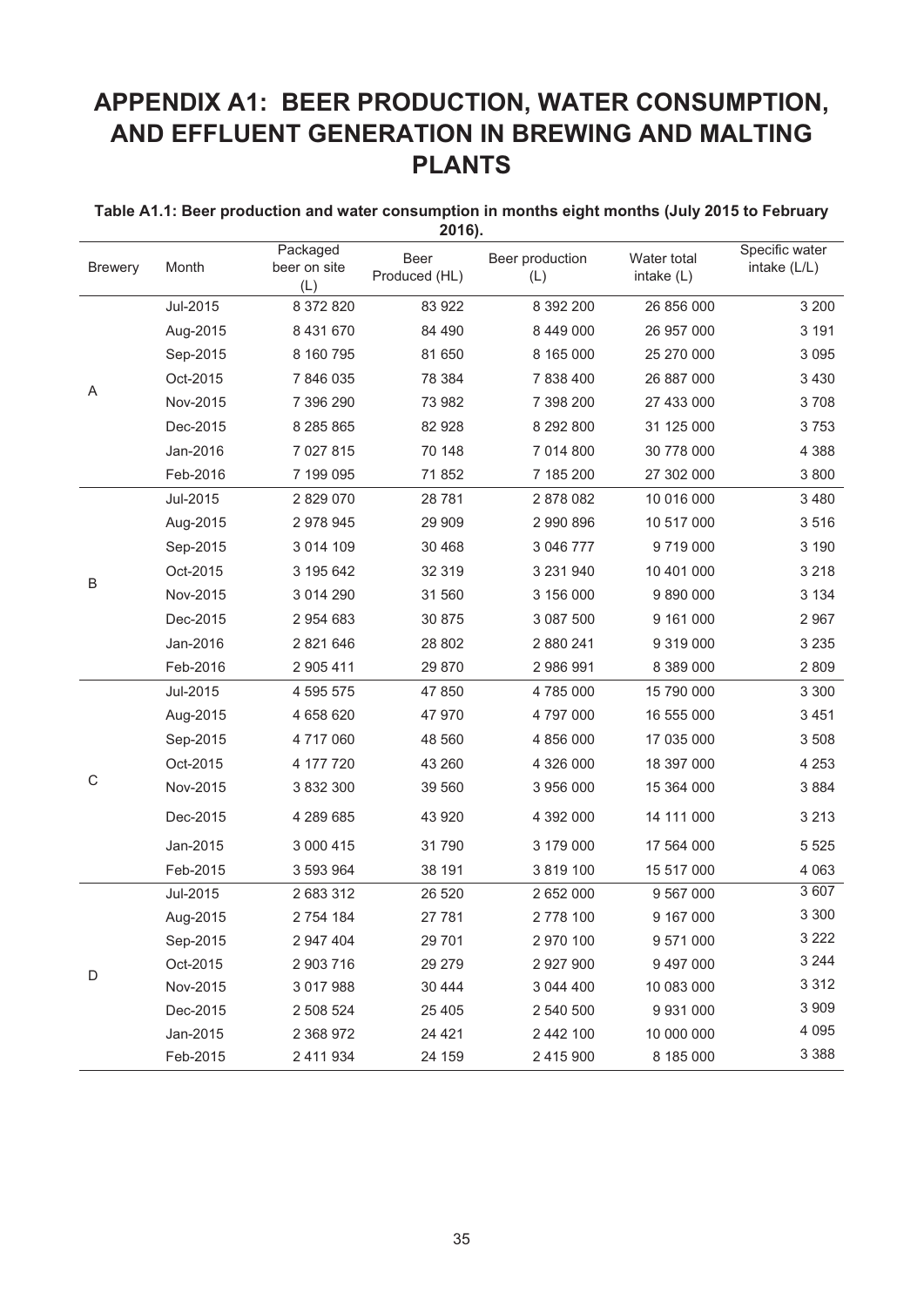| <b>Brewery</b> | Month          | <b>Beer</b><br>production<br>(L) | Water total<br>intake (L) | Effluent<br>generated (L) | Effluent % (of<br>intake water) | <b>SEV</b> |
|----------------|----------------|----------------------------------|---------------------------|---------------------------|---------------------------------|------------|
|                | Jul-2015       | 8 392 200                        | 26 856 000                | 15 711 024                | 58.50                           | 1.87       |
|                | Aug-2015       | 8 449 000                        | 26 957 000                | 15 747 900                | 58.42                           | 1.86       |
|                | Sep-2015       | 8 165 000                        | 25 270 000                | 14 547 000                | 57.57                           | 1.78       |
|                | Oct-2015       | 7 838 400                        | 26 887 000                | 16 225 028                | 60.35                           | 2.07       |
| Α              | Nov-2015       | 7 398 200                        | 27 433 000                | 17 081 964                | 62.27                           | 2.31       |
|                | Dec-2015       | 8 29 2 800                       | 31 125 000                | 19 469 836                | 62.55                           | 2.35       |
|                | Jan-2016       | 7 014 800                        | 30 778 000                | 20 296 056                | 65.94                           | 2.89       |
|                | Feb-2016       | 7 185 200                        | 27 302 000                | 17 156 744                | 62.84                           | 2.39       |
|                | Average        | 7841950                          | 27 826 000                | 17 029 444                | 61.05                           | 2.19       |
|                | Jul-2015       | 2878082                          | 10 016 000                | 4 937 000                 | 49.29                           | 3.48       |
| B              | Aug-2015       | 2 990 896                        | 10 517 000                | 4 844 000                 | 46.06                           | 3.52       |
|                | Sep-2015       | 3 046 777                        | 9719000                   | 4759000                   | 48.97                           | 3.19       |
|                | Oct-2015       | 3 2 3 1 9 4 0                    | 10 401 000                | 6 421 000                 | 61.73                           | 3.22       |
|                | Nov-2015       | 3 156 000                        | 9890000                   | 4 896 000                 | 49.50                           | 3.13       |
|                | Dec-2015       | 3 087 500                        | 9 161 000                 | 4 146 000                 | 45.26                           | 2.97       |
|                | Jan-2016       | 2 880 241                        | 9 319 000                 | 2 902 000                 | 31.14                           | 3.24       |
|                | Feb-2016       | 2 986 991                        | 8 389 000                 | 4 409 000                 | 52.56                           | 2.81       |
|                | Average        | 3 0 3 2 3 0 3                    | 9 676 500                 | 4 664 250                 | 48.06                           | 3.19       |
|                | Jul-2015       | 4785000                          | 15 790 000                | 11 568 742                | 73.27                           | 2.42       |
|                | Aug-2015       | 4797000                          | 16 555 000                | 12 299 973                | 74.30                           | 2.56       |
|                | Sep-2015       | 4 856 000                        | 17 035 000                | 12 727 123                | 74.71                           | 2.62       |
|                | Oct-2015       | 4 326 000                        | 18 397 000                | 14 089 123                | 76.58                           | 3.26       |
| C              | Nov-2015       | 3 956 000                        | 15 364 000                | 11 859 265                | 77.19                           | 3.00       |
|                | Dec-2015       | 4 392 000                        | 14 111 000                | 10 204 242                | 72.31                           | 2.32       |
|                | Jan-2015       | 3 179 000                        | 17 564 000                | 14 783 264                | 84.17                           | 4.65       |
|                | Feb-2015       | 3 819 100                        | 15 517 000                | 12 181 122                | 78.50                           | 3.19       |
|                | <b>Average</b> | 4 263 763                        | 16 291 625                | 12 464 107                | 76.38                           | 3.00       |
|                | Jul-2015       | 2 652 000                        | 9 567 000                 | 6 276 540                 | 65.61                           | 2.37       |
|                | Aug-2015       | 2778 100                         | 9 167 000                 | 5 805 572                 | 63.33                           | 2.09       |
|                | Sep-2015       | 2 970 100                        | 9 571 000                 | 6 000 212                 | 62.69                           | 2.02       |
| D              | Oct-2015       | 2 927 900                        | 9 497 000                 | 5 970 748                 | 62.87                           | 2.04       |
|                | Nov-2015       | 3 044 400                        | 10 083 000                | 6 395 628                 | 63.43                           | 2.10       |
|                | Dec-2015       | 2 540 500                        | 9 9 3 1 0 0 0             | 6702260                   | 67.49                           | 2.64       |
|                | Jan-2015       | 2 442 100                        | 10 000 000                | 6 850 952                 | 68.51                           | 2.81       |
|                | Feb-2015       | 2 415 900                        | 8 185 000                 | 5 240 508                 | 64.03                           | 2.17       |
|                | Average        | 2 721 375                        | 9 500 125                 | 6 155 303                 | 64.74                           | 2.28       |

#### **Table A1.2. Effluent generation in eight months (July 2015 to February 2016), and the estimation of specific volume (SEV).**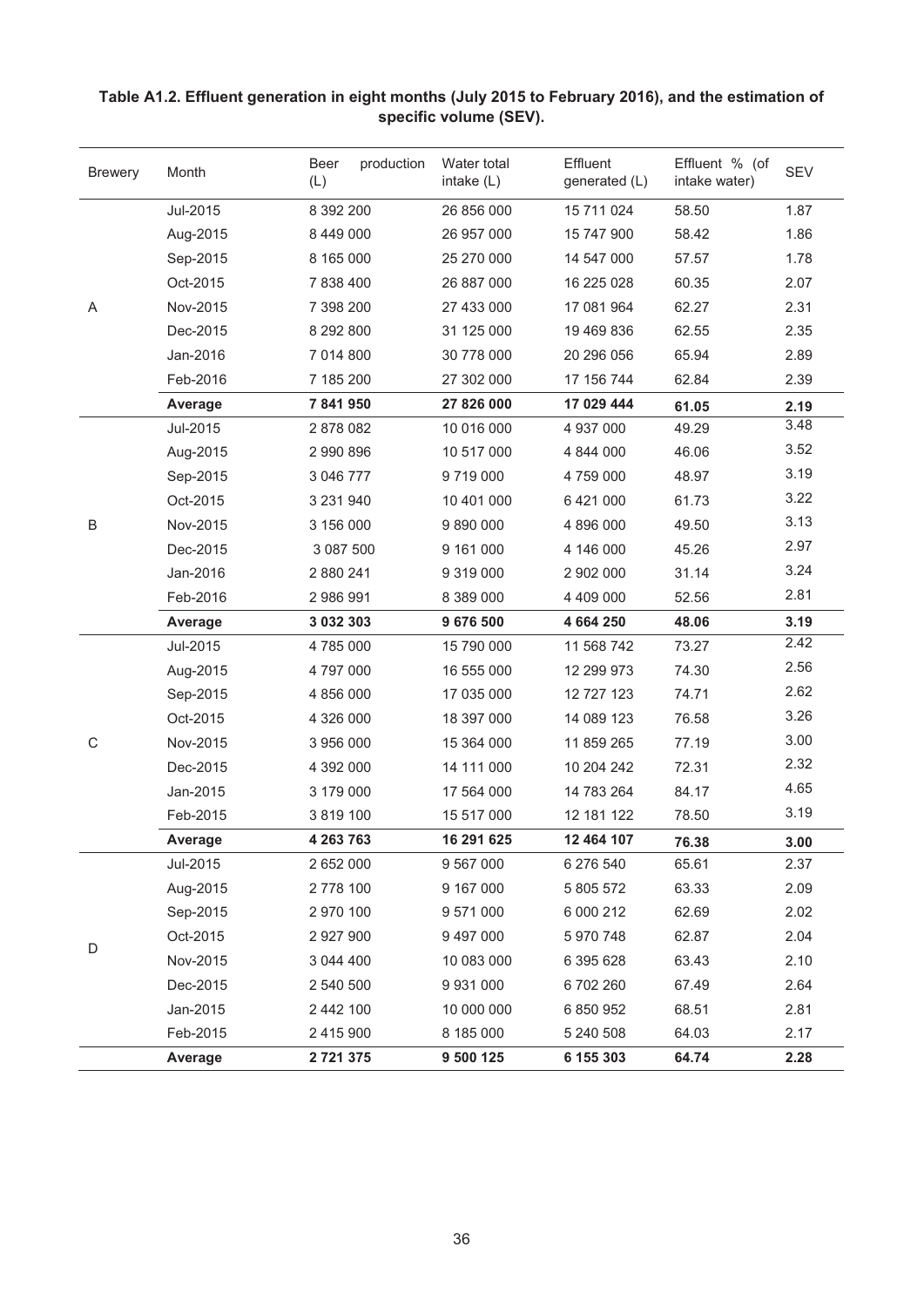| <b>Brewery</b> | Month    | Beer<br>produced<br>(litres) | Spent<br>grain<br>(Tons) | Maroek<br>(effluent<br>straining)<br>(Tons) | Coal Ash<br>from<br>boilers<br>(Tons) | Spent<br>grain<br>per1000L<br>of beer<br>(kg/L) | Maroek<br>per 1000L<br>of beer<br>(kg/L) | Coal ash<br>per 1000 L<br>of beer<br>(kg/L) |
|----------------|----------|------------------------------|--------------------------|---------------------------------------------|---------------------------------------|-------------------------------------------------|------------------------------------------|---------------------------------------------|
|                | Jul-2015 | 8 392 200                    | 609.02                   | 78.78                                       | 74.74                                 | 72.57                                           | 9.39                                     | 8.91                                        |
|                | Aug-2015 | 8 449 000                    | 613.14                   | 78.85                                       | 74.81                                 | 72.57                                           | 9.33                                     | 8.85                                        |
|                | Sep-2015 | 8 165 000                    | 592.53                   | 77.03                                       | 72.79                                 | 72.57                                           | 9.43                                     | 8.92                                        |
|                | Oct-2015 | 7 838 400                    | 568.83                   | 76.41                                       | 72.11                                 | 72.57                                           | 9.75                                     | 9.20                                        |
| Α              | Nov-2015 | 7 398 200                    | 536.89                   | 65.27                                       | 59.76                                 | 72.57                                           | 8.82                                     | 8.08                                        |
|                | Dec-2015 | 8 29 2 800                   | 601.81                   | 71.48                                       | 66.64                                 | 72.57                                           | 8.62                                     | 8.04                                        |
|                | Jan-2016 | 7 014 800                    | 509.06                   | 67.57                                       | 62.31                                 | 72.57                                           | 9.63                                     | 8.88                                        |
|                | Feb-2016 | 7 185 200                    | 521.43                   | 68.01                                       | 62.79                                 | 72.57                                           | 9.47                                     | 8.74                                        |
|                | Average  | 7841950                      | 569.09                   | 72.93                                       | 68.24                                 | 72.57                                           | 9.31                                     | 8.70                                        |
| B              | Jul-2015 | 2878082                      | 196.11                   | 55.26                                       | 52.558                                | 68.14                                           | 38.40                                    | 18.26                                       |
|                | Aug-2015 | 2 990 896                    | 225.27                   | 41.24                                       | 45.773                                | 75.32                                           | 27.58                                    | 15.30                                       |
|                | Sep-2015 | 3 046 777                    | 195.19                   | 44.52                                       | 47.249                                | 64.06                                           | 29.22                                    | 15.51                                       |
|                | Oct-2015 | 3 2 3 1 9 4 0                | 220.52                   | 47.58                                       | 53.096                                | 68.23                                           | 29.44                                    | 16.43                                       |
|                | Nov-2015 | 3 156 000                    | 208.33                   | 42.72                                       | 35.006                                | 66.01                                           | 27.07                                    | 11.09                                       |
|                | Dec-2015 | 3 087 500                    | 240.74                   | 43.32                                       | 46.203                                | 77.97                                           | 28.06                                    | 14.96                                       |
|                | Jan-2016 | 2 880 241                    | 177.04                   | 38.18                                       | 37.323                                | 61.47                                           | 26.51                                    | 12.96                                       |
|                | Feb-2016 | 2 986 991                    | 217.30                   | 31.28                                       | 46.093                                | 72.75                                           | 20.95                                    | 15.43                                       |
|                | Average  | 3 032 303                    | 210.06                   | 43.01                                       | 45.41                                 | 69.24                                           | 28.40                                    | 14.99                                       |
| C              | Jul-2015 | 4785000                      | 429.90                   | 66.10                                       | 52.832                                | 89.84                                           | 13.81                                    | 11.04                                       |
|                | Aug-2015 | 4 797 000                    | 391.70                   | 28.30                                       | 55.880                                | 81.66                                           | 5.90                                     | 11.65                                       |
|                | Sep-2015 | 4 856 000                    | 412.70                   | 59.70                                       | 53.340                                | 84.99                                           | 12.29                                    | 10.98                                       |
|                | Oct-2015 | 4 326 000                    | 389.30                   | 60.56                                       | 48.260                                | 89.99                                           | 14.00                                    | 11.16                                       |
|                | Nov-2015 | 3 956 000                    | 339.90                   | 57.00                                       | 43.104                                | 85.92                                           | 14.41                                    | 10.90                                       |
|                | Dec-2015 | 4 392 000                    | 459.30                   | 48.40                                       | 50.419                                | 104.58                                          | 11.02                                    | 11.48                                       |
|                | Jan-2016 | 3 179 000                    | 290.40                   | 75.40                                       | 36.322                                | 91.35                                           | 23.72                                    | 11.43                                       |
|                | Feb-2016 | 3 819 100                    | 368.20                   | 53.47                                       | 41.478                                | 96.41                                           | 14.00                                    | 10.86                                       |
|                | Average  | 4 263 763                    | 385.18                   | 56.12                                       | 47.70                                 | 90.59                                           | 13.64                                    | 11.19                                       |
|                | Jul-2015 | 2 652 000                    | 183.77                   | 31.82                                       | 30.988                                | 69.29                                           | 12.00                                    | 11.68                                       |
|                | Aug-2015 | 2 778 100                    | 187.66                   | 33.34                                       | 30.988                                | 67.55                                           | 12.00                                    | 11.15                                       |
|                | Sep-2015 | 2 970 100                    | 168.37                   | 35.64                                       | 32.258                                | 56.69                                           | 12.00                                    | 10.86                                       |
|                | Oct-2015 | 2 927 900                    | 145.09                   | 35.13                                       | 35.560                                | 49.55                                           | 12.00                                    | 12.15                                       |
| D              | Nov-2015 | 3 044 400                    | 125.47                   | 36.53                                       | 30.734                                | 41.21                                           | 12.00                                    | 10.10                                       |
|                | Dec-2015 | 2 540 500                    | 111.42                   | 30.49                                       | 28.956                                | 43.86                                           | 12.00                                    | 11.40                                       |
|                | Jan-2016 | 2 442 100                    | 103.58                   | 29.31                                       | 29.464                                | 42.42                                           | 12.00                                    | 12.07                                       |
|                | Feb-2016 | 2 415 900                    | 106.48                   | 28.99                                       | 30.480                                | 44.07                                           | 12.00                                    | 12.62                                       |
|                | Average  | 2 721 375                    | 141.48                   | 32.66                                       | 31.18                                 | 51.83                                           | 12.00                                    | 11.50                                       |

#### **Table A1.3. Waste generation from brewing plants for eight months (July 2015 to February 2016), and each type per 1000 L of beer produced.**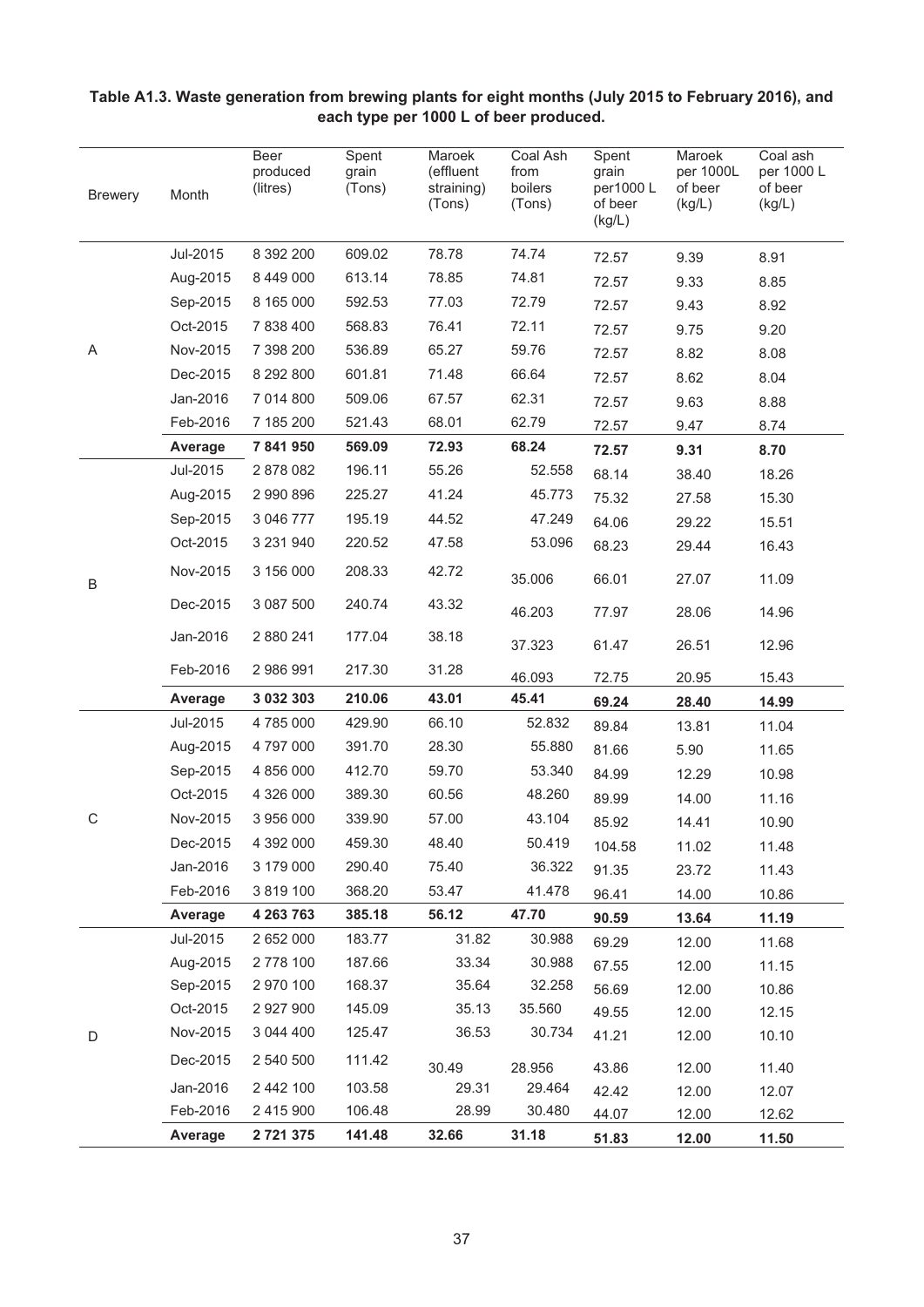**APPENDIX A2: MAINS WATER AND EFFLUENT QUALITY IN MALT BREWERIES**  APPENDIX A2: MAINS WATER AND EFFLUENT QUALITY IN MALT BREWERIES

| <b>Plants</b>    |         |           | ⋖             |        |                 |            |                | മ                      |        |                |         |                        | $\circ$   |               |          |      |           | ≏              |        |      |
|------------------|---------|-----------|---------------|--------|-----------------|------------|----------------|------------------------|--------|----------------|---------|------------------------|-----------|---------------|----------|------|-----------|----------------|--------|------|
| Parameters       | 공       | E         | $Ca^{2+}$     | TDS    | 5               | 苦          | 픈              | $Ca^{2+}$              | TDS    | 5              | 공       | H                      | $Ca^{2+}$ | TDS           | 5        | 공    | 폰         | $Ca^{2+}$      | TDS    | δ    |
| Result limits    | $6 - 9$ | $6 - 240$ | 6-240         | 10-350 | $5 - 50$        | <b>G-9</b> | $6 - 240$      | $6 - 240$              | 10-350 | 5-50           | $6 - 9$ | 6-240                  | 6-240     | 10-350        | $5 - 50$ | 6-9  | $6 - 240$ | 6-240          | 10-350 | 5-50 |
| Jun-14 (Avg.)    | 7.36    | 154       | 82            | 149    | $\overline{24}$ | 8.09       | 32             | $\frac{\alpha}{\beta}$ | 155    | $\overline{ }$ | 7.34    | $\frac{\alpha}{\beta}$ | 75        | 85            | 79       | 8.09 | 256       | 255            | 445    | 91   |
| $Jul-14 (Avg. )$ | 7.29    | 139       | 92            | 144    | $\overline{4}$  | 7.72       | 32             | $\frac{\alpha}{\beta}$ | 143    | 27             | 7.98    | $\frac{\alpha}{\beta}$ | 74        | 326           | 73       | 8.21 | 244       | 166            | 453    | 57   |
| Aug-14 (Avg.)    | 7.85    | 115       | 95            | 148    | $\frac{8}{1}$   | 7.31       | 38             | $\frac{\alpha}{\beta}$ | 135    | 29             | 8.12    | $\frac{\alpha}{\beta}$ | 74        | 333           | 87       | 7.96 | 270       | 262            | 483    | 57   |
| Max value        | 7.97    | 236       | 140           | 160    | 36              | 8.71       | 143            | $\frac{R}{Z}$          | 197    | 52             | 9.95    | $\frac{\alpha}{\beta}$ | 120       | 680           | 468      | 8.72 | 420       | 320            | 720    | 46   |
| Min Value        | 6.67    | 88        | $\frac{6}{5}$ | 140    | $\infty$        | 6.91       | $\overline{0}$ | $\frac{\alpha}{\beta}$ | 126    | $\circ$        | 6.10    | $\frac{\alpha}{\beta}$ | $\circ$   | $\frac{1}{2}$ | $\infty$ | 7.39 | 79        | $\overline{4}$ | 320    | 25   |

Table A2.1: Municipal main water quality over 3 months used in sorghum beer brewing plants **Table A2.1: Municipal main water quality over 3 months used in sorghum beer brewing plants** 

Abbreviations: Avg.: average, TH: total hardness (mg/L), Ca<sup>2+</sup> hardness due to calcium ions (mg/L), TDS: total dissolved solids (mg/L), Ch: chlorides (mg/L); NR: Not reported Abbreviations: Avg.: average, TH: total hardness (mg/L), Ca2+ hardness due to calcium ions (mg/L), TDS: total dissolved solids (mg/L), Ch: chlorides (mg/L); NR: Not reported

38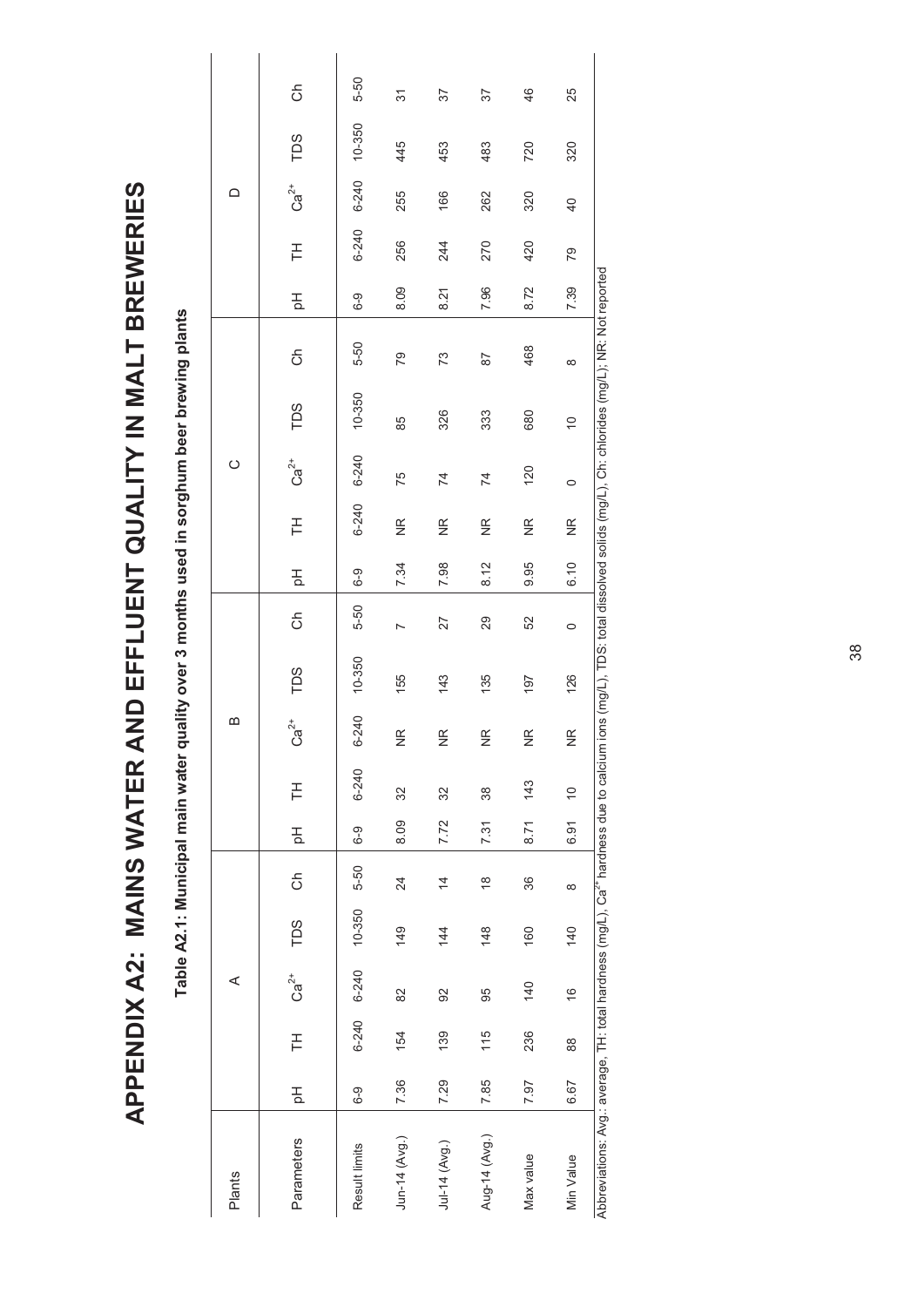| J<br>)<br>2<br>2    |
|---------------------|
|                     |
|                     |
|                     |
|                     |
|                     |
|                     |
| $\frac{1}{2}$       |
|                     |
|                     |
|                     |
|                     |
| i                   |
|                     |
| ے<br>مام<br>;<br> } |

|               | <b>POL</b>    | 200-<br>2000  | $\frac{\alpha}{\beta}$  | 600                     | $\frac{\alpha}{\beta}$          |                        |                        |               |                                                                                                                                                                                             |
|---------------|---------------|---------------|-------------------------|-------------------------|---------------------------------|------------------------|------------------------|---------------|---------------------------------------------------------------------------------------------------------------------------------------------------------------------------------------------|
|               | $\frac{6}{5}$ | $0.2 - 2$     | $\frac{\alpha}{\beta}$  | 453                     | $\frac{\alpha}{\beta}$          |                        |                        | ı             |                                                                                                                                                                                             |
| $\Box$        | COD           | 50-<br>2500   | $\frac{\alpha}{\beta}$  | 166                     | $\frac{\alpha}{\beta}$          |                        |                        | ı             |                                                                                                                                                                                             |
|               | SS            | $1 - 100$     | $\widetilde{\Xi}$       | 244                     | $\frac{\alpha}{\beta}$          |                        |                        | ı             |                                                                                                                                                                                             |
|               | 공             | $6 - 9$       | $\widetilde{\Xi}$       | 7.11                    | $\frac{\alpha}{\beta}$          |                        |                        | ı             |                                                                                                                                                                                             |
|               | TDS           | 200-<br>2000  | 79                      | 73                      | 87                              | 468                    | $\infty$               | 79.67         |                                                                                                                                                                                             |
|               | $\frac{6}{5}$ | $0.2 - 2$     | 85                      | 326                     | 333                             | 680                    | $\frac{1}{2}$          | 248.00        |                                                                                                                                                                                             |
| $\circ$       | GOD           | 50-<br>2500   | 75                      | $\overline{7}$          | $\overline{7}$                  | 120                    | $\circ$                | 74.33         |                                                                                                                                                                                             |
|               | SS            | $1 - 100$     | $\frac{\alpha}{\beta}$  | $\frac{\alpha}{2}$      | $\frac{\alpha}{\beta}$          | $\frac{\alpha}{\beta}$ | $\frac{\alpha}{\beta}$ | ı             |                                                                                                                                                                                             |
|               | 공             | $6 - 9$       | 7.34                    | 7.98                    | 8.12                            | 9.95                   | 6.10                   | 7.81          |                                                                                                                                                                                             |
| B             | TDS           | 200-          | $\widetilde{\Xi}$       | 50                      | $\widetilde{\Xi}$               | $\widetilde{\Xi}$      | $\frac{\alpha}{\beta}$ | ı             |                                                                                                                                                                                             |
|               | <u>8 v</u>    | $0.2 - 2$     | 0.23                    | 0.17                    | 0.75                            | 1.39                   | 0.00                   | 0.38          |                                                                                                                                                                                             |
|               | COD           | 50-<br>2500   | $\frac{\alpha}{\alpha}$ | $\frac{\alpha}{\alpha}$ | $\frac{\mathsf{K}}{\mathsf{K}}$ | $\frac{\alpha}{\beta}$ | $\frac{\alpha}{\beta}$ |               |                                                                                                                                                                                             |
|               | SS            | $1 - 100$     | 20.00                   | 89.71                   | 53.63                           | 180                    | 6                      | 54.45         |                                                                                                                                                                                             |
|               | Ξ             | $6-9$         | 6.71                    | 6.63                    | 6.62                            | 10.30                  | 4.36                   | 6.65          |                                                                                                                                                                                             |
| ⋖             | TDS           | 200-<br>2000  | 728                     | 1515                    | 1475                            | 1550                   | 200                    | 1239          |                                                                                                                                                                                             |
|               | <u>၉၈</u>     | $0.2 - 2$     | 1.89                    | 1.68                    | 1.90                            | 1.50                   | 1.96                   | 1.82          |                                                                                                                                                                                             |
|               | COD           | 2500<br>50-   | 2075                    | 1775                    | 2215                            | 2530                   | 1654                   | 2022          |                                                                                                                                                                                             |
|               | SS            | $1 - 100$     | 8.35                    | 4.83                    | 32.75                           | 60.00                  | 4.50                   | $\frac{5}{1}$ |                                                                                                                                                                                             |
|               | Ξ             | $6 - 9$       | 3.65                    | 4.44                    | 3.50                            | 5.33                   | 3.20                   | 3.86          |                                                                                                                                                                                             |
| <b>Plants</b> | Parameters    | Result limits | Jun-14 $(Avg.)$         | Jul-14 (Avg.)           | Aug-14 ( $Avg$ .)               | Max value              | Min Value              | Avg. values   | Abbreviations: Avg.: average. COD: carbon oxygen demand (mol/L). SS: suspended solids (mol/L). To: chios (mol/L). To: chlorides (mol/L): NR: Not reported. (-): interminable due to lack of |

Aboreviations. Avg.. average, COD. carbon oxygen deniand (migr.), SS. suspended solids (migr.), DS. total ussolved solids (migr.), iS. circuldes (migr.), iNc. Not reported, (~). intermination due to lack or<br>data. \*O-Absorp Abbreviations: Avg.: average, COD: carbon oxygen demand (mg/L), SS: suspended solids (mg/L), TDS: total dissolved solids (mg/L), TS: chlorides (mg/L); NR: Not reported, (-): interminable due to lack of data. \*O-Absorption and conductivity parameters although were set at limits of 20-250 and 300-2500, respectively, but no records were kept for all the breweries. SS: settling solids, COD: carbon oxygen demand, TDS: total dissolved solids.